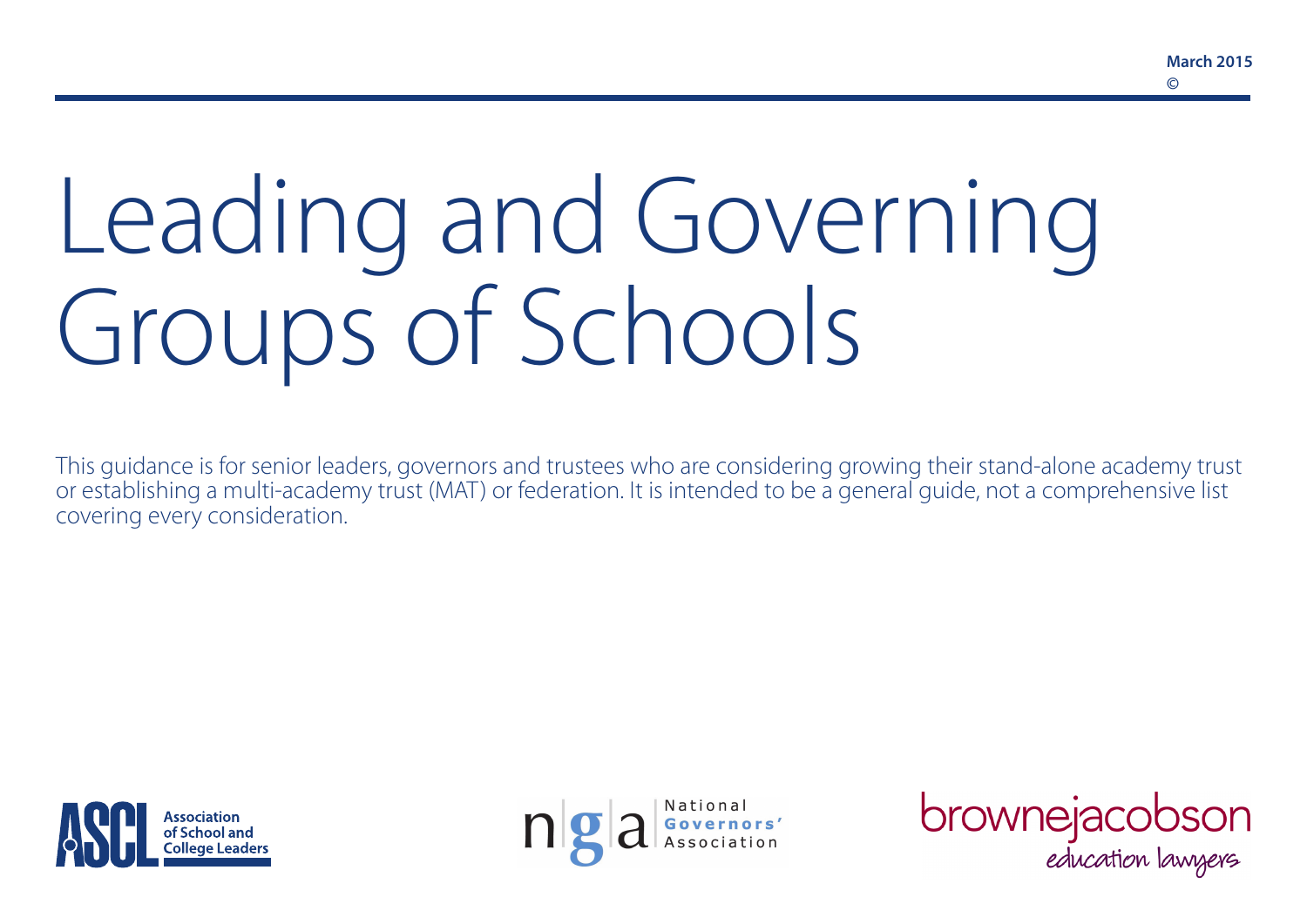# **Table of Contents**

- Section one: Why consider a formal partnership?
- **e** Section two: Governance basics roles and responsibilities
- $\bullet$  Section three: Governance models MATs and federations
- Section four: Leadership models
- **e** Section five: Key decisions
- Section six: What to do and how to do it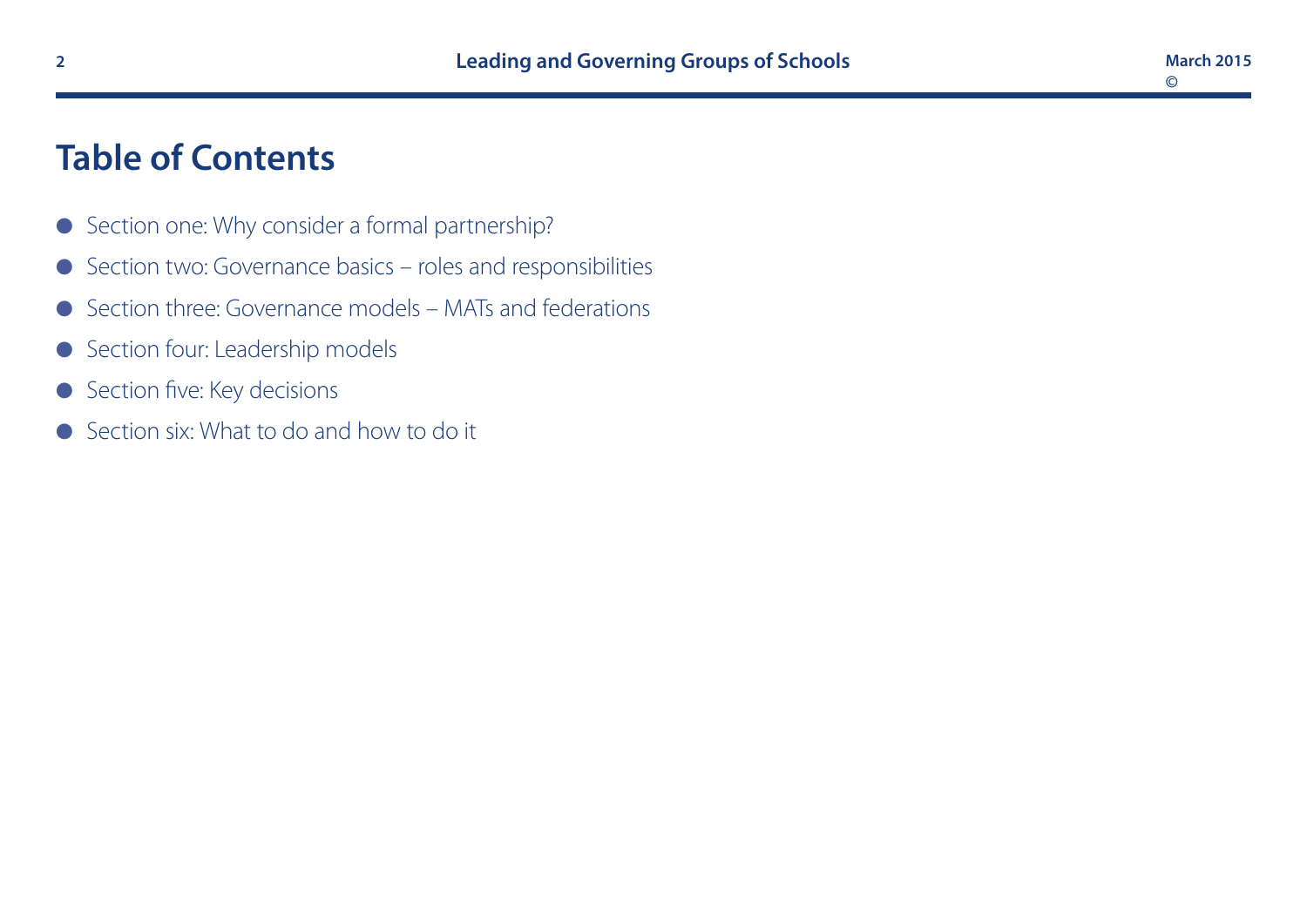# **Section one**

#### **Why consider a formal partnership?**

This section outlines the rationale for establishing or converting a stand-alone academy trust to a MAT or federation.





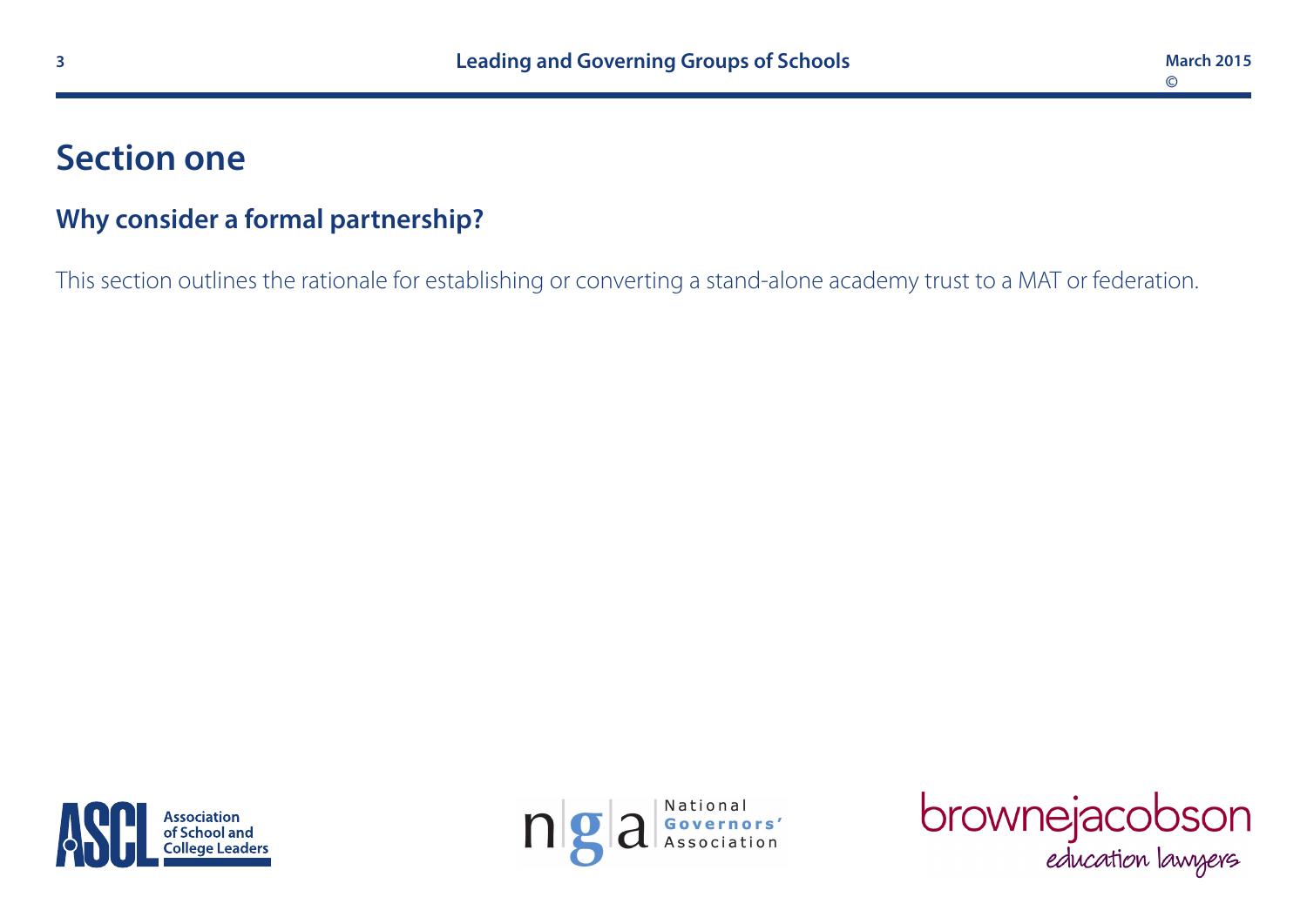- $\bullet$  In the current fiscal climate we will need to give serious consideration to the sustainability of small, stand-alone institutions. *Formal partnerships of schools in the form of MATs and federations may offer a solution.*
- l There is now a strong evidence base that formal partnerships make the most difference in relation to improving outcomes. This is at least in part because of the clarity of the accountability arrangements. Academies have the strongest form of accountability in that they are a legal entity – the buck stops with the trust.
- Informal partnerships, like teaching school alliances, have an essential role to play in a self-improving system. These kind of alliances help to build system capacity. Both types of partnership are necessary in a self-improving system.
- l Both formal and informal partnerships have the scale and capacity to take on system roles which individual schools cannot always do, like the capacity for initial teacher education, sustainable professional learning within and across schools, and research and development.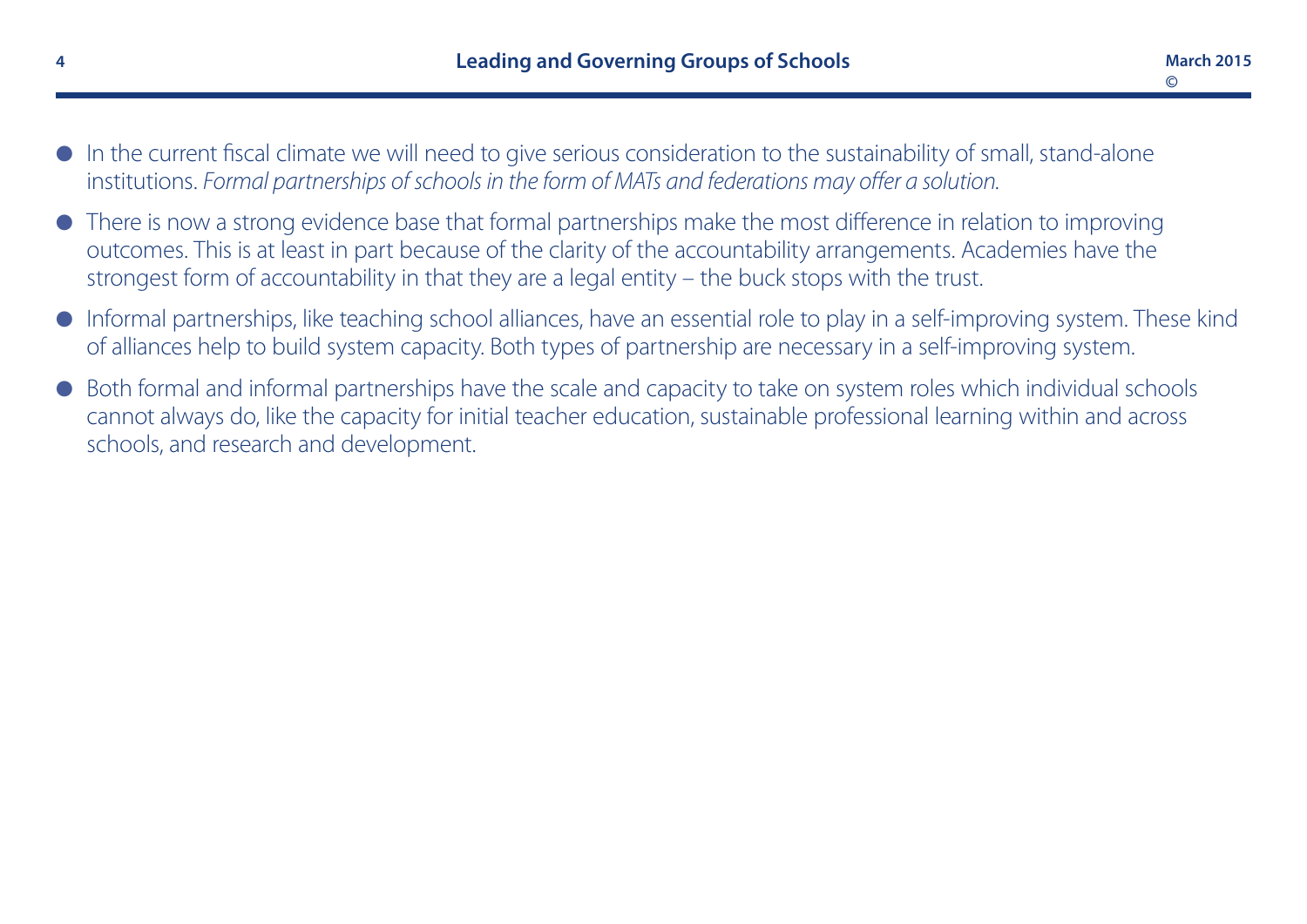# **Formal partnerships have been shown to have the following benefits:**

- Financial sustainability and efficiency.
- Clear accountability for school improvement.
- Stronger governance.
- Support to other schools who cannot or do not wish to convert independently.
- l A profession-led response to addressing weak provision in the system.

# **Both formal and informal partnerships:**

- l Create greater opportunities for leadership development and succession.
- Can have the advantage of strong pedagogical models shaping professional practice and improving outcomes.
- l Create capacity to take on system leadership roles, such as initial teacher education.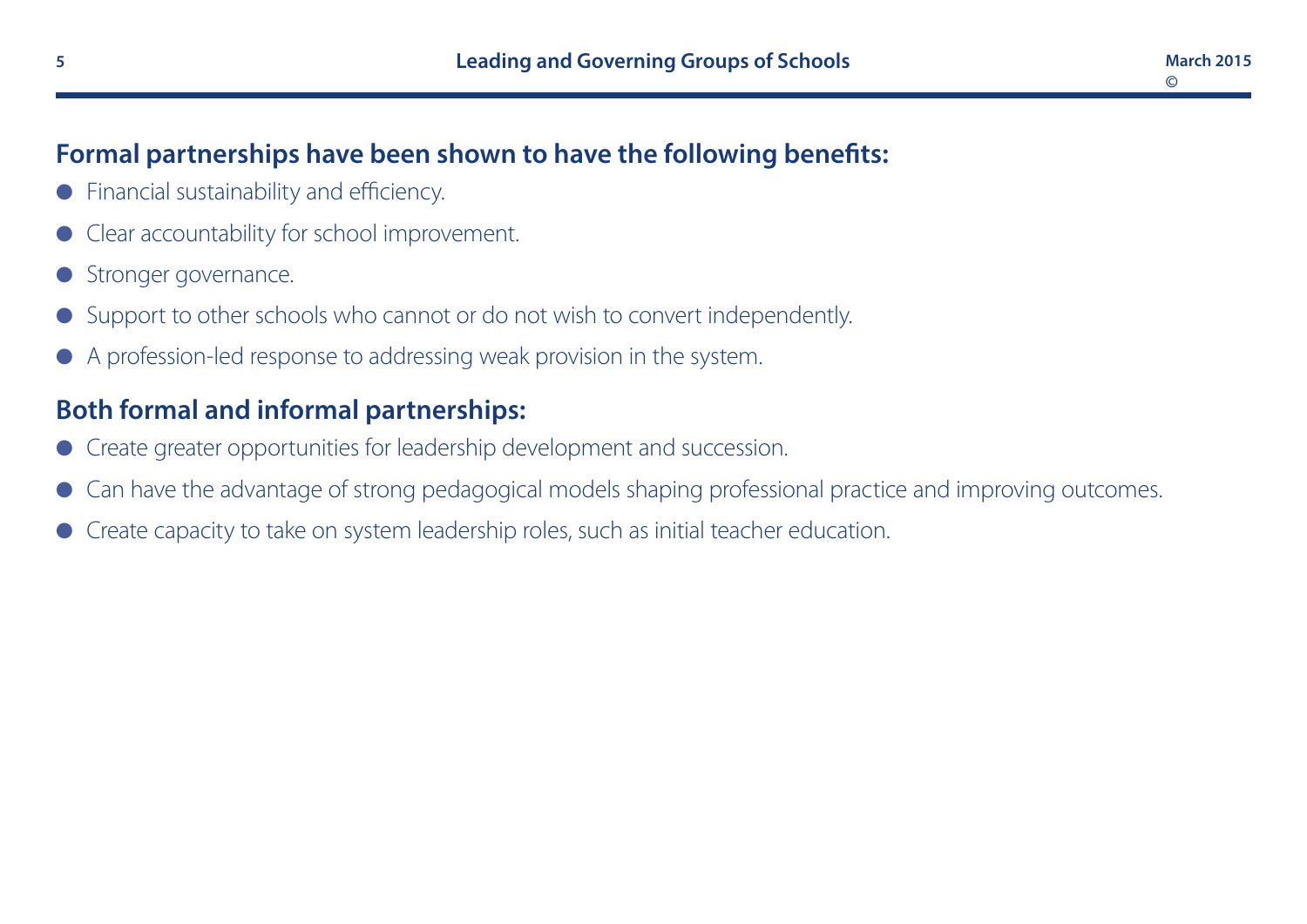# **Section two**

# **Governance basics – roles and responsibilities**

This section contains general information about governance, including academy governance. It explains the roles and responsibilities of members and trustees, and gives information about the role of governors - the skills required, the principles of public life and the importance of the chair. It is not specific to MATs or federations but is necessary general knowledge underpinning governance.





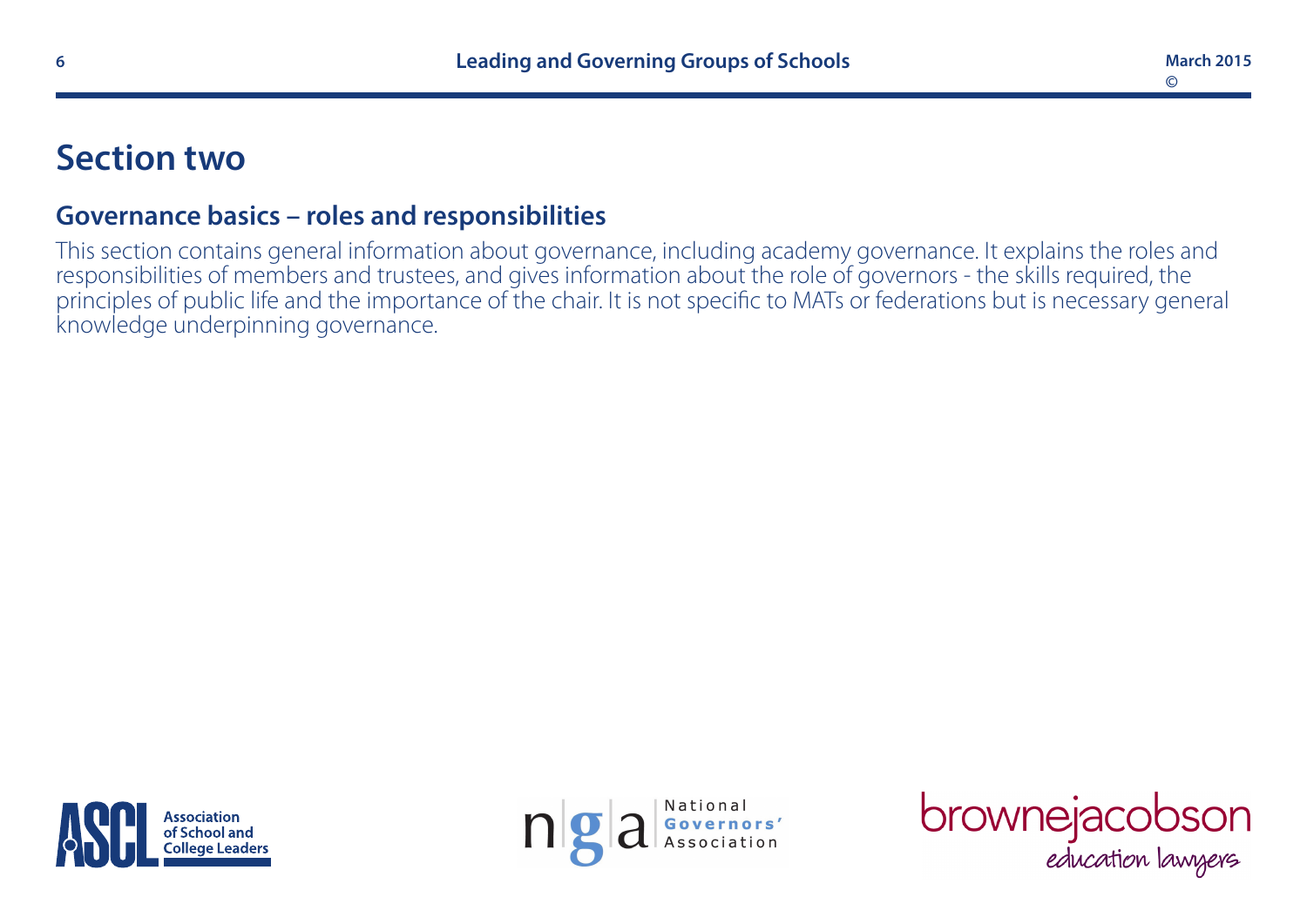#### **Governance**

The purpose of governance in any setting is to provide strategic direction to an organisation, by:

- **e** Setting the vision.
- $\bullet$  Making decisions about strategy and policy.
- Overseeing and monitoring organisational performance.
- **•** Ensuring organisational accountability.

Good governance is essential to the success of any organisation.

The spotlight on governance in the education sector has never been higher.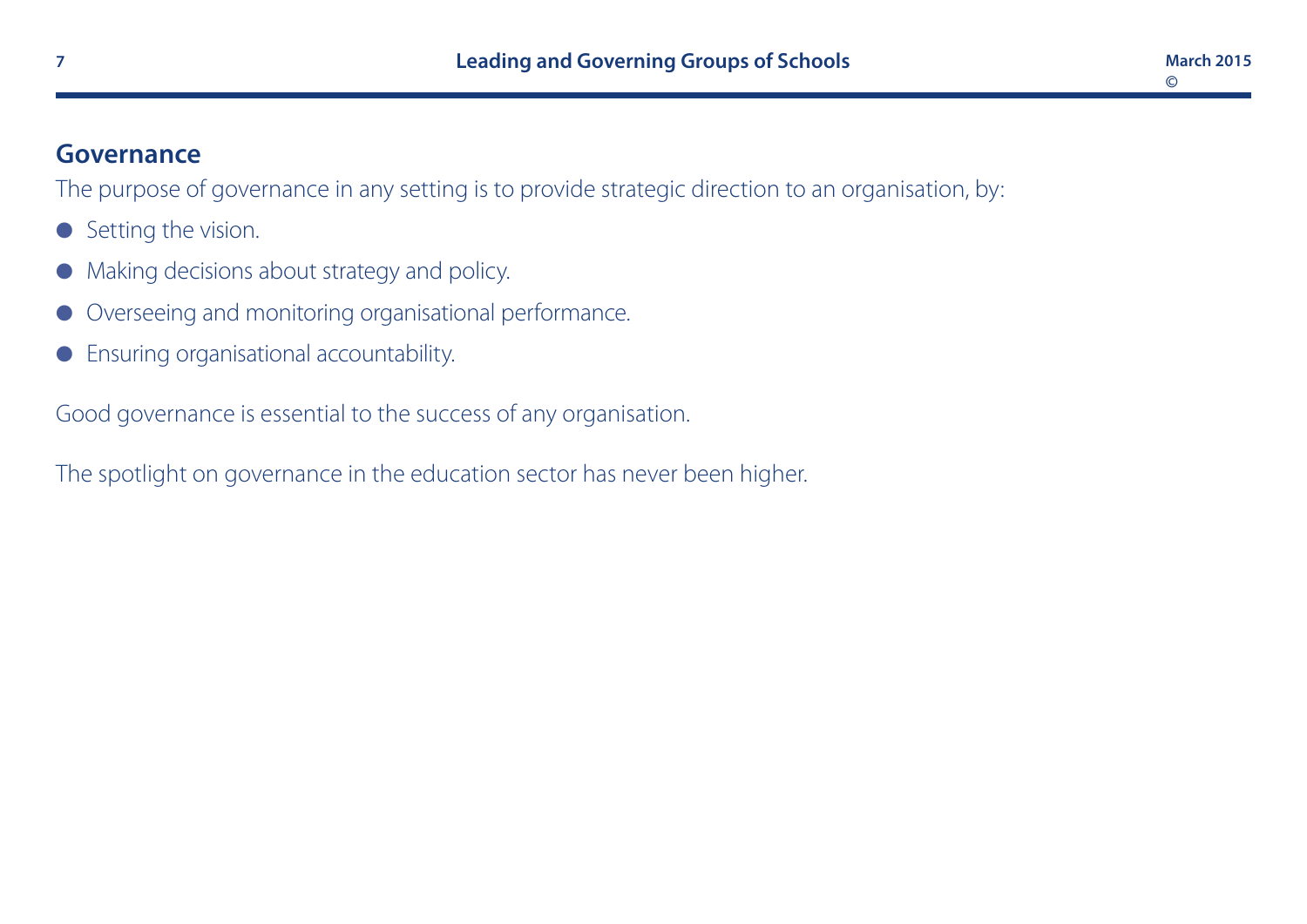#### **Academy governance**

- l An academy trust is a legal entity. It is the direct employer of staff and the holder of land titles. An academy trust is a charitable company limited by guarantee. An academy trust must have both **members** and **trustees**.
- l The role of **members** is analogous to shareholders of a company, but members of an academy trust do not have rights of ownership because profits cannot be distributed to them. Members control changes in the constitution of the Trust. They have an overview of the governance arrangements of a trust and have the power to appoint governors and remove them by ordinary resolution.
- l The people who are appointed by the member to sit on the **trust board** are **the directors and trustees**. They are responsible for the operation of the trust. They set strategic direction and are directly accountable for finance and standards. For the sake of clarity, this guidance uses the term trustees – it should be noted that the term trustee also means director.
- l While the Academies Financial Handbook states that members can also be trustees, it is best practice to retain the distinction between the two layers of governance. This ensures that members, independent of trustees, provide oversight and challenge. This is particularly important in MATs where the trust is responsible for a number of academies.
- l Trustees have duties as **directors under company law**, duties as **trustees under charity law** and duties as **school governors**.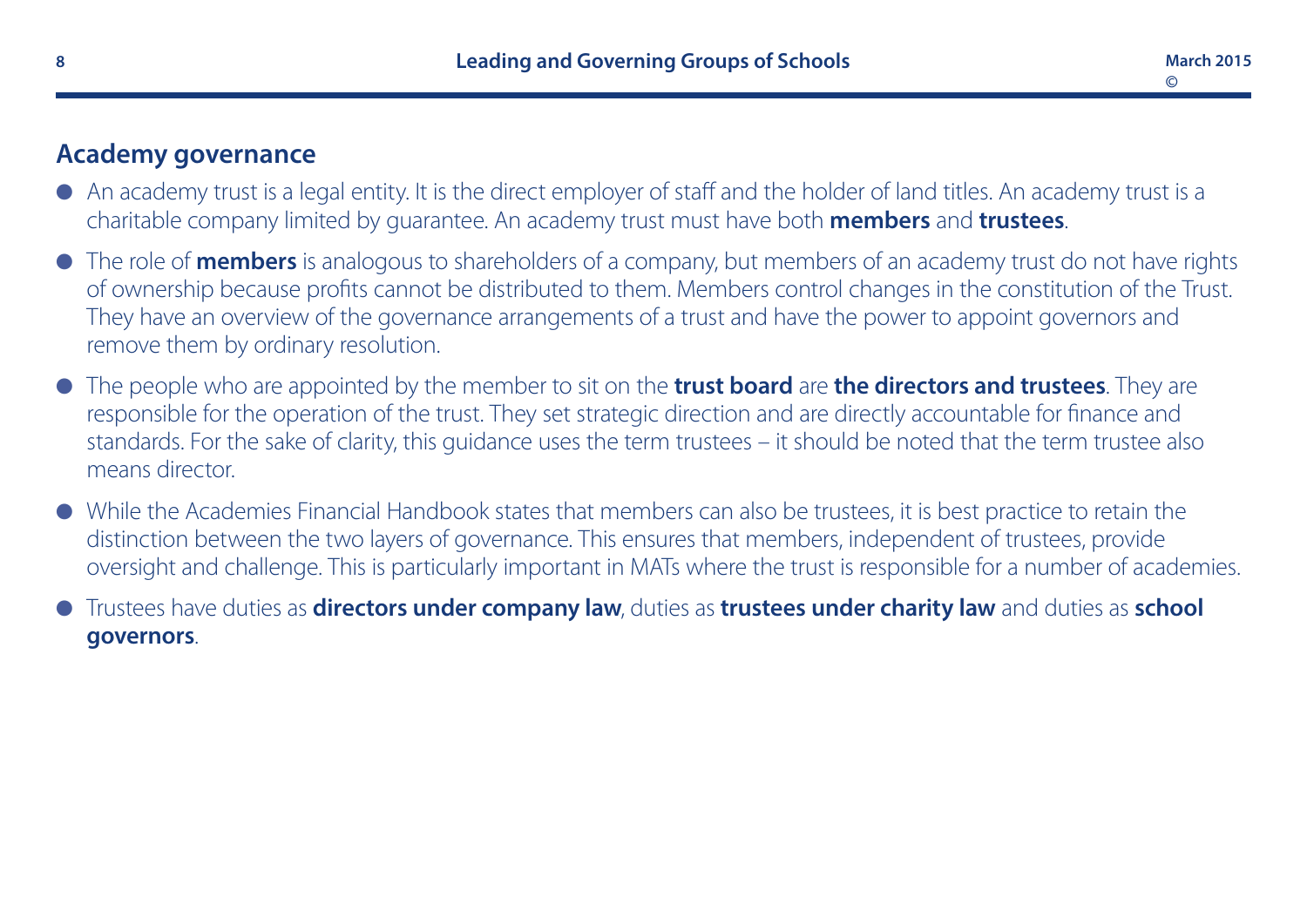#### **Duties as charitable trustees (under charity law)**

- **Duty of Compliance**: ensure that the charity's resources are used for the charitable purpose and that the charity complies with the law and its governing document, the Articles of Association.
- **Duty of Prudence**: take reasonable care. In practice, this simply means ensuring that the academy trust is managed efficiently and effectively. It also means considering the need for professional advice on matters where there may be material risk to the charity.
- **Duty of Care**: act responsibly, making sure that the academy trust's assets are protected and used for the benefit of the charity. Make sure that the academy trust is solvent and keeps appropriate financial records.

More information on the role of a charity trustee is available on the Charity Commission's website: **[www.gov.uk/government/publications/the-essential-trustee-what-you-need-to-know-cc3](http://www.gov.uk/government/publications/the-essential-trustee-what-you-need-to-know-cc3)**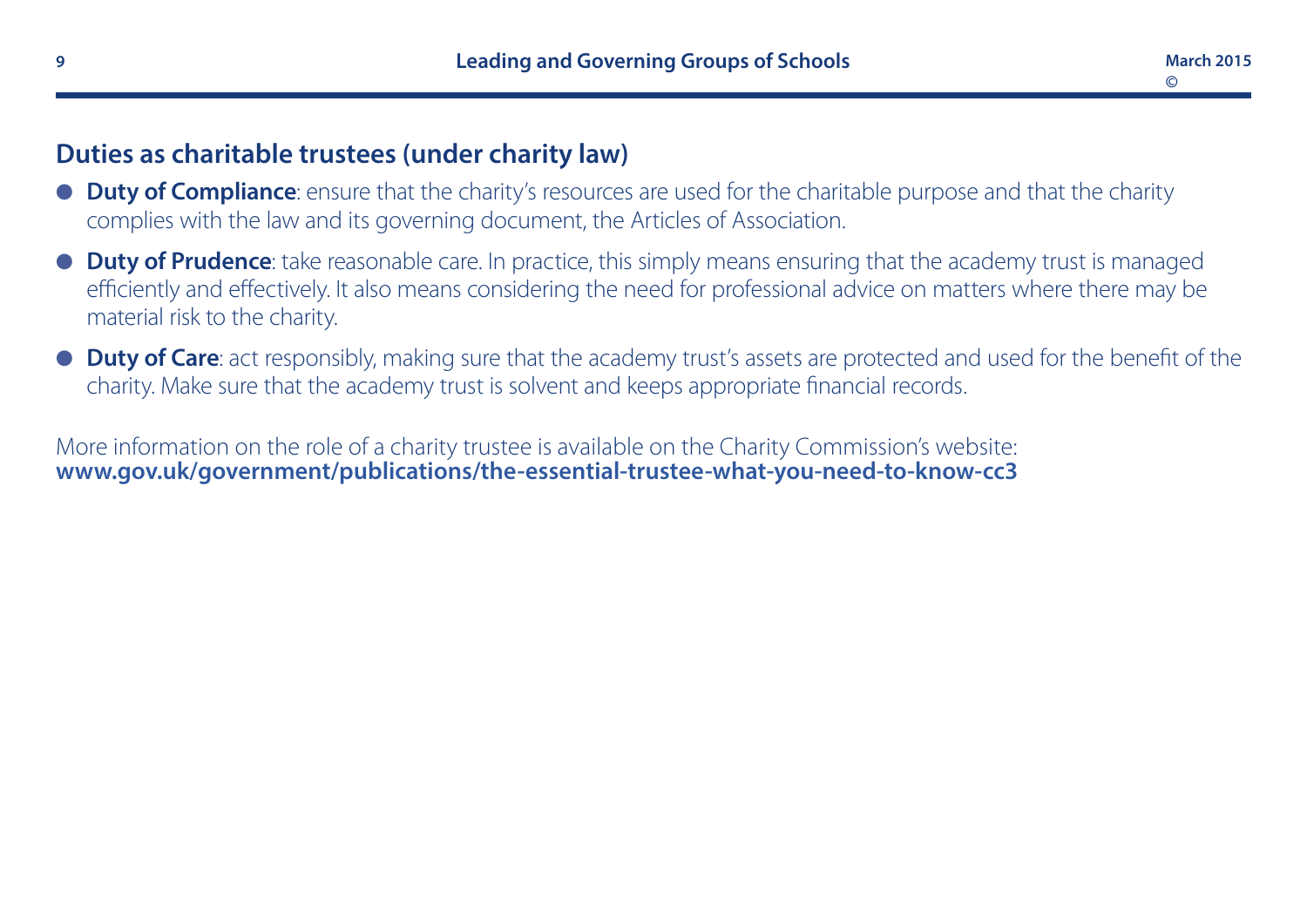# **Duties as directors (under company law)**

Duty to:

- Act within powers.
- Promote the success of the company.
- Exercise independent judgement.
- Exercise reasonable care, skill and diligence.
- l Avoid conflicts of interest.
- Not accept benefits from third parties.
- Declare an interest in a proposed transaction or arrangement.

#### Statutory duties as company directors are set out in sections 170 to 177 of the Companies Act 2006: **[www.legislation.gov.uk/ukpga/2006/46/part/10/chapter/2](http://www.legislation.gov.uk/ukpga/2006/46/part/10/chapter/2)**

An excellent summary of these duties can be found at **[www.iaa.uk.net/?wpfb\\_dl=16](http://www.iaa.uk.net/?wpfb_dl=16)** published by Allen & Overy, SGOSS and Browne Jacobson.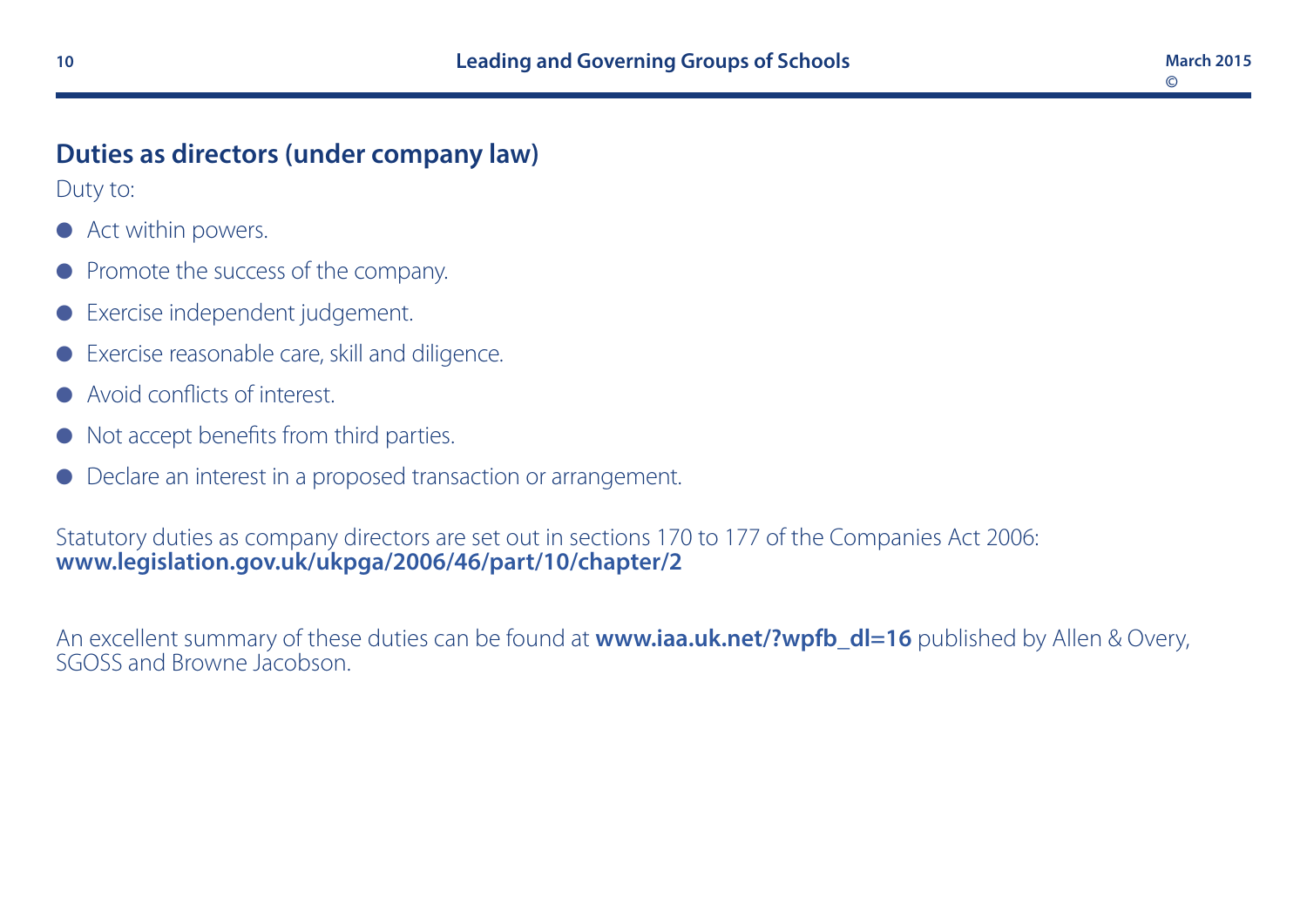# **Duties as governors**

Core functions of governors:

- Setting vision, ethos and strategic direction.
- l Holding the headteacher or principal to account.
- Overseeing financial performance.

As set out instatute, regulations and, in the case of academies. Articles of Association and Funding Agreements, governors have the following specific legal duties:

- Constitution and procedures.
- Education and school performance.
- Pupil wellbeing including safeguarding, school safety and security.
- l Appointment and annual appraisal of the headteacher's performance, pre-employment checks and teacher appraisal, grievance, discipline and capability processes.
- l Organisational changes to the school and the use of school premises.
- l School finance.
- Information sharing.

Governors in all state schools, including academy trust governors and federated governing bodies, should have regard to the Governors' Handbook: [www.gov.uk/government/uploads/system/uploads/attachment\\_data/file/395789/Go vernors\\_Handbook.pdf](https://www.gov.uk/government/uploads/system/uploads/attachment_data/file/395789/Governors_Handbook.pdf)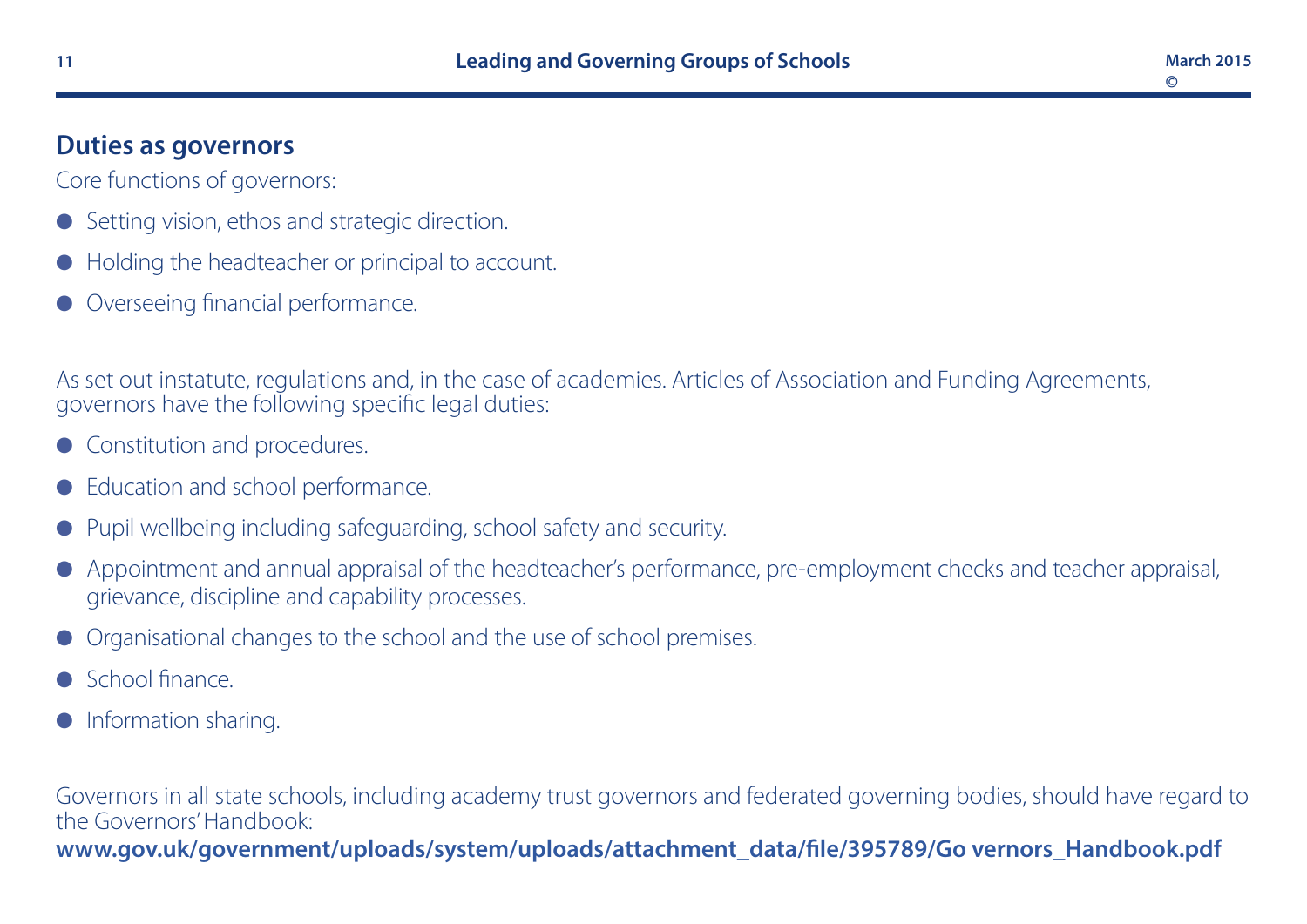#### **Connected party transactions and conflicts of interest**

Revised Academies Financial Handbook came into effect on 1 September 2014. **[www.gov.uk/government/uploads/system/uploads/attachment\\_data/file/363753/Academies\\_Financial\\_](http://www.gov.uk/government/uploads/system/uploads/attachment_data/file/363753/Academies_Financial_Handbook2014.pdf) [Handbook2014.pdf](http://www.gov.uk/government/uploads/system/uploads/attachment_data/file/363753/Academies_Financial_Handbook2014.pdf)**

Under company law, trustees have a duty to:

- l Avoid conflicts of interest.
- Declare any interests in proposed transactions.
- Reject benefits from third parties.

When dealing with any potential conflict, academy trusts must consider the provisions of their Articles of Association and the requirements of the Academies Financial Handbook. The provisions of the Academies Financial Handbook are effectively incorporated into the academy trust's funding agreement with the Secretary of State. Refer to the Charity Commission's guidance on conflicts of interest: **[www.gov.uk/government/publications/conflicts-of-interest-a-guide-for-charity- trustees-cc29](https://www.gov.uk/government/publications/conflicts-of-interest-a-guide-for-charity-trustees-cc29)**

- l Academy trusts are required to maintain a register of interests recording the business and pecuniary interests of the members, trustees, local governing bodies (LGBs) and the academy's senior leadership team. The members' and trustees' business and pecuniary interests must be published on the academy's website.
- l Academy trusts need to ensure that rigorous processes are in place to identify actual and perceived conflicts of interests, to avoid or manage them effectively. A breach of the Academy Financial Handbook could result in an academy trust being issued with a Financial Notice to Improve.

The guidance above is also entirely valid for governors serving on federated governing boards.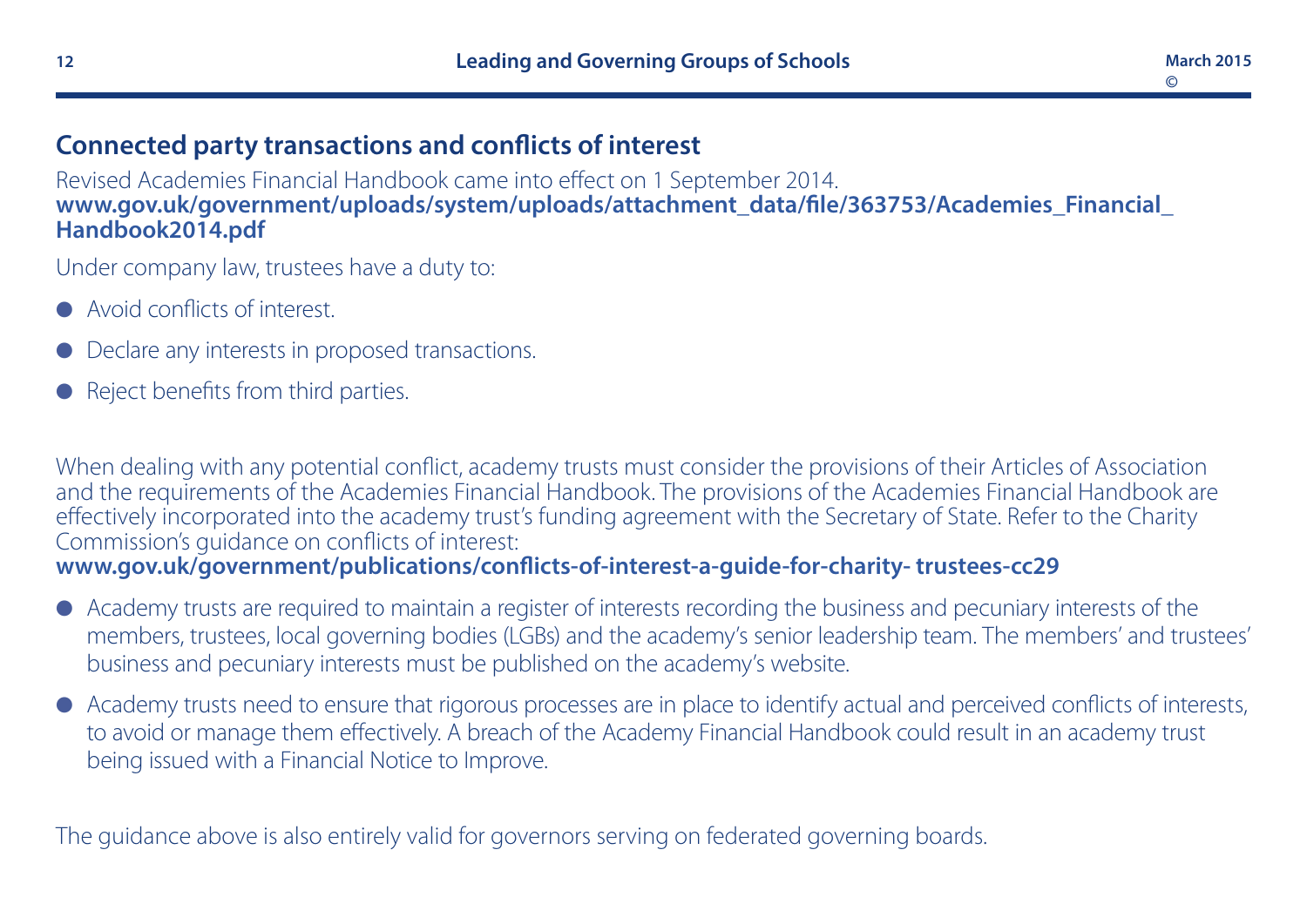## **Conflicts of interest – federations**

- l The general guidance about avoiding and managing conflicts of interest also applies to local authority (LA) maintained schools, including federations.
- Regulation 16 and Schedule 1 of the School Governance Roles and Procedures Regulations 2013 (as amended) sets out the legal requirements in relation to conflicts of interests. **[www.legislation.gov.uk/uksi/2013/1624/contents/made](http://www.legislation.gov.uk/uksi/2013/1624/contents/made)**
- l These cover both general conflicts, but also specifically prohibit a staff governor (not including the headteacher) from being involved in discussions about the pay or performance of another member of staff.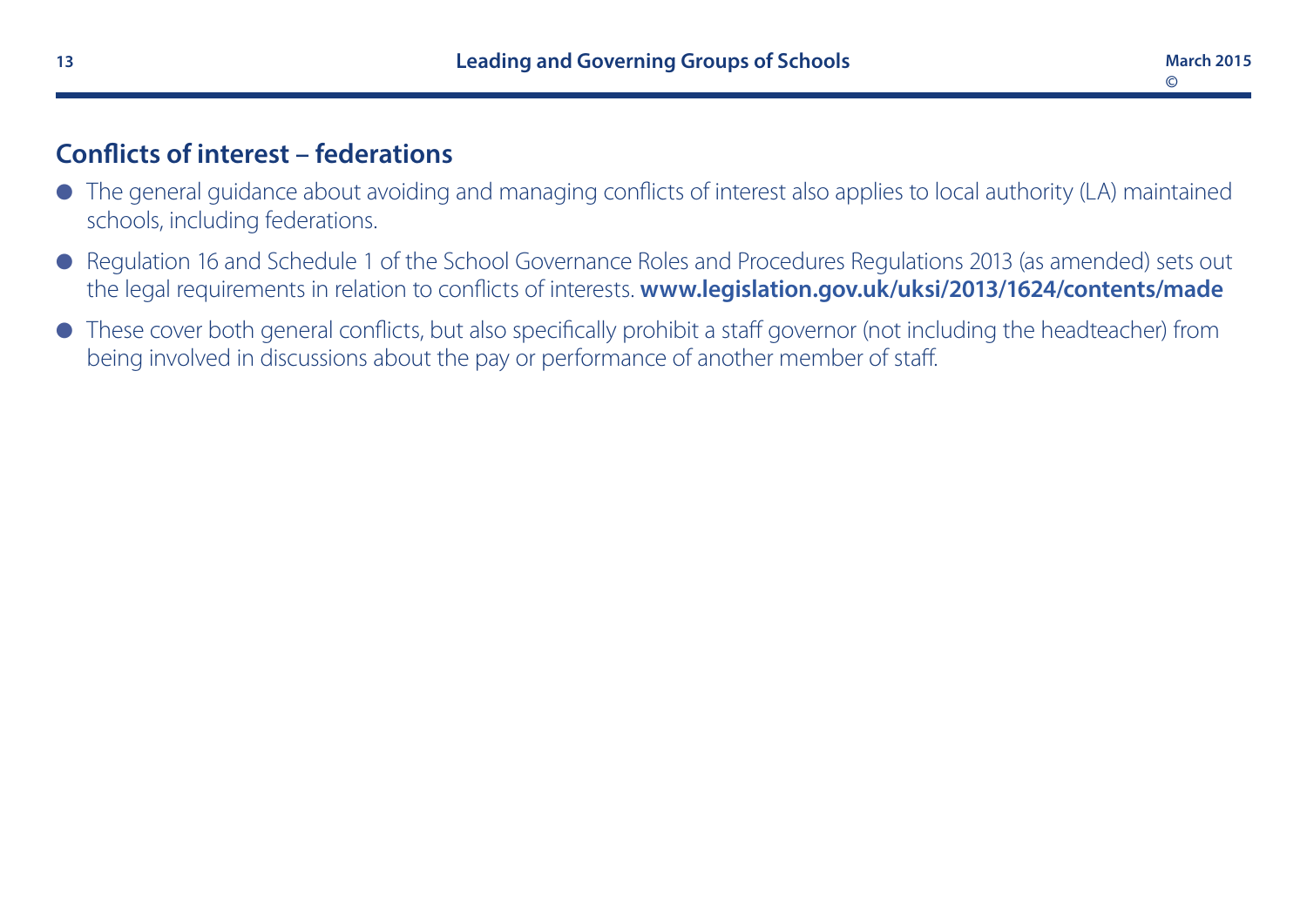# **Personal liability**

- l Maintained school governing bodies are corporate bodies that are legally responsible for the conduct of the school. Because of this, individual governors are generally protected from personal liability because of the governing body's decisions and actions. Provided they act honestly, reasonably and in good faith, it is likely that any liability will fall on the governing body even if it exceeds its powers, rather than on individual members.
- l Likewise, in academies it is likely that personal liability will not arise if members and governors carry out their duties acting in good faith.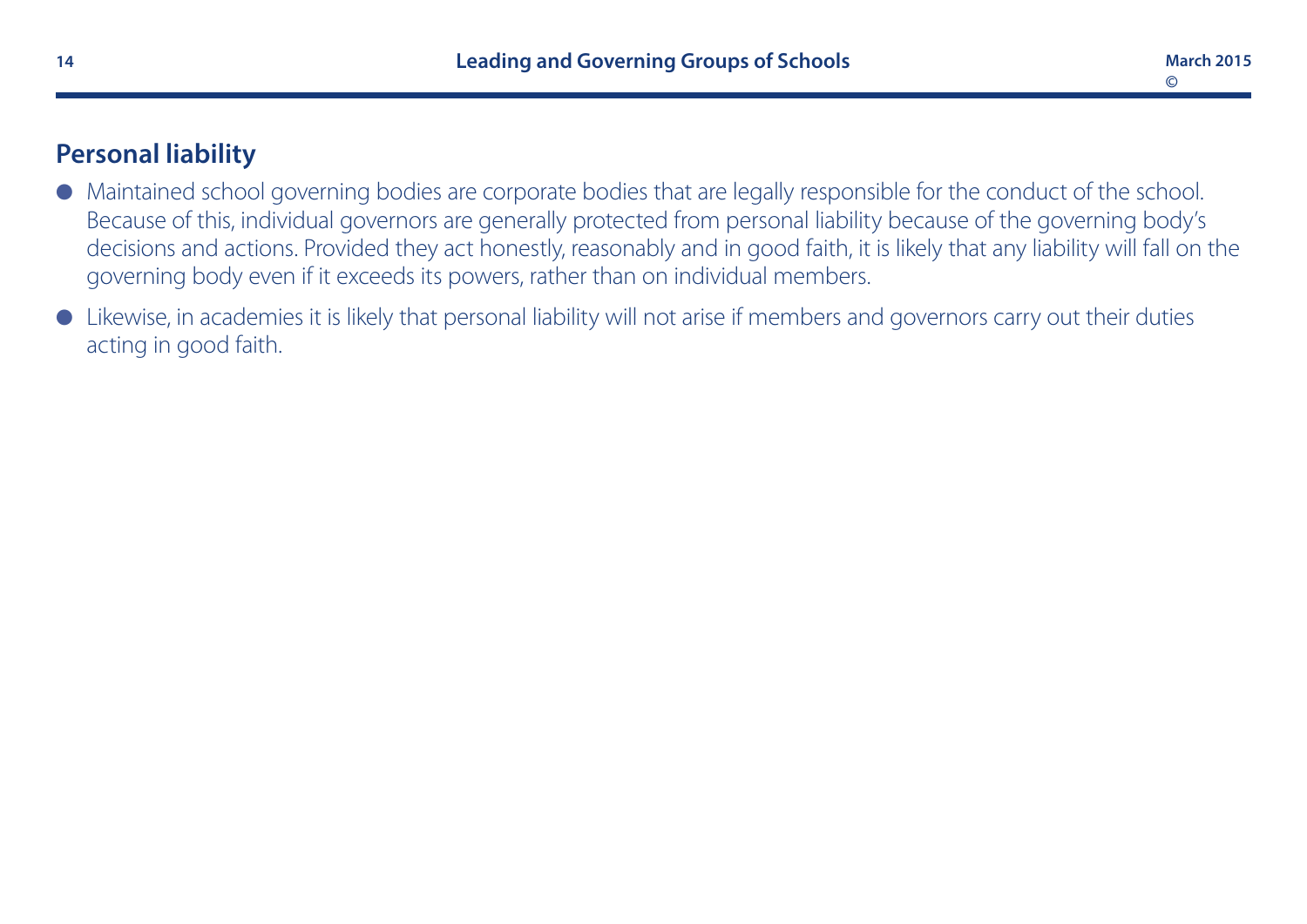#### **Recruiting governors – skills**

- Recruiting governors with the necessary skills to govern is vital for both academies and LA maintained schools. It is also vital that governors understand the role and the commitment they are making. See the National Governors Association (NGA) role descriptor **[www.nga.org.uk/Be-a-Governor.aspx](http://www.nga.org.uk/Be-a-Governor.aspx)**
- The NGA has also published a very useful skills audit **[www.nga.org.uk/Guidance/Workings-Of-The-Governing-Body/Governance-Tools/Skills-Audit.aspx](http://www.nga.org.uk/Guidance/Workings-Of-The-Governing-Body/Governance-Tools/Skills-Audit.aspx)**
- l The School Governance (Constitution) (England) Regulations 2012 create an explicit requirement that all appointed governors have the skills required to contribute to the effective governance and success of the school. For academies, this is set out in the Academies Financial Handbook. The specific skills that governing boards or trusts need to meet their particular challenges will vary. **[www.legislation.gov.uk/uksi/2012/1034/contents/made](http://www.legislation.gov.uk/uksi/2012/1034/contents/made)**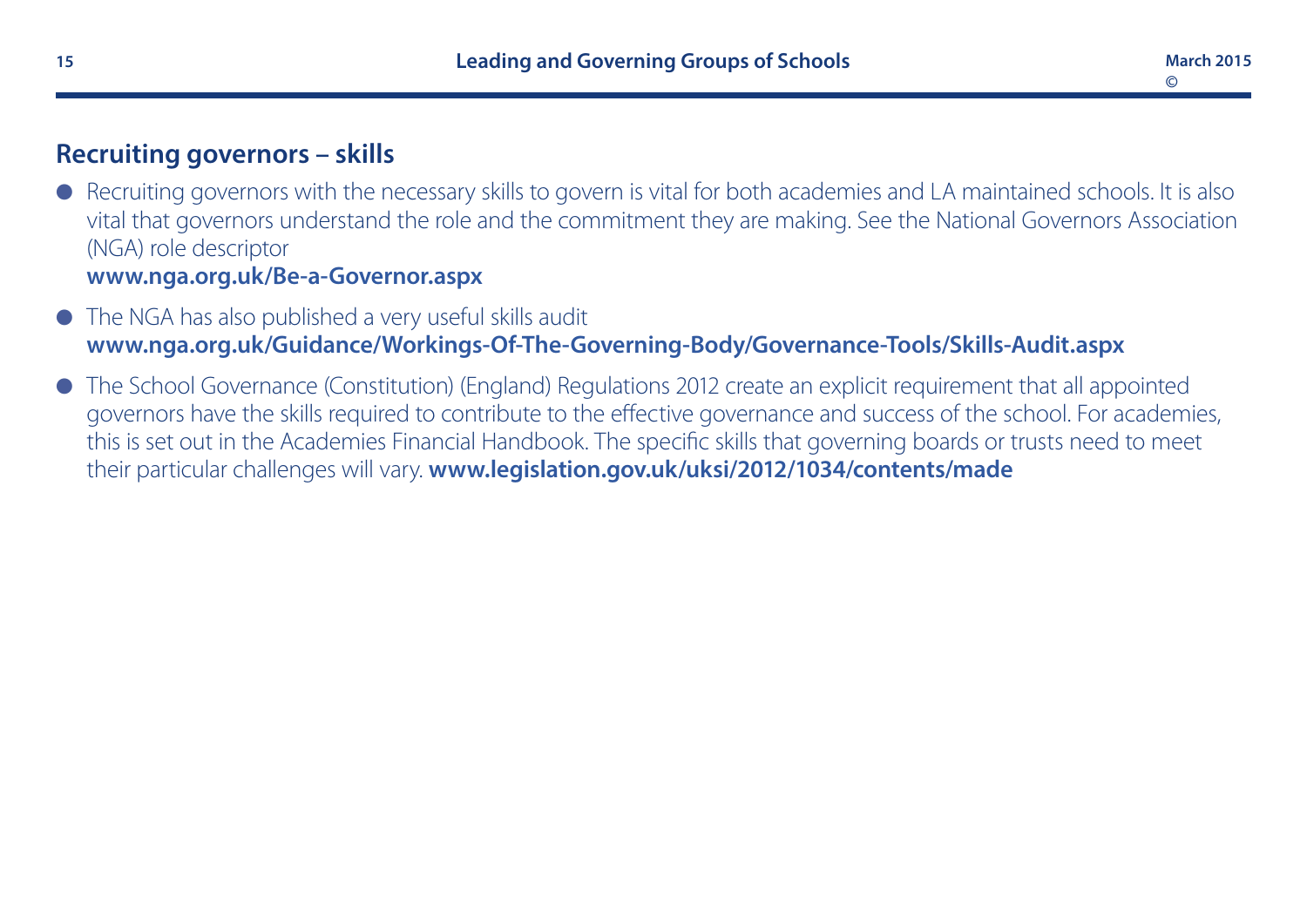# **Recruiting governors – values and principles**

| Put the principles of public life at the heart of governance |                                                                                                                                                                                                                                                                                                                                                                                           |  |
|--------------------------------------------------------------|-------------------------------------------------------------------------------------------------------------------------------------------------------------------------------------------------------------------------------------------------------------------------------------------------------------------------------------------------------------------------------------------|--|
| <b>Selflessness</b>                                          | Holders of public office should act solely in terms of the public interest.                                                                                                                                                                                                                                                                                                               |  |
| <b>Integrity</b>                                             | Holders of public office must avoid placing themselves under any obligation to people or<br>organisations that might try inappropriately to influence them in their work. They should not<br>act or make decisions in order to gain financial or other material benefits for themselves, their<br>family or their friends. They must declare and resolve any interests and relationships. |  |
| <b>Objectivity</b>                                           | Holders of public office must act and take decisions impartially, fairly and on merit, using the<br>best evidence and without discrimination or bias.                                                                                                                                                                                                                                     |  |
| <b>Accountability</b>                                        | Holders of public office are accountable to the public for their decisions and actions, and must<br>submit themselves to the scrutiny necessary to ensure this.                                                                                                                                                                                                                           |  |
| <b>Openness</b>                                              | Holders of public office should act and take decisions in an open and transparent manner.<br>Information should not be withheld from the public unless there are clear and lawful reasons<br>for so doing.                                                                                                                                                                                |  |
| <b>Honesty</b>                                               | Holders of public office should be truthful.                                                                                                                                                                                                                                                                                                                                              |  |
| Leadership                                                   | Holders of public office should exhibit these principles in their own behaviour. They should<br>actively promote and robustly support the principles and be willing to challenge poor<br>behaviour wherever it occurs.                                                                                                                                                                    |  |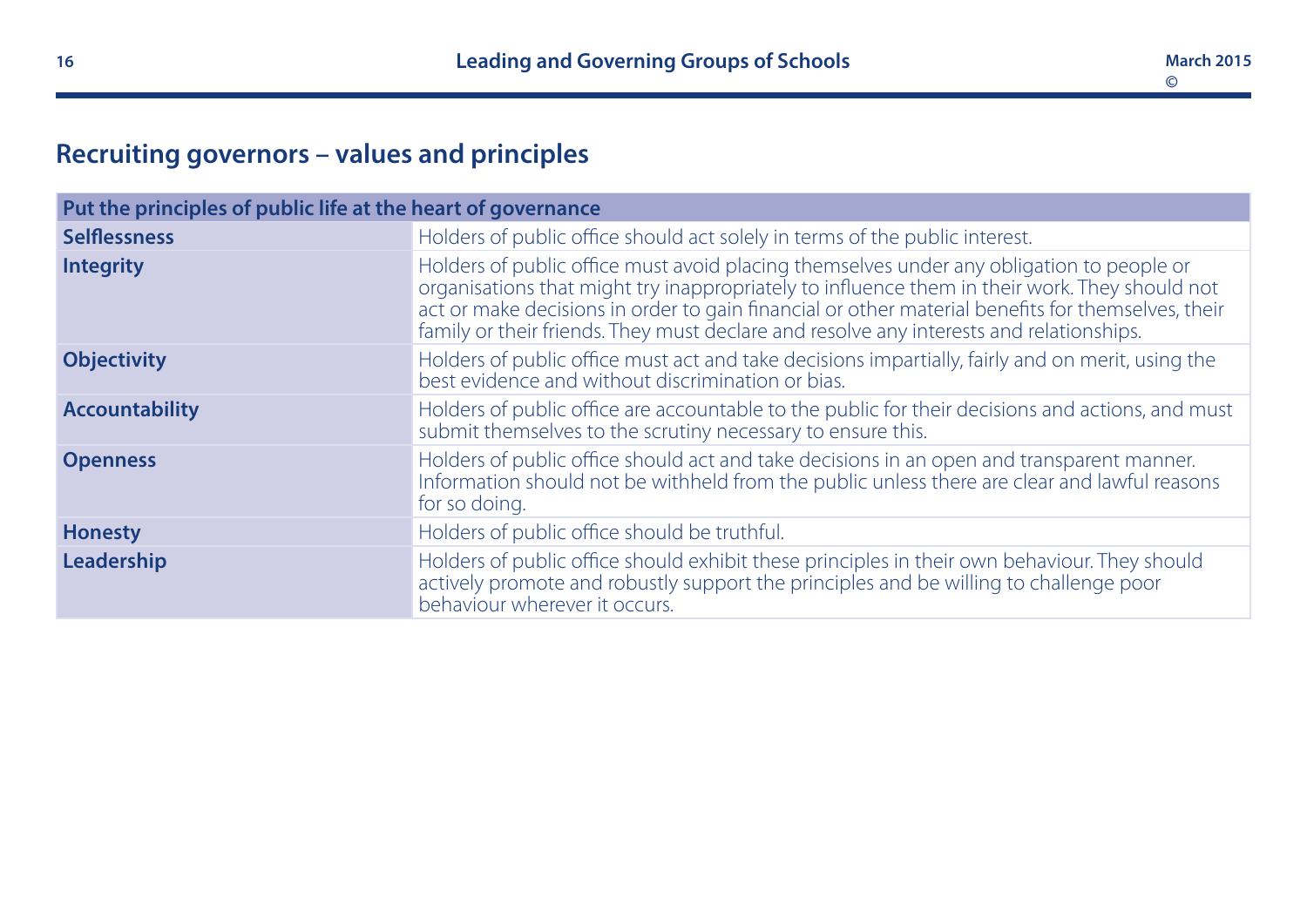# **Leading governance - the role of the chair**

- **Leading effective governance**: giving the governing board a clear lead and direction, ensuring that the governors work as an effective team and understand their accountability and the part they play in the strategic leadership of the group of schools and in driving school improvement.
- **Building the team**: attracting governors with the necessary skills, values and principles, ensuring that tasks are delegated across the governing board so that all members contribute and feel that their individual skills, knowledge and experience are well used and that the overall workload is shared.
- l **Relationship with the executive headteacher or chief executive officer (CEO)**: being a critical friend by offering support, challenge and encouragement, holding the executive headteacher or CEO to account for outcomes across the group, and ensuring their performance management is rigorous and robust.
- **Improving the schools in the group**: ensuring school improvement is the focus of all policy and strategy and that governor scrutiny, monitoring and challenge reflect school improvement priorities across the group of schools.
- **Leading the business**: ensuring that statutory requirements and regulations are met, that the trust or federation provides value for money in its use of resources and that governing board business is conducted efficiently and effectively. (Adapted from *Leading Governors: The role of the chair of governors in schools and academies*).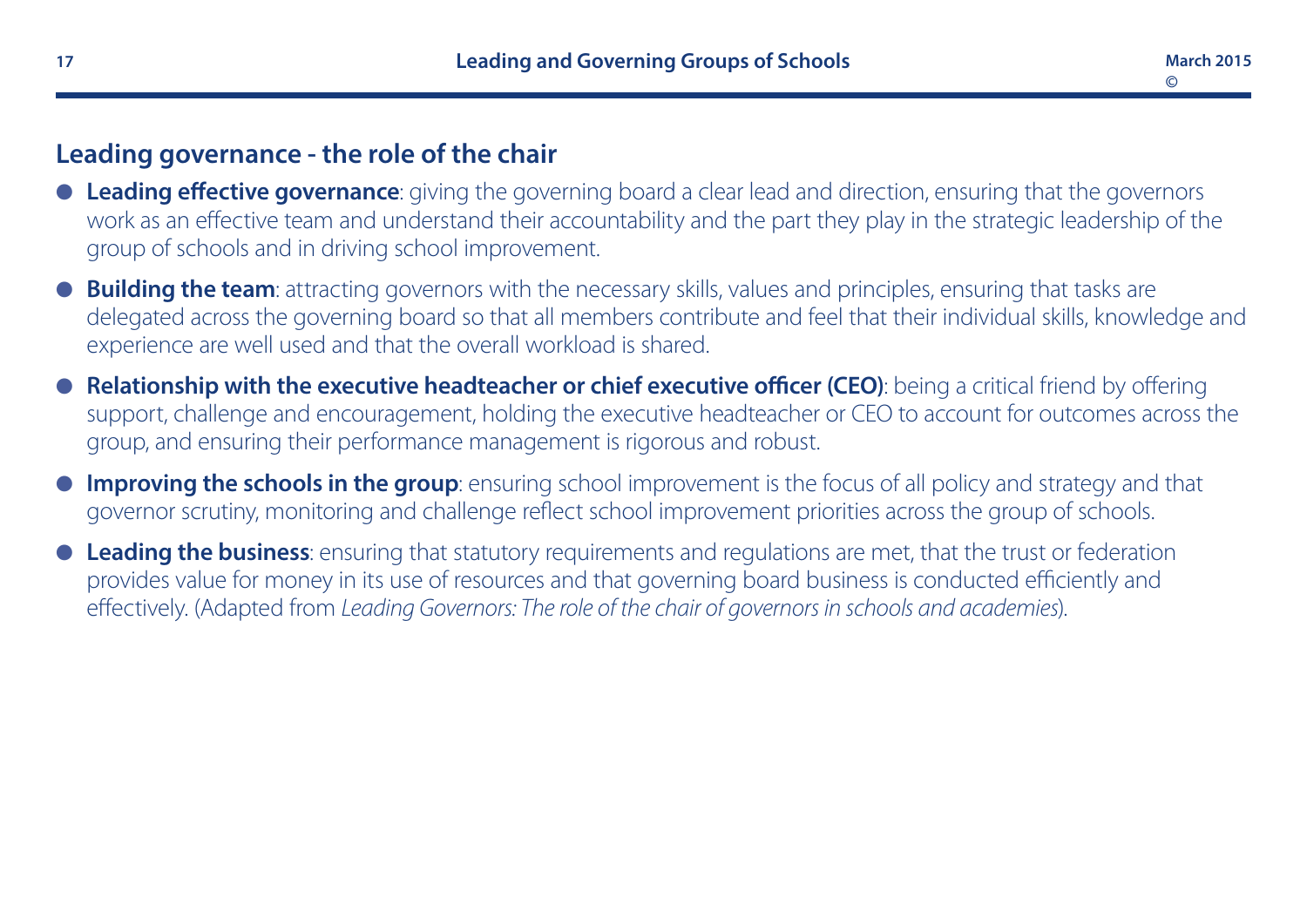# **Section three**

# **Governance models**

# **MATs and federations**

This section provides an overview of the regulations and legal frameworks for MATs and federations. It gives a description of the characteristics of different types of MATs and sample governance structures. It also outlines the size and stages of growth of a MAT. For completeness, it outlines umbrella trust configurations but it should be noted that in the current climate, umbrella trusts are unlikely to get approval. The DfE preferred model is the MAT model, even for large groups.





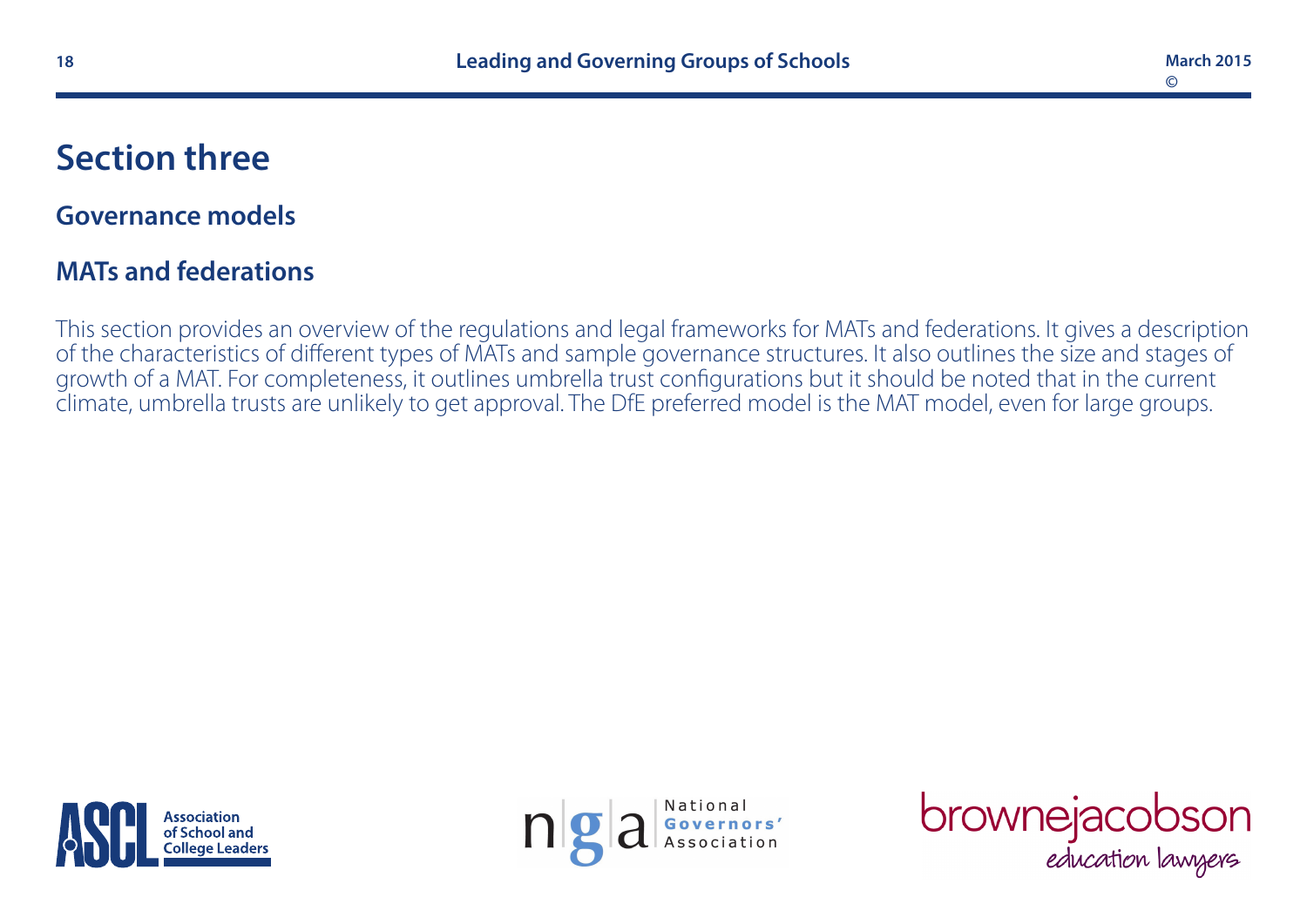## **The legal framework for academies**

There are three key documents which set out the legal framework under which academies operate:

- **The Articles of Association**: DfF's model articles and memorandum which contains information about trustees and how meetings are managed **[www.gov.uk/government/publications/academy-model-memorandum-and](https://www.gov.uk/government/publications/academy-model-memorandum-and-articles-of-association)[articles-of-association](https://www.gov.uk/government/publications/academy-model-memorandum-and-articles-of-association)**
- **The Funding Agreement** is the legal document that sets out the relationship between the trust and the Secretary of State for Education **[www.gov.uk/government/uploads/system/uploads/attachment\\_data/file/%20388471/](https://www.gov.uk/government/uploads/system/uploads/attachment_data/file/%20388471/Academy_and_free_school_-_master_funding_agreement.pdf) [Academy\\_and\\_free\\_school\\_-\\_master\\_funding\\_agreement.pdf](https://www.gov.uk/government/uploads/system/uploads/attachment_data/file/%20388471/Academy_and_free_school_-_master_funding_agreement.pdf)**
- **The Academies Financial Handbook** sets out the related duties and obligations of academy trusts. Non-compliance with the funding agreement could, ultimately, lead to the Secretary of State rescinding the academy order **[www.gov.uk/government/uploads/system/uploads/attachment\\_data/file/%20363753/Academies\\_Financial\\_](http://www.gov.uk/government/uploads/system/uploads/attachment_data/file/%20363753/Academies_Financial_Handbook2014.pdf) [Handbook2014.pdf](http://www.gov.uk/government/uploads/system/uploads/attachment_data/file/%20363753/Academies_Financial_Handbook2014.pdf)**
- l All trustees need to be familiar with all three documents. In addition, trustees should be familiar with the **DfE Governors' Handbook**.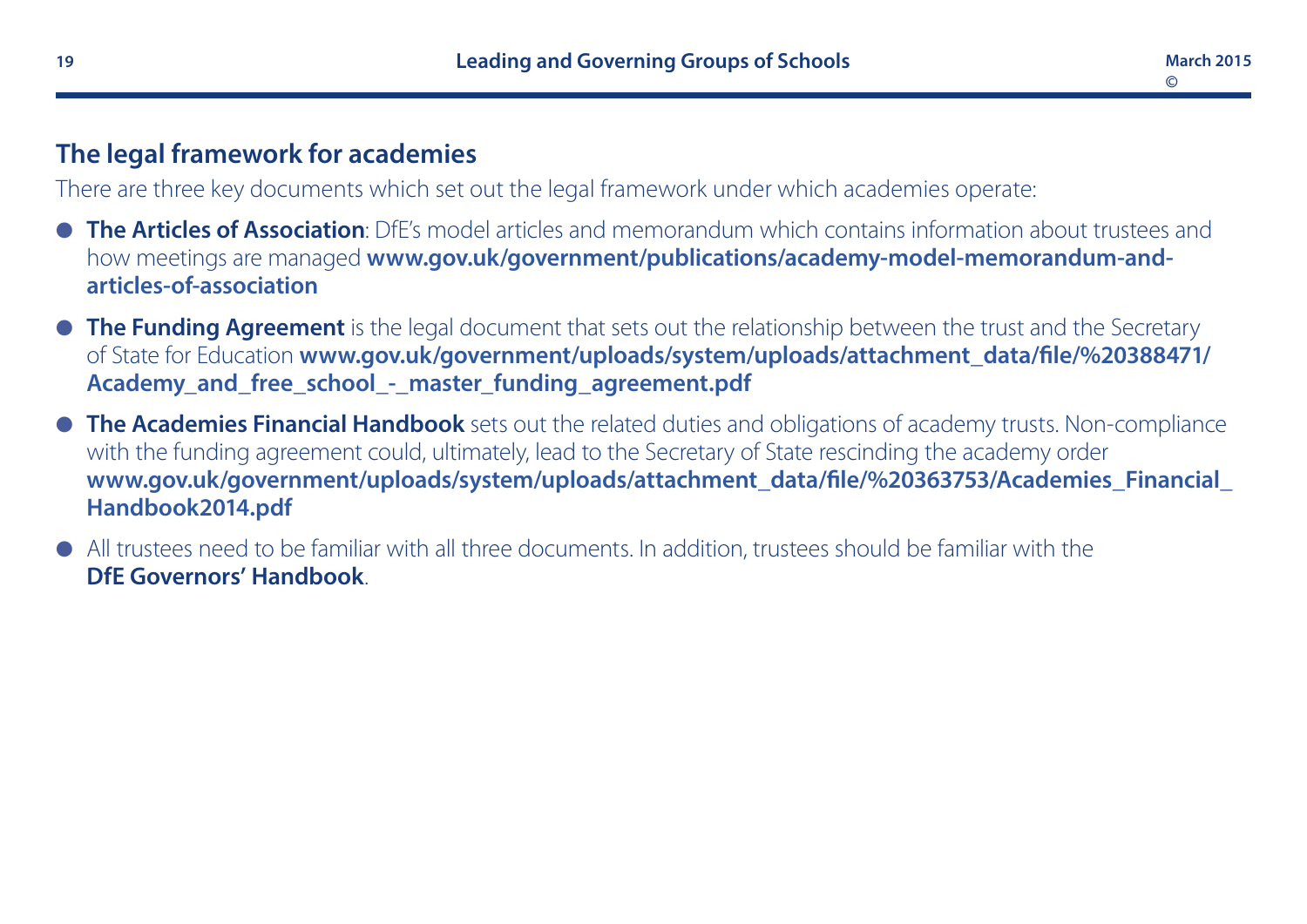#### **What the regulations say about MATs**

- l The National College for Teaching Leadership (NCTL) guidance states: "There is nothing in education legislation that prescribes how multi-academy trusts (MATs) must be composed".
- Academies are governed through their Articles of Association.
- l Governors must provide an annual governance statement, which is published by the Education Funding Agency (EFA) under the 'Academies Accounts Direction', explaining governance structures.

The only prescriptions are as follows:

- There must be at least three signatory members the DfE prefer five.
- The executive head or CEO is usually a trustee, if they choose to so act and their appointment is ratified by the members.
- l There will be two elected parent trustees or representatives, either on the board of the MAT or on each of the LGBs.
- The number of trustees that are LA influenced cannot exceed 19.9 per cent (see article 140).
- The number of members that are LA influenced cannot exceed 19.9 per cent (see article 139).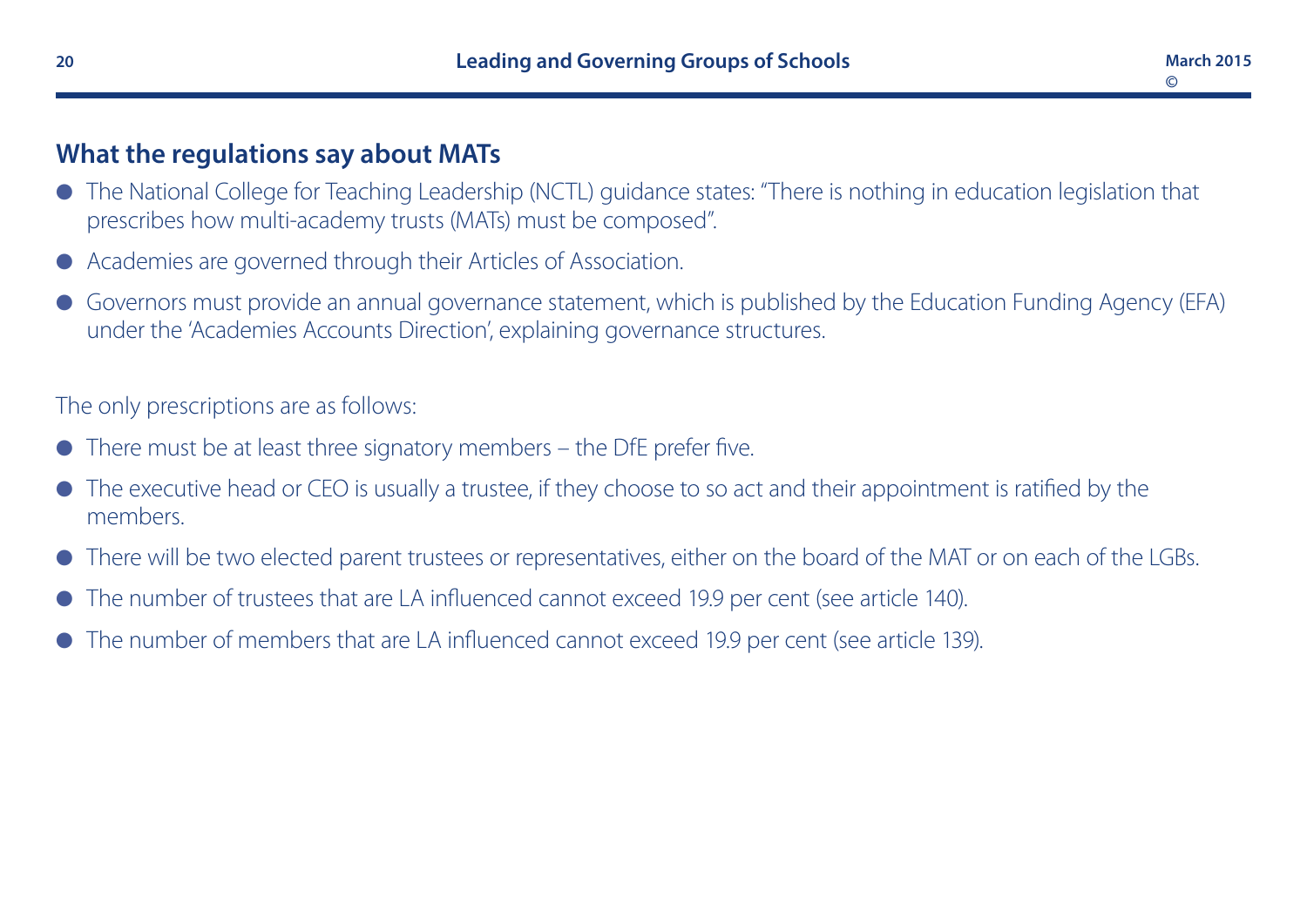# **What do the regulations say about federations?**

In this document by federation we mean a single governing body governing more than one maintained school.

- l Federations are regulated by the School Governance (Federations) (England) Regulations 2012
- l The process for federating is prescribed in the regulations and set out in section 2.5.3 of the Governors' Handbook.
- The composition of federated governing bodies is also prescribed in the regulations and set out in section 2.5.4 of the Governors' Handbook.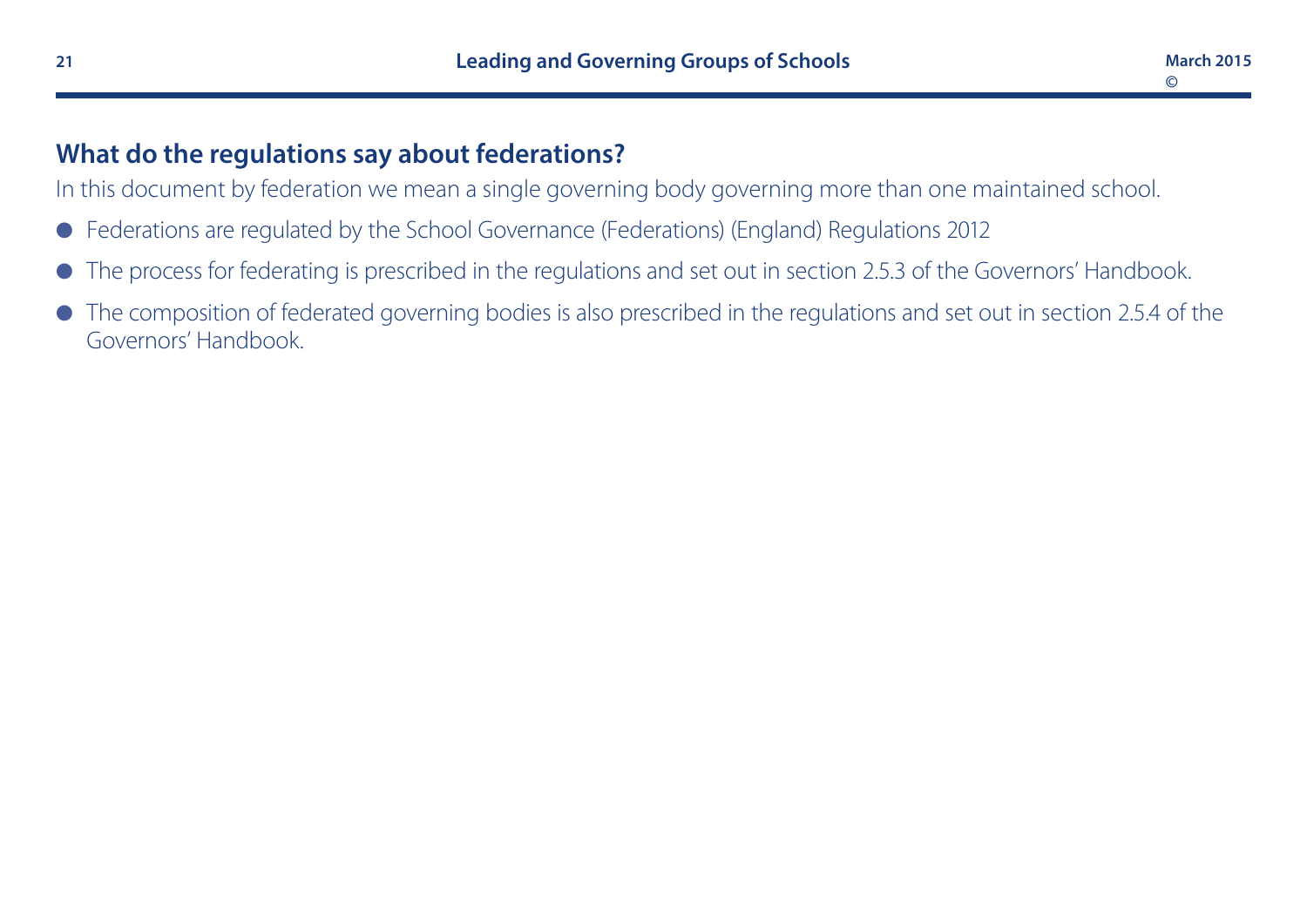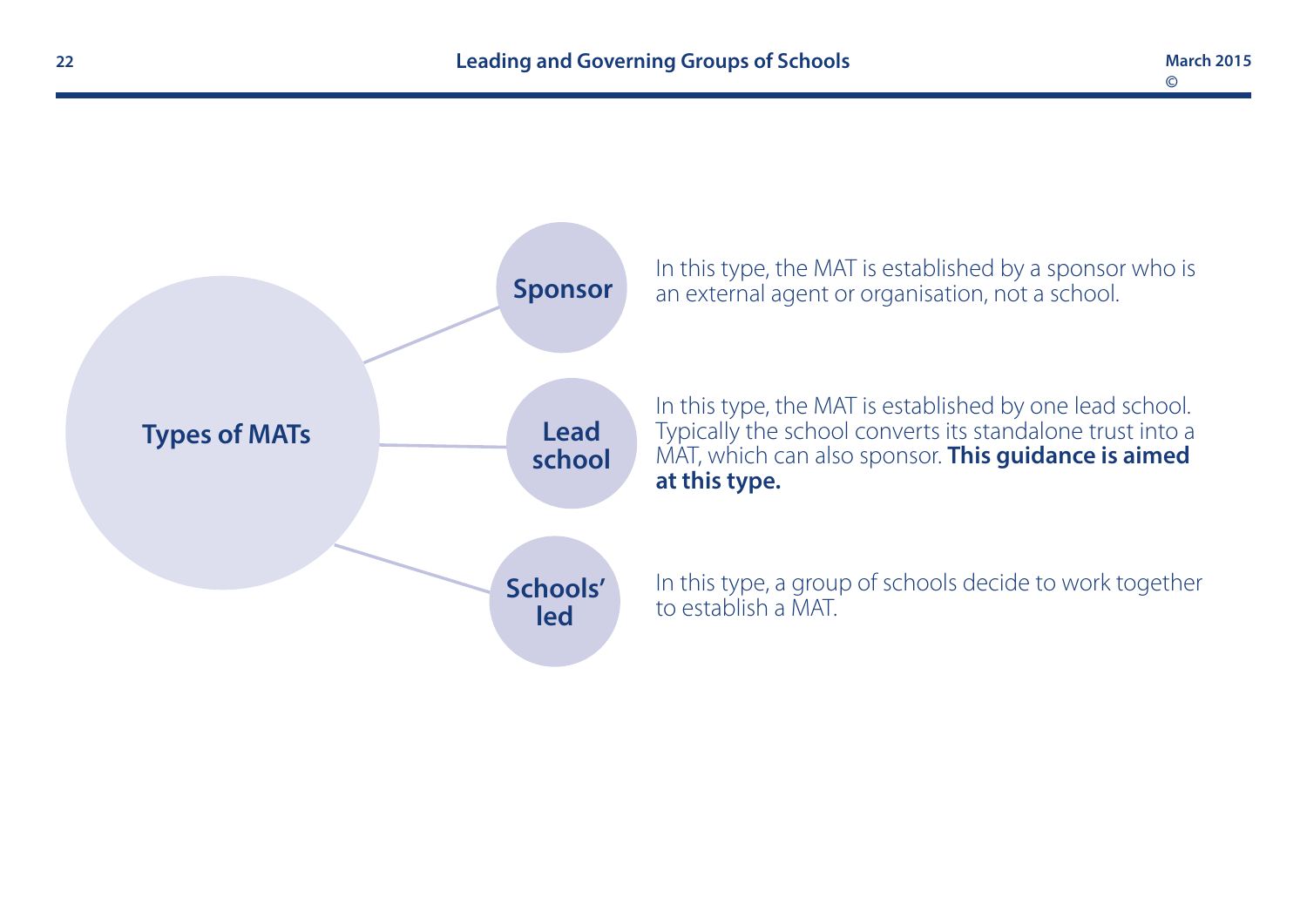## **Characteristics of a MAT**

- The MAT is a single legal entity, the trust is the employer and holder of land titles.
- The trust board is accountable for all academies in the group.
- The trust board are the directors and trustees.
- l The trust board can choose to have committees for each academy, commonly referred to as the LGB. The level of delegation from the board to these LGBs can vary.
- l Where there are LGBs, governors on LGBs are not directors or trustees (unless they also sit on the trust board).
- l MATs combining previously community, aided and/or controlled schools are possible circumstances need to be explored on an individual basis with the DfE. Schools keep their existing character, and in particular do not gain, lose or change their religious character.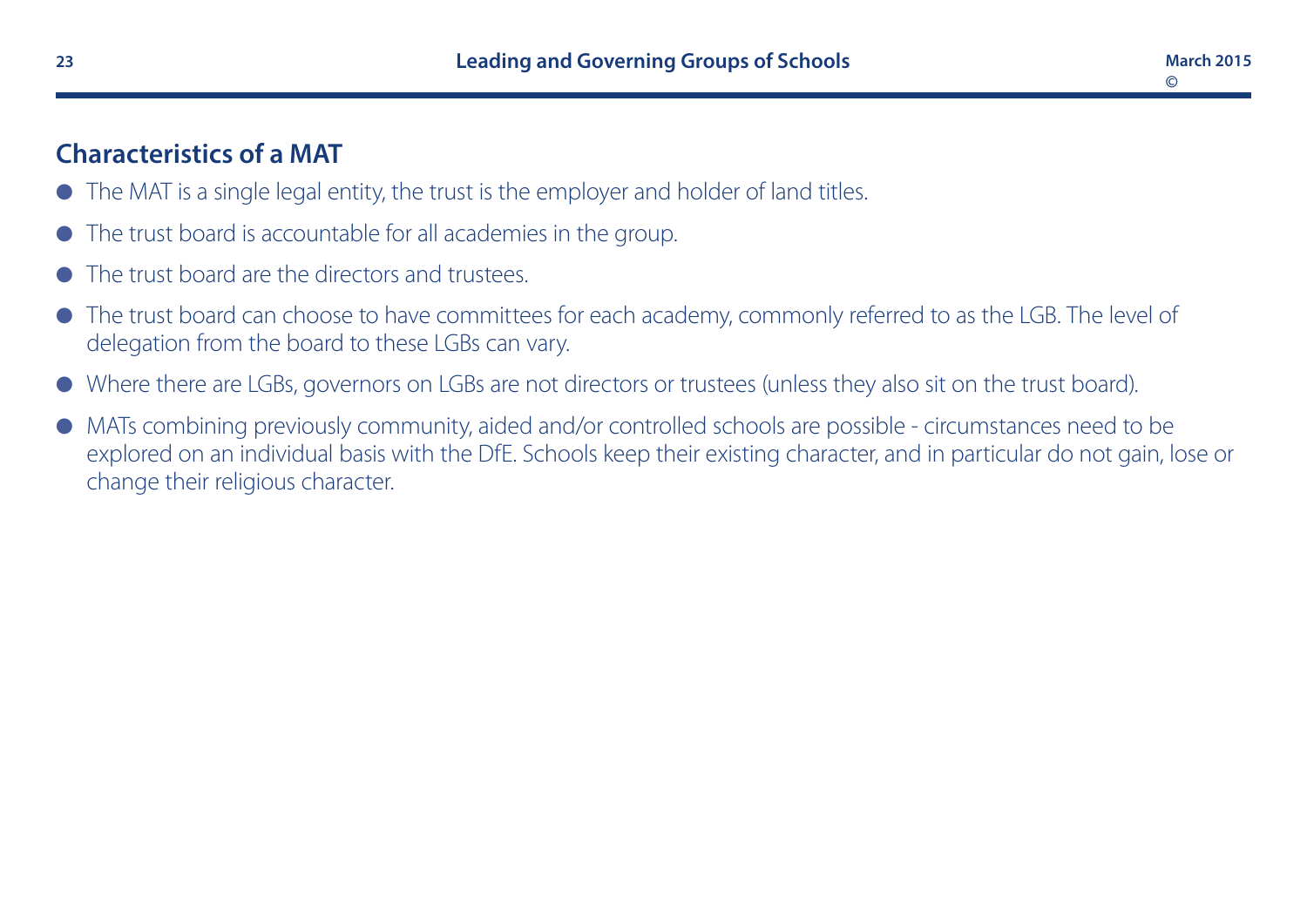#### **Sample governance structure - MAT with LGBs**



The MAT board is responsible for the operation of the trust. It sets vision and strategy and is directly accountable for finance and standards. The MAT board may, if it chooses, appoint governors to LGBs. The roles and responsibilities delegated to LGBs is a matter for the MAT board. These should be set out in a Scheme of Delegation. The level of delegation may be proportionate to strength of the school – an 'earned autonomy' model.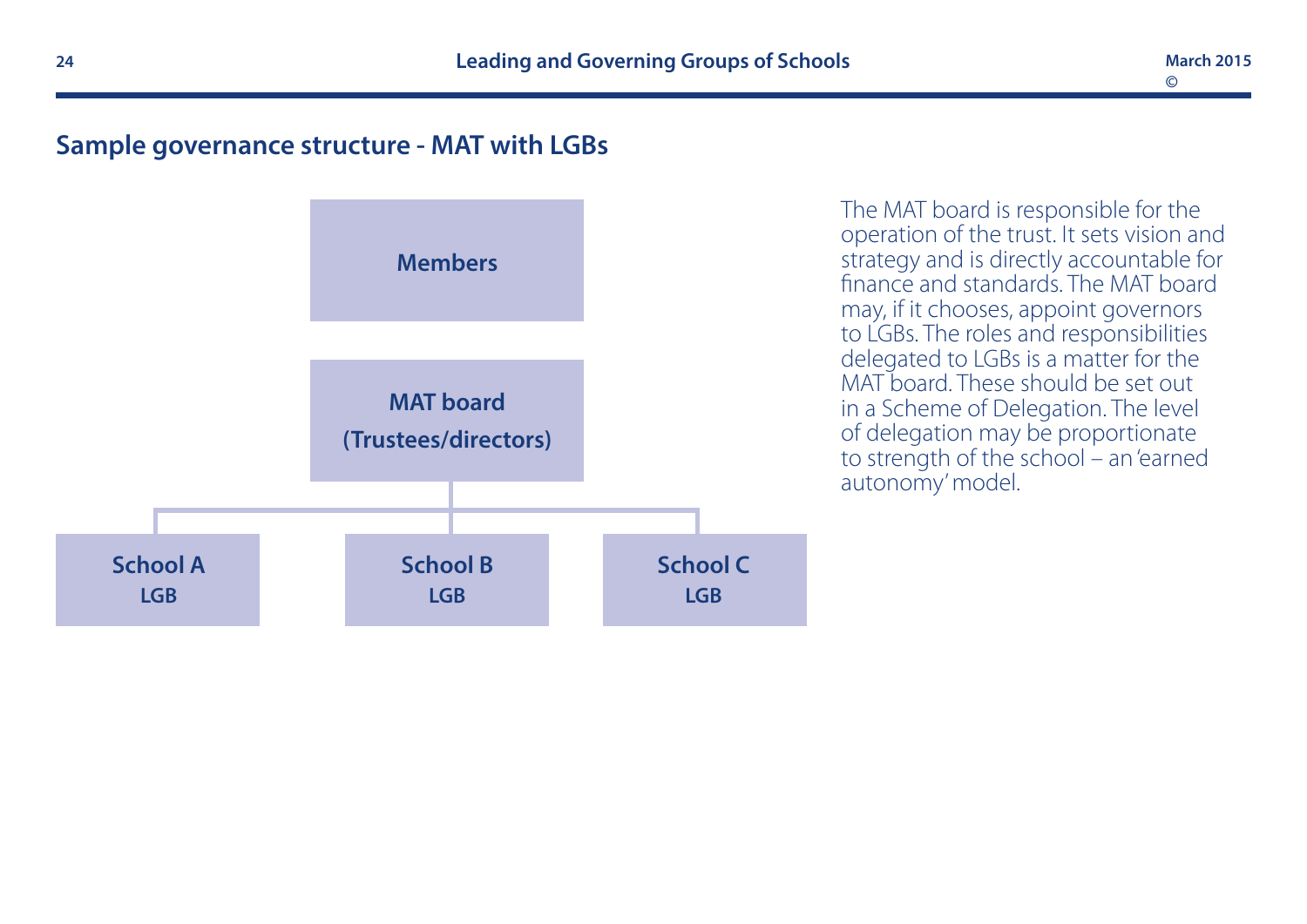#### **Sample governance structure – MAT with advisory boards**



The MAT board is responsible for the operation of the trust. It sets vision and strategy and is directly accountable for finance and standards. The MAT board may, if it chooses, appoint advisory boards or committees. In this model there is much less delegation to the advisory board.

In this model, the advisory board is unlikely to:

- $\bullet$  Have a role in determining the individual school's vision, ethos and direction.
- Recruit the headteacher.
- **•** Performance manage the headteacher.
- $\bullet$  Have delegated responsibility for the budget.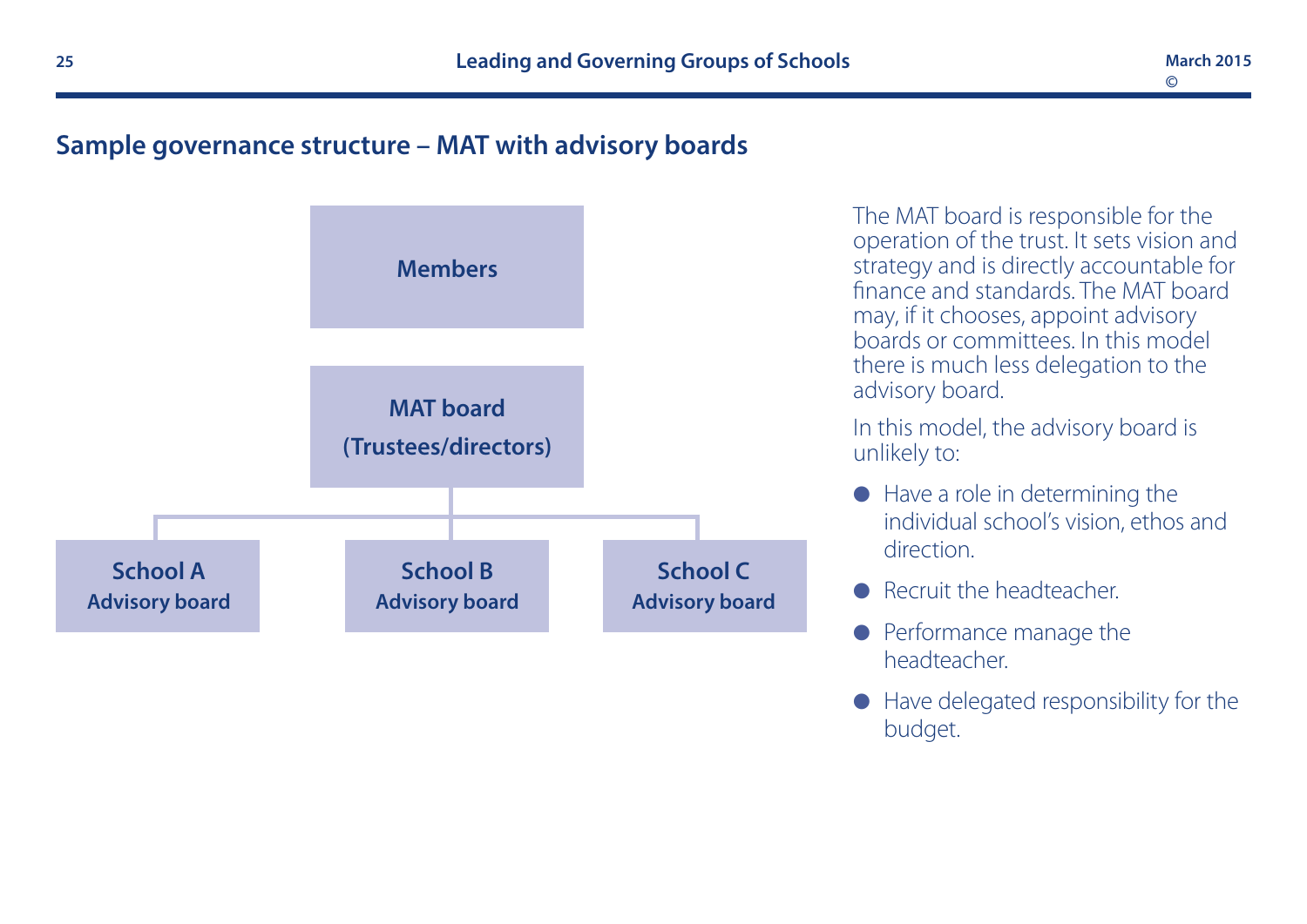# **Size and stages of MAT growth**

The DfE uses three categories of size and stage of growth:

- l Small MATs up to five or six schools
- l Medium MATs six to ten schools
- Larger MATs ten to twenty schools
- Large sponsor or chain more than twenty schools

The DfE anticipate that much future growth will come from small to medium sized MATs who currently vastly outnumber their larger counterparts. This guidance is aimed at these.

- The focus of these MATs is on growing an infrastructure, having a robust model of school improvement, and individuals with strong commercial skills at board level. The importance of these skills increases when the MAT grows beyond four or five schools. The DfE believes a full time financial director will be essential beyond five schools.
- l According to the DfE, high performing MATs are more likely to have converter academies as well as sponsored academies within their MAT.
- They have clear accountability and governance structures.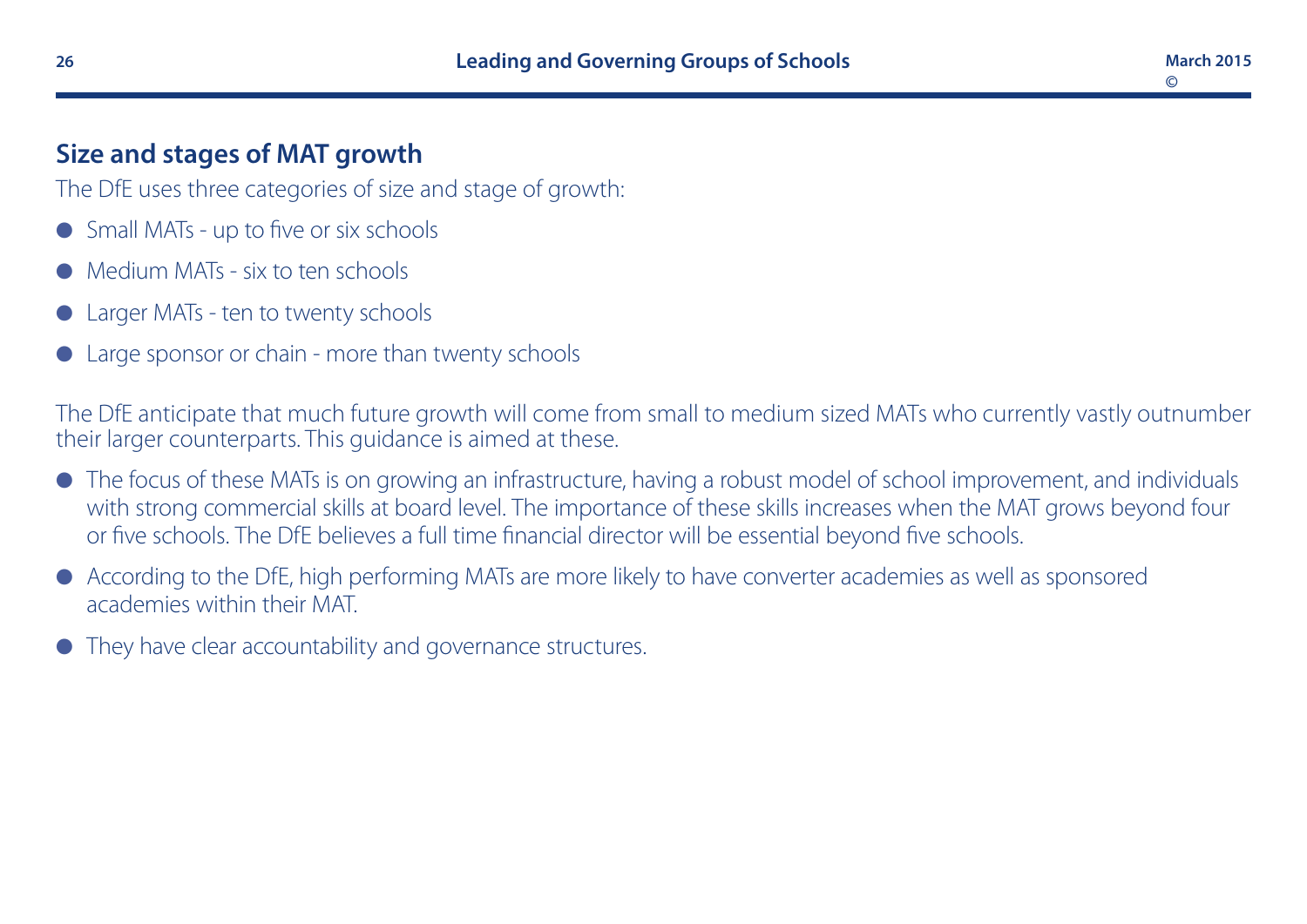# **Adapted from DfE: What does a high performing academy sponsor look like?**

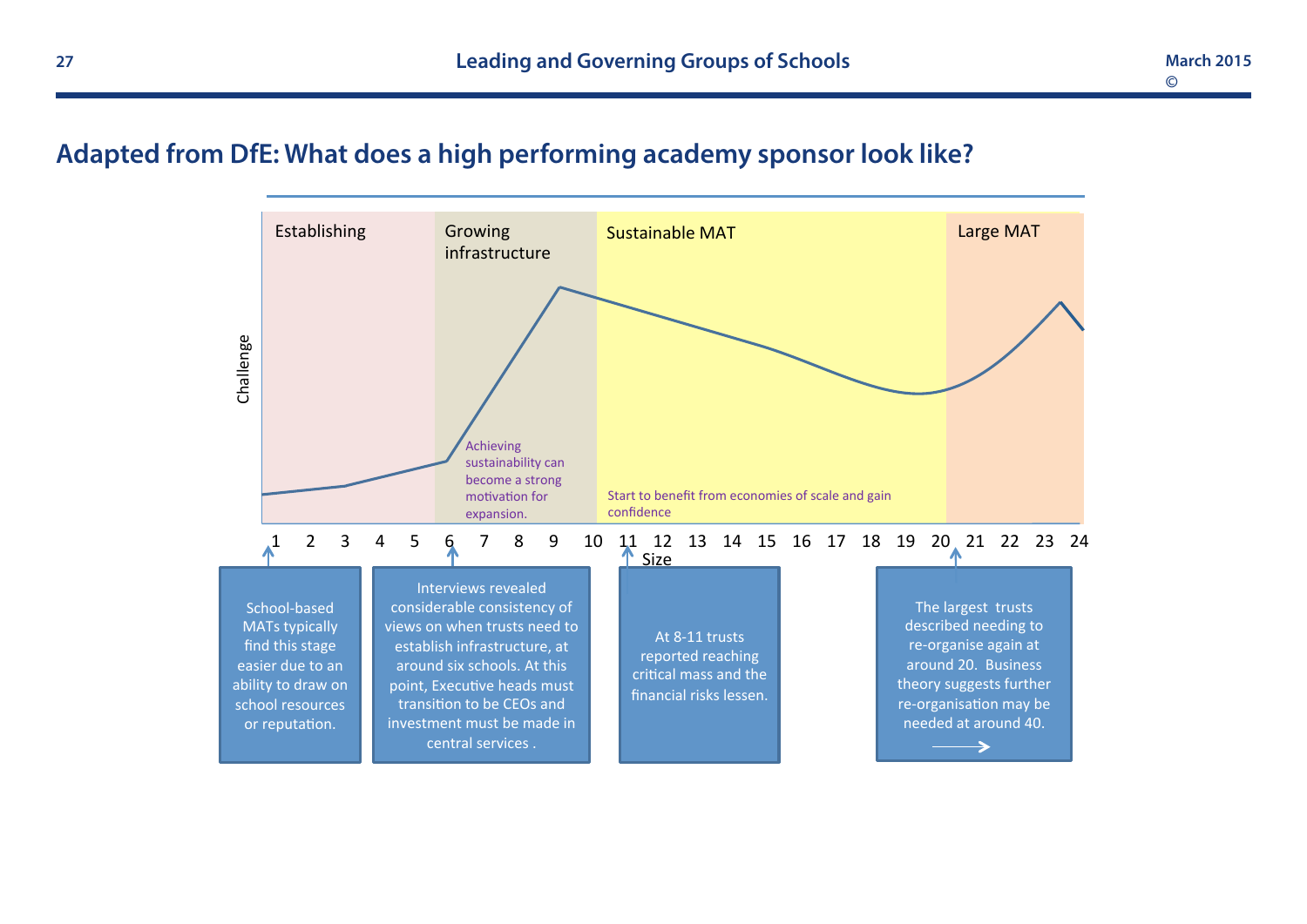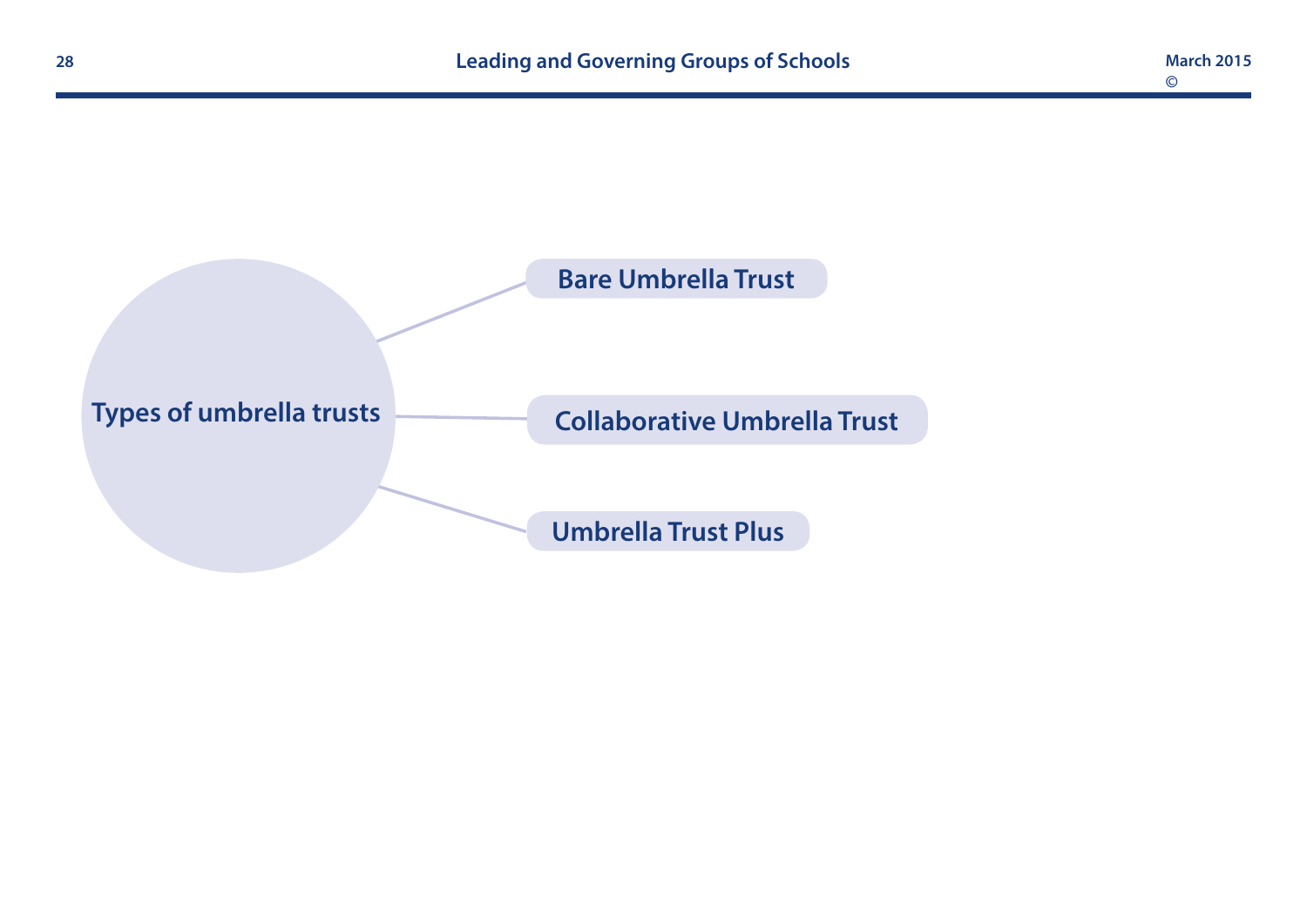#### **General characteristics of umbrella trusts**

Please note: the DfE is unlikely to approve umbrella trust arrangements in the current climate, except for larger groups. It is likely that if they were to approve one, it would be an 'Umbrella Trust Plus'.

- Each school or group of schools has a trust with members and a board of trustees.
- l Shared governance is limited to the powers of the umbrella trust. Some umbrella trusts have powers to hold individual trusts to account (such as the Umbrella Trust Plus).
- Each individual academy trust is a legal entity, employer and holder of land titles.
- Each academy trust has its own funding agreement. There is no ability to share funding without express agreement. The umbrella trust can be used as a shared services vehicle.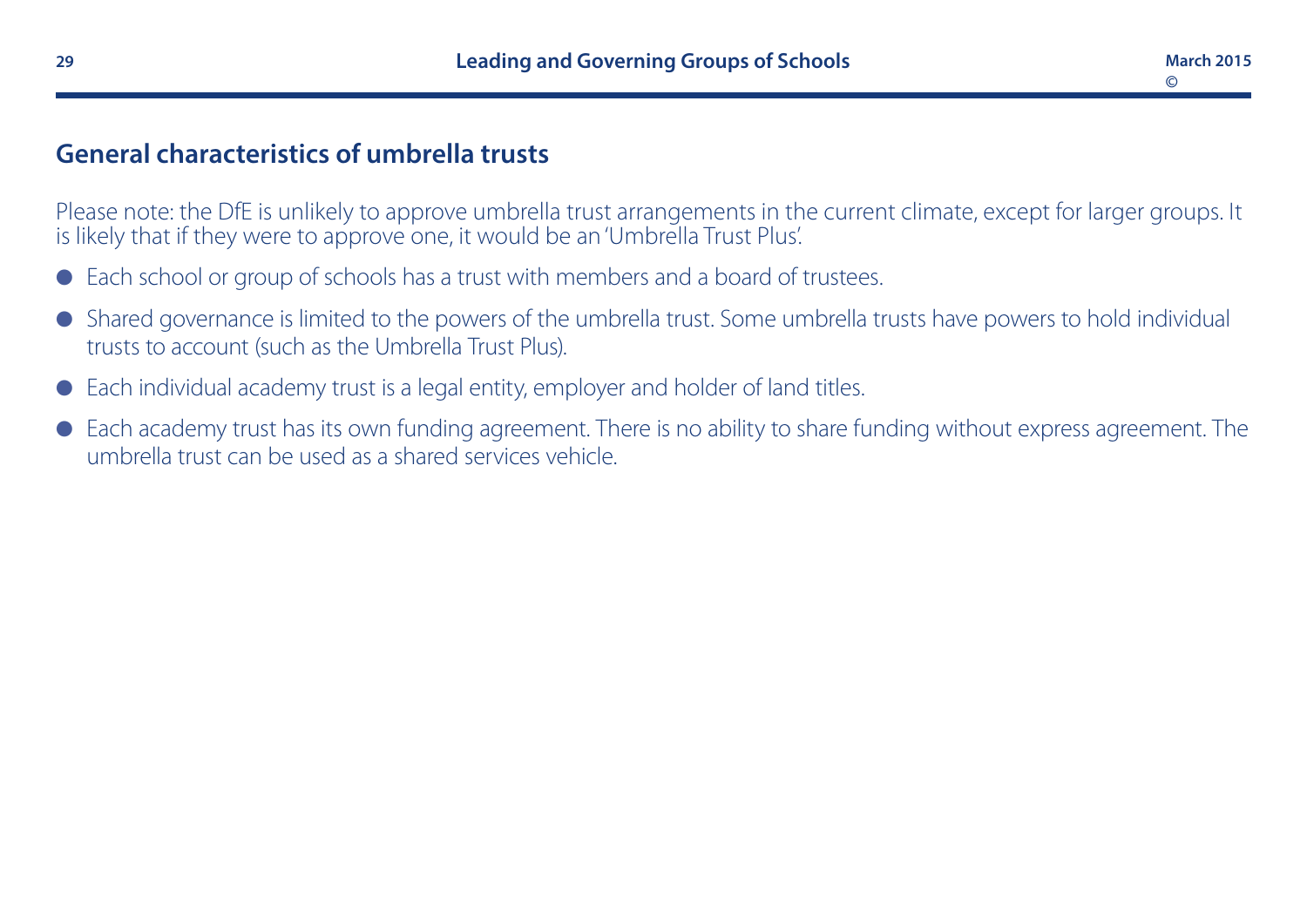**March 2015**

**©**

# **Characteristics of the Bare Umbrella Trust**

- l The individual academy trust is the employer, the holder of land titles, the legal entity.
- l A shared umbrella trust is controlled by the individual academy trusts.
- $\bullet$  The umbrella trust is composed of a board of trustees, made up of trustees from the individual trusts.
- l A partnership agreement is the legal basis of the umbrella trust.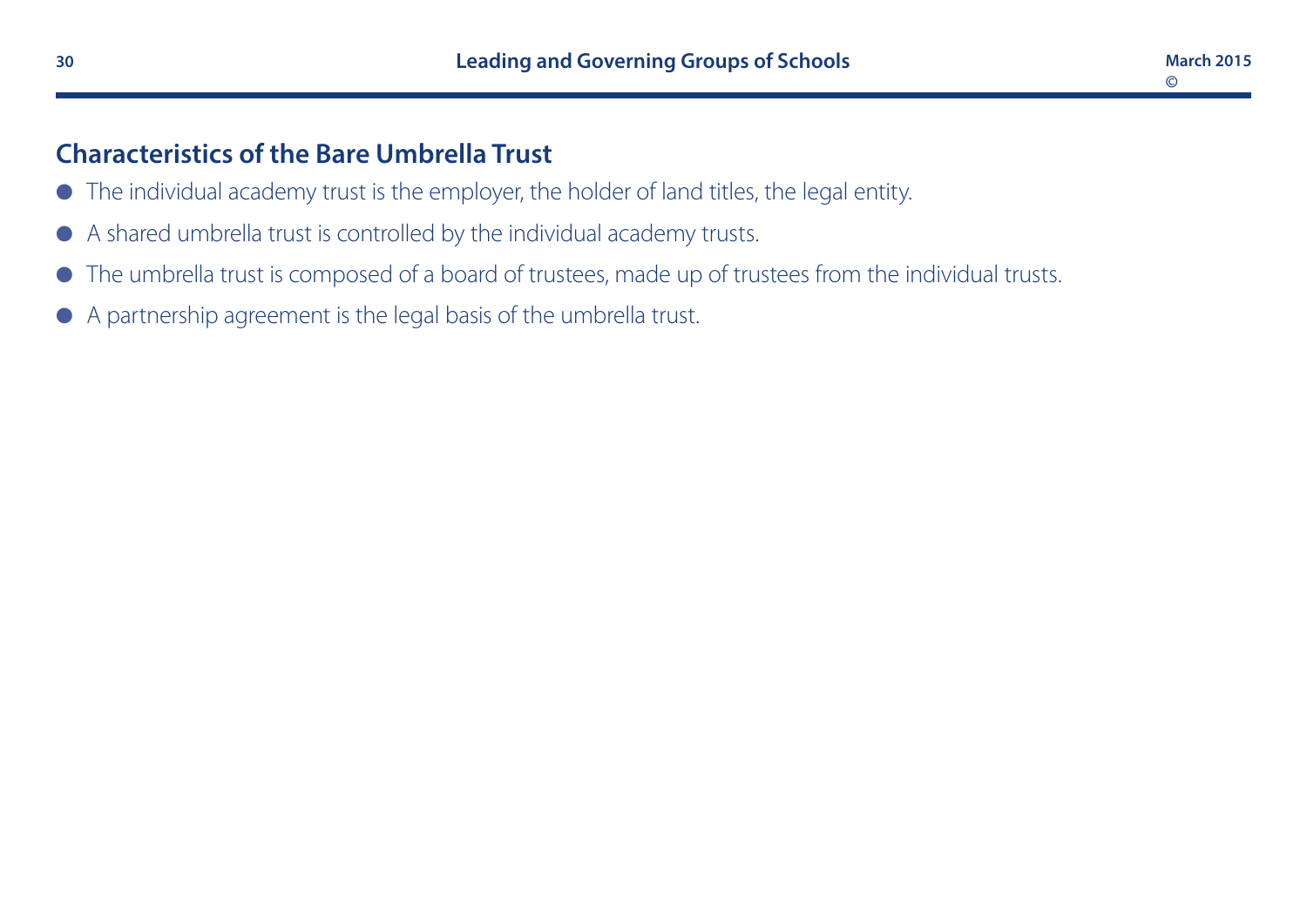## **Characteristics of the Collaborative Umbrella Trust**

- $\bullet$  The individual academy trust is the employer, the holder of land titles, the legal entity.
- l A shared umbrella trust is controlled by the individual academy trusts.
- l The umbrella trust is composed of a board of trustees made up of trustees from the individual trusts.
- A collaboration agreement is the legal basis of the umbrella trust this sets out joint working, school-to-school support and the right to exclude an academy trust from the umbrella.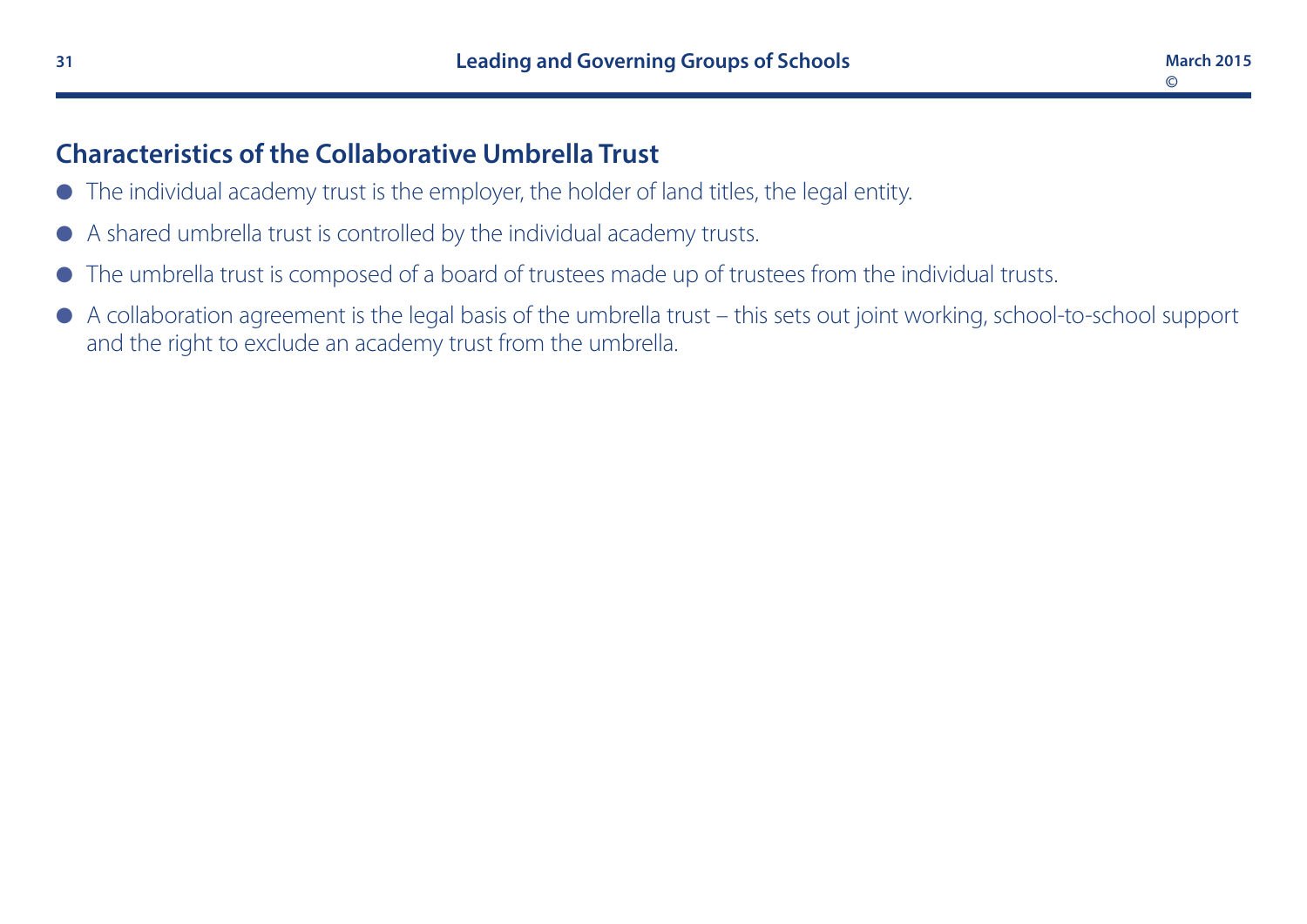# **Characteristics of the Umbrella Trust Plus**

- l The individual academy trust (which in larger groups may be a MAT) is the employer, the holder of land titles, the legal entity.
- $\bullet$  In large groups which might spread across more than one geographical area, it is sometimes the case that geographical clusters of schools are grouped into MATs, with the MATs controlled by the umbrella trust (it controls the appointments of members and trustees to the MATs).
- $\bullet$  An education partnership agreement is the legal basis of the umbrella trust this sets out joint working, school-toschool support and intervention rights.

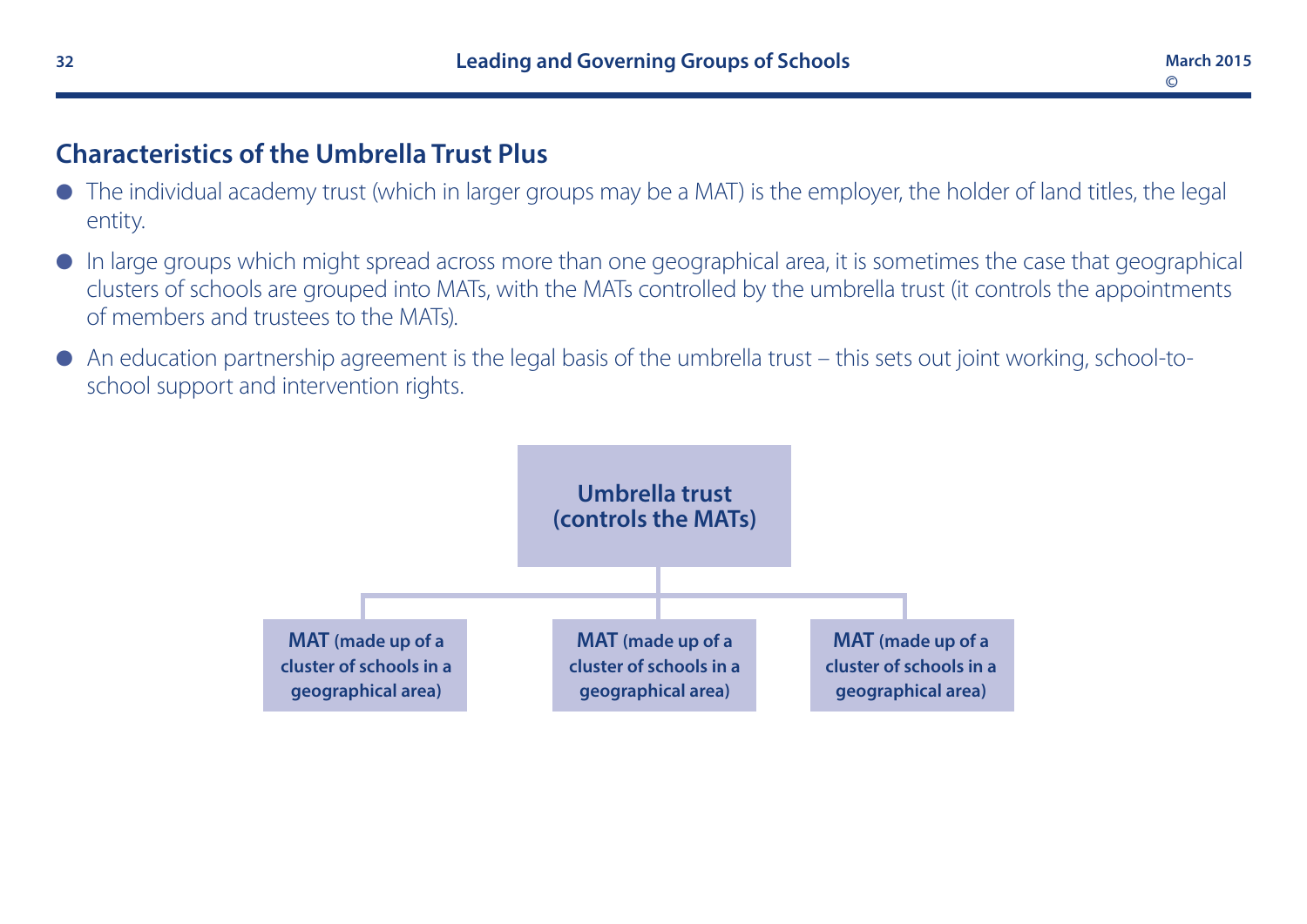# **DfE's preferred model of governance for large MATs**

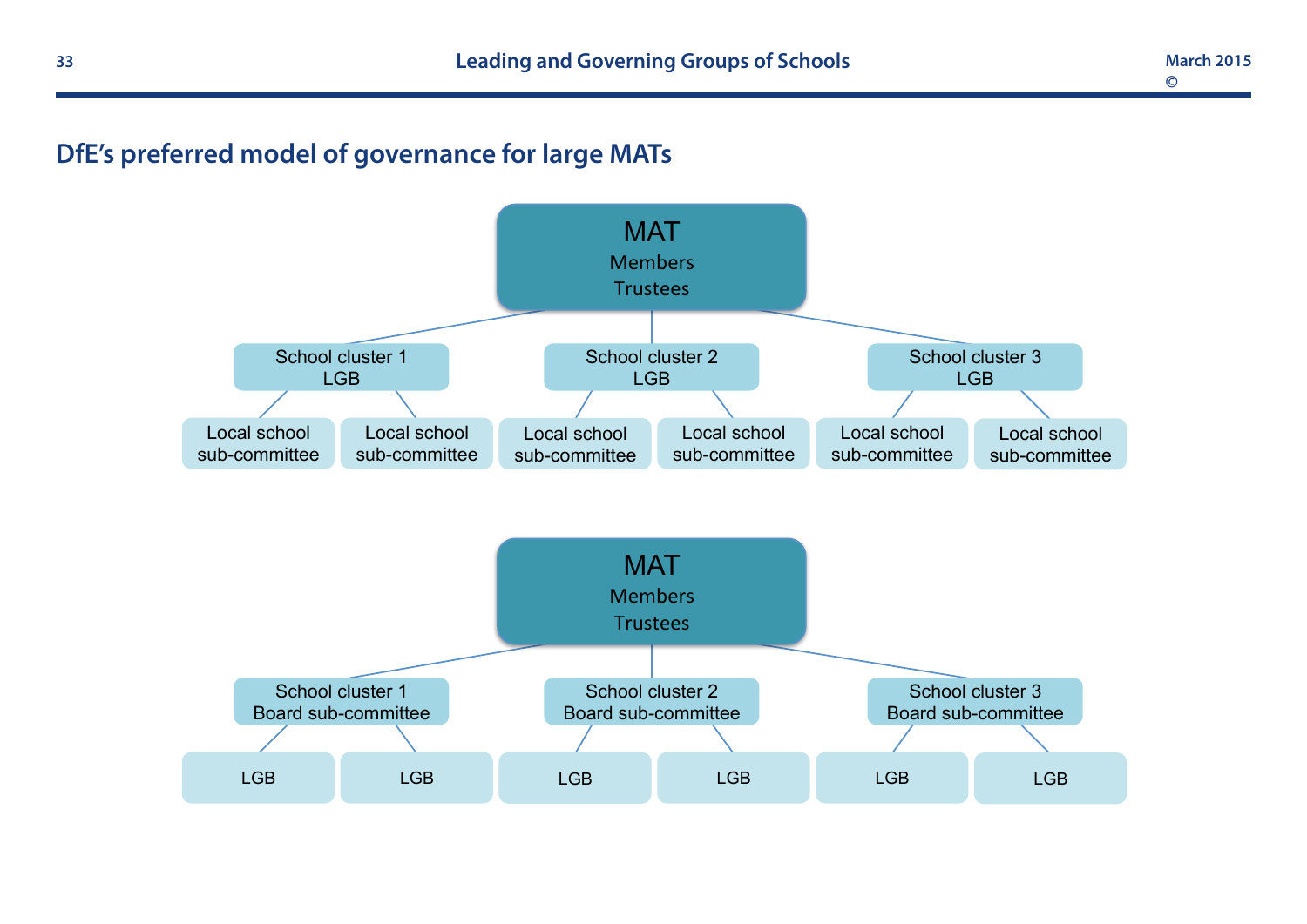# **Characteristics of federations**

- All categories of maintained school, including voluntary aided and foundation schools, can federate together under one governing body if they decide to do so.
- Each federation has an Instrument of Government. This records the name of the federation, the names of its constituent schools and the constitution of the governing body.
- The employer status of the governing body is worth clarifying. The category of school determines the employer status of the governing body and this does not change with federation. In community and voluntary controlled schools the LA remains as the employer (with the governing body exercising employer responsibilities), but for foundation and voluntary aided schools the governing body is the direct employer. Federation governing bodies will need to be clear how the School Staffing Regulations 2009 (as amended) relate to the schools in their federation.
- l Schools also keep their existing category and character, and in particular do not gain, lose or change their religious character through membership of a federation.
- l The federated governing body is not a separate legal entity. Schools in the federation continue to be maintained by the LA.
- $\bullet$  The LA has formal, statutory powers of intervention where in its view the standards of performance in a school are too low.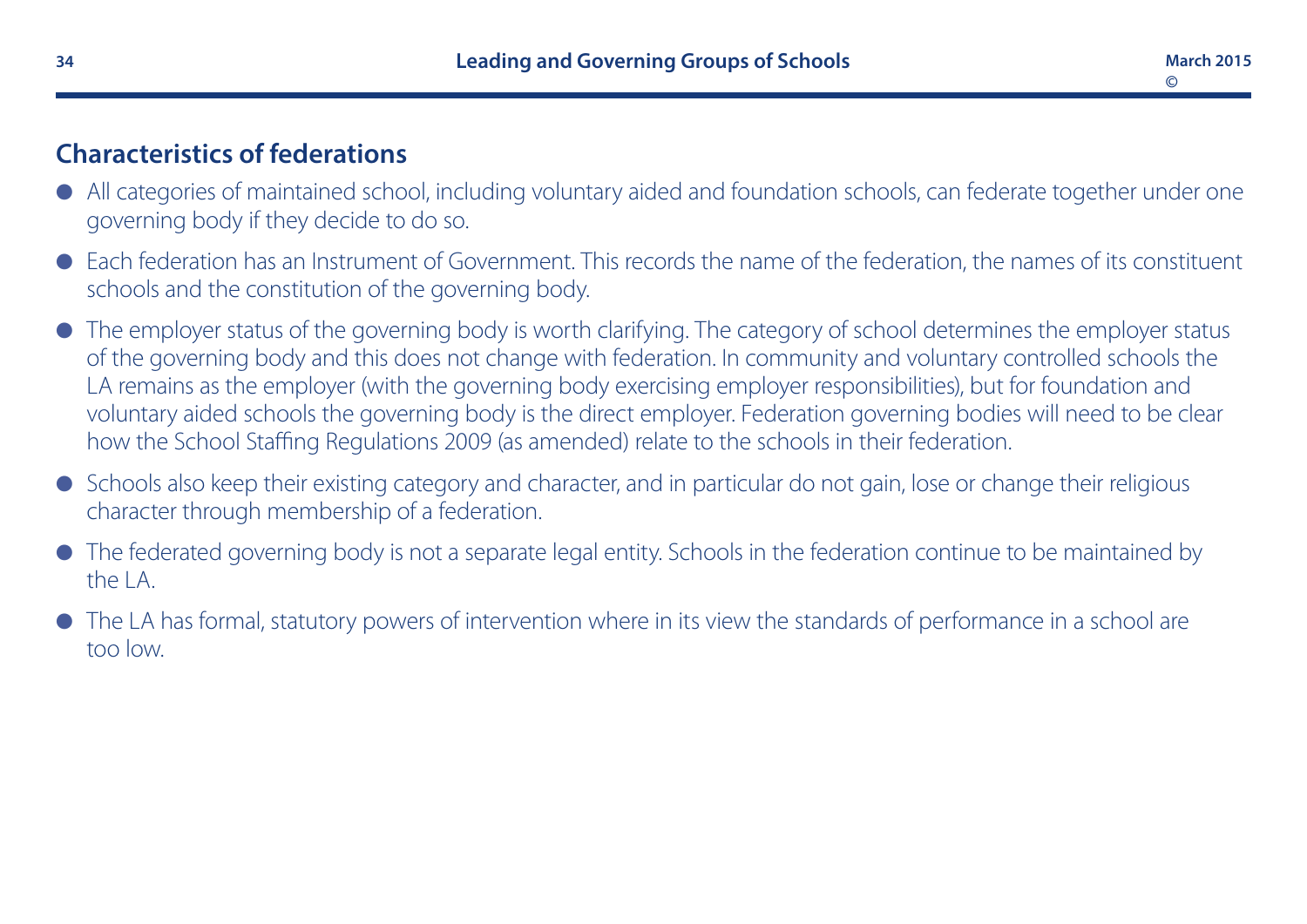# **Section four**

# **Leadership models**

This section contains information about executive leadership. It differentiates between the executive head and the CEO. Models of executive leadership are offered. The role of the executive head and CEO as the accounting officer is outlined.





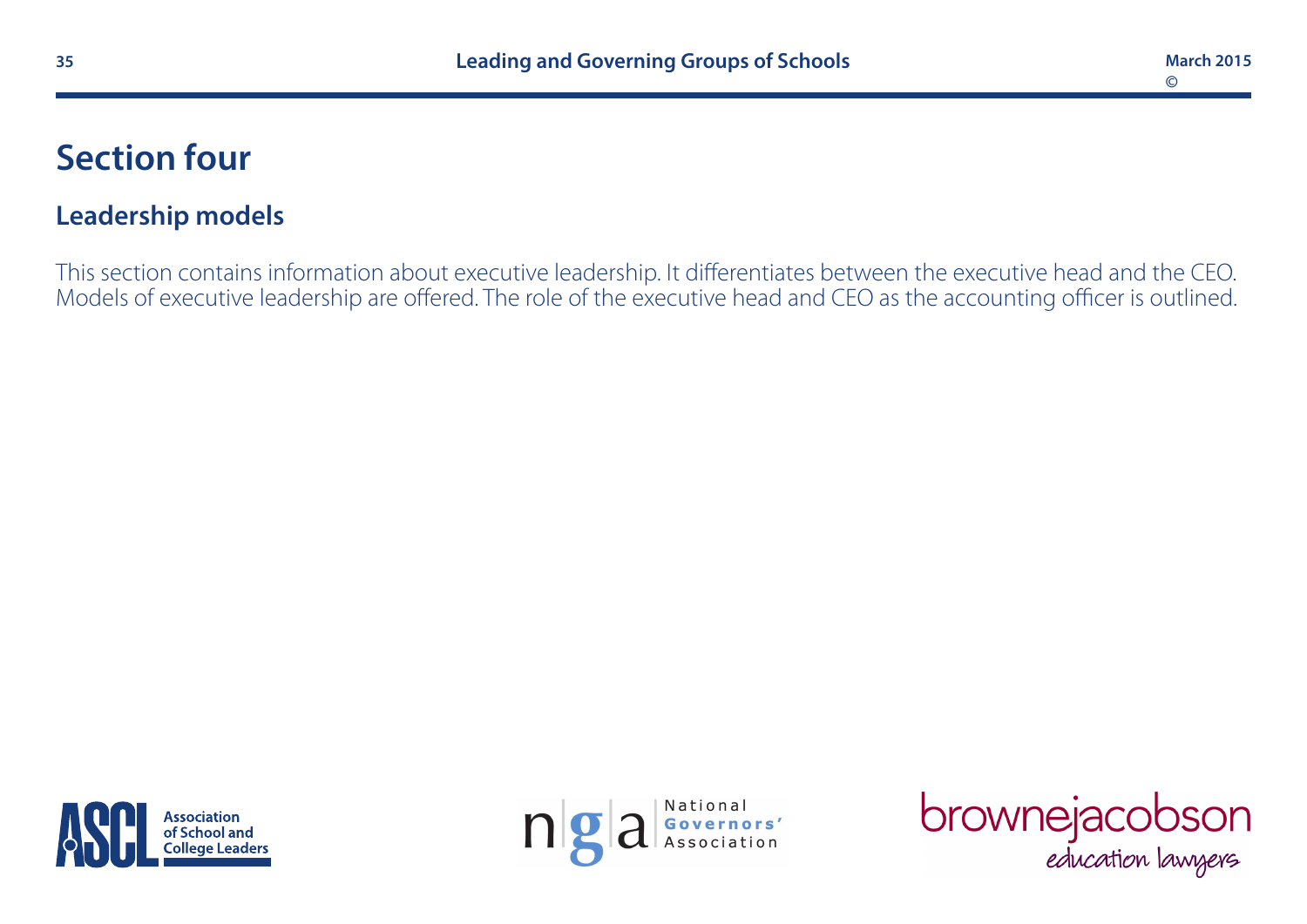#### **Leadership – the executive head or CEO**

An executive headteacher, principal or CEO is accountable for the outcomes of the federation or MAT as a whole. Executive heads or CEOs are 'system leaders' who are accountable for the outcomes of a group of schools whilst having an overview of the national system of education.

In MATs, the executive head, principal or CEO is, if they choose to so act and their appointment is ratified by the members a director under company law, and trustee under charity law.

Please see separate guidance on the legal position of executive headteachers and principals and their pay.

Executive leadership may have the following benefits:

- l Enables the school leadership team to focus on teaching, learning and pupil progress, while working collaboratively with an experienced system leader.
- l Growing 'future leaders' through modelling, coaching, involving in higher level strategic planning and shared leadership.
- School leaders benefit from enhanced professional learning opportunities.

There are different models of executive leadership. In general, an executive head or principal retains the legal responsibilities of the headteacher. The CEO has an overarching, strategic role without being the substantive head of any of the schools in the group; the CEO does not have the legal responsibilities of the headteacher.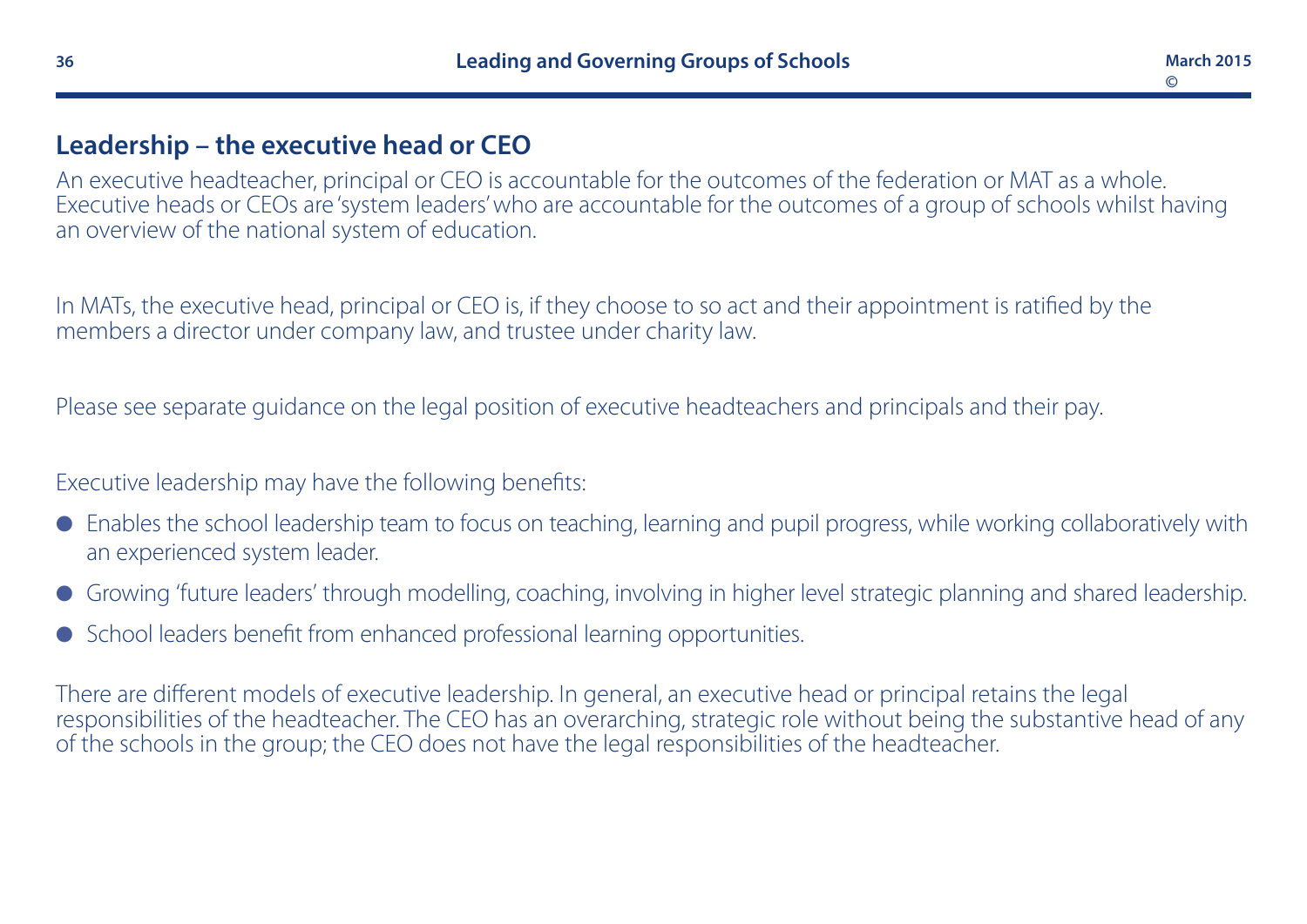#### **Executive head or principal – pure model**



In this scenario, the executive head or principal is the substantive headteacher of all the schools in the group. They hold the legal responsibilities of the headteacher of all three schools. Day to day operational management is delegated to the head of school. The executive head or principal also has an overarching, strategic role for the group. In a MAT they usually have legal responsibilities as a company director and trustee if so appointed.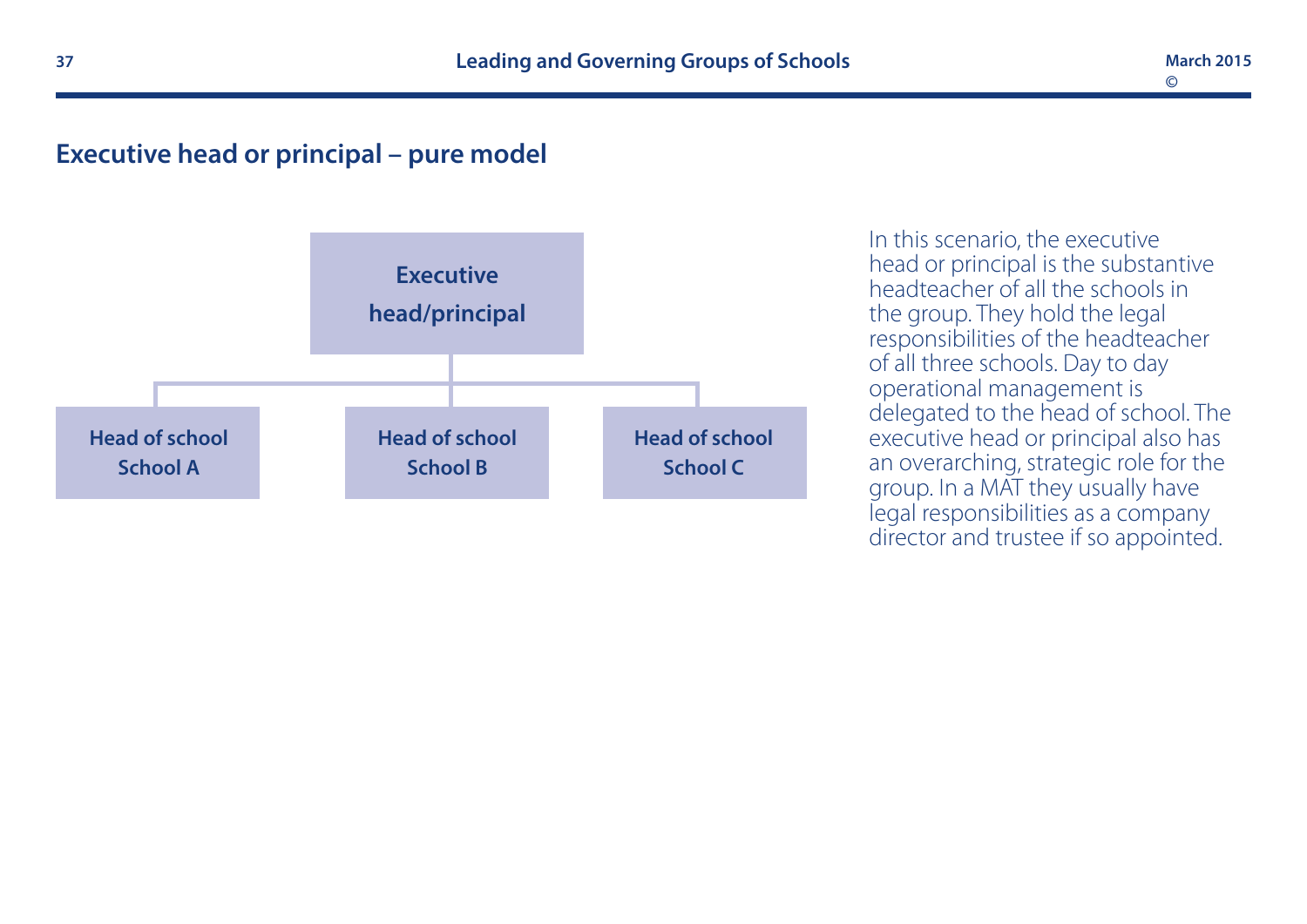#### **Executive head or principal – mixed model**



In this scenario, the executive head or principal is the substantive headteacher of one school in the group but has an overarching, strategic role for the group. In a MAT the executive head also usually has legal responsibilities as a company director and trustee. The headteachers of schools A and B hold the legal responsibilities of the head in the individual school, but are performance managed by the executive head or principal.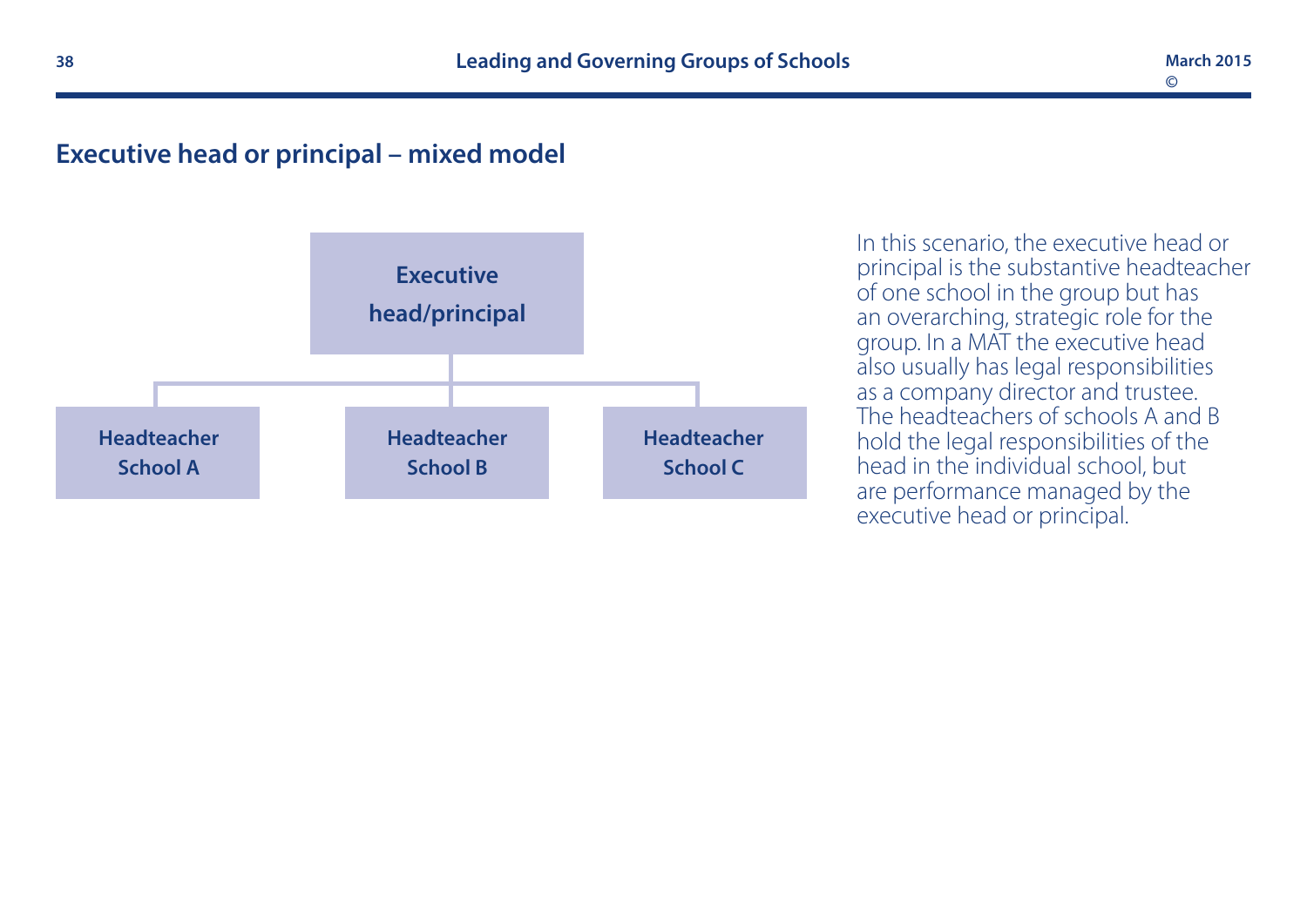# **CEO – pure model**



In this scenario, each of the schools in the group has its own headteacher. The CEO has an overarching, strategic role without being the substantive head of any of the schools in the group. In this model, the CEO does not have the legal responsibilities of the headteacher, but is normally the line manager. They draw their authority from the board. They are likely to be appointed as a company director and trustee. This model may be more appropriate as the group grows beyond three or four schools.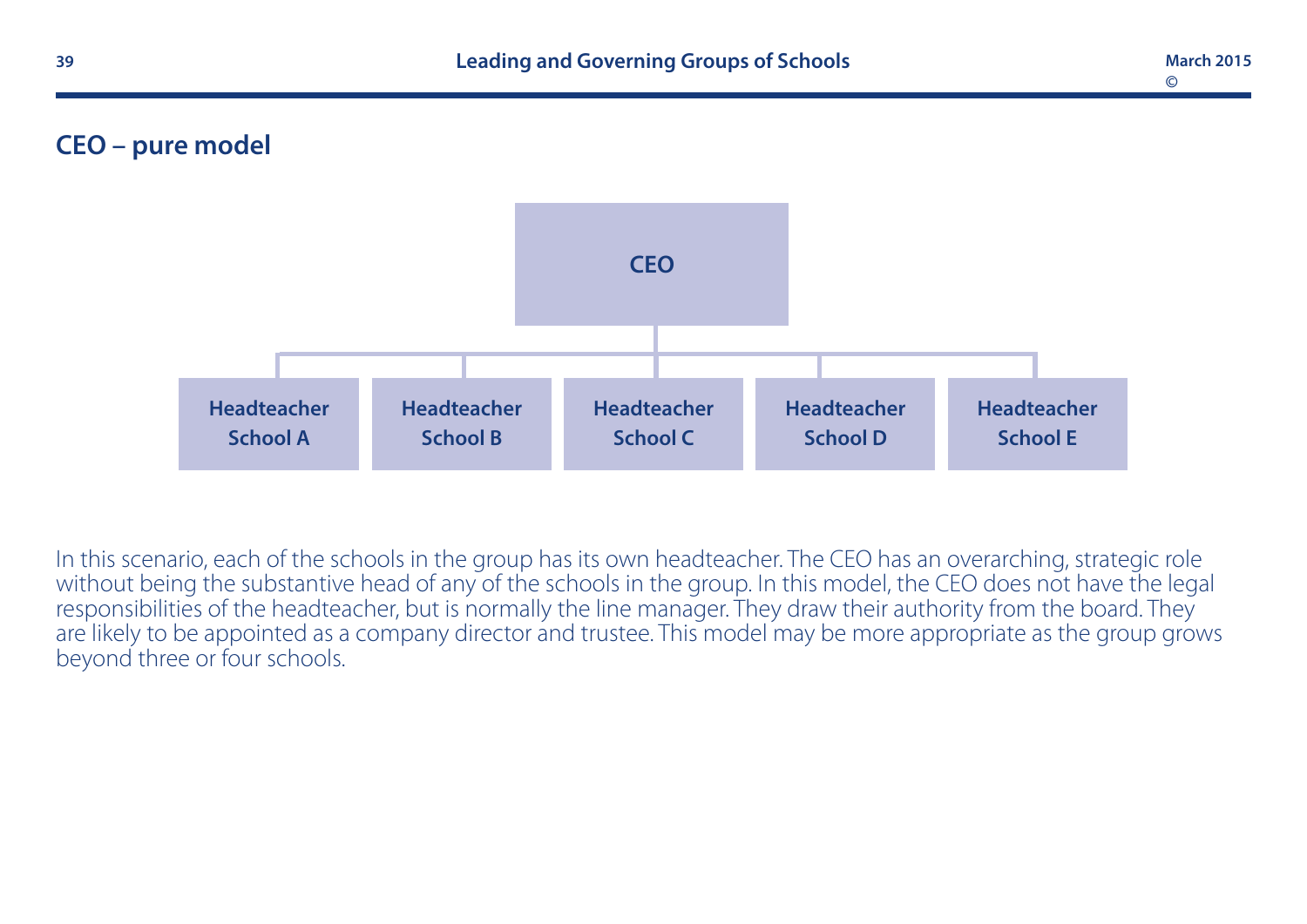



In this scenario for larger MATs, each cluster of schools has an executive head. In governance terms, as per the previous slide, the CEO has an overarching, strategic role without being the substantive head of any of the schools in the group. Some larger trusts also have a chief operating officer (COO). The COO is responsible for day-to-day operations.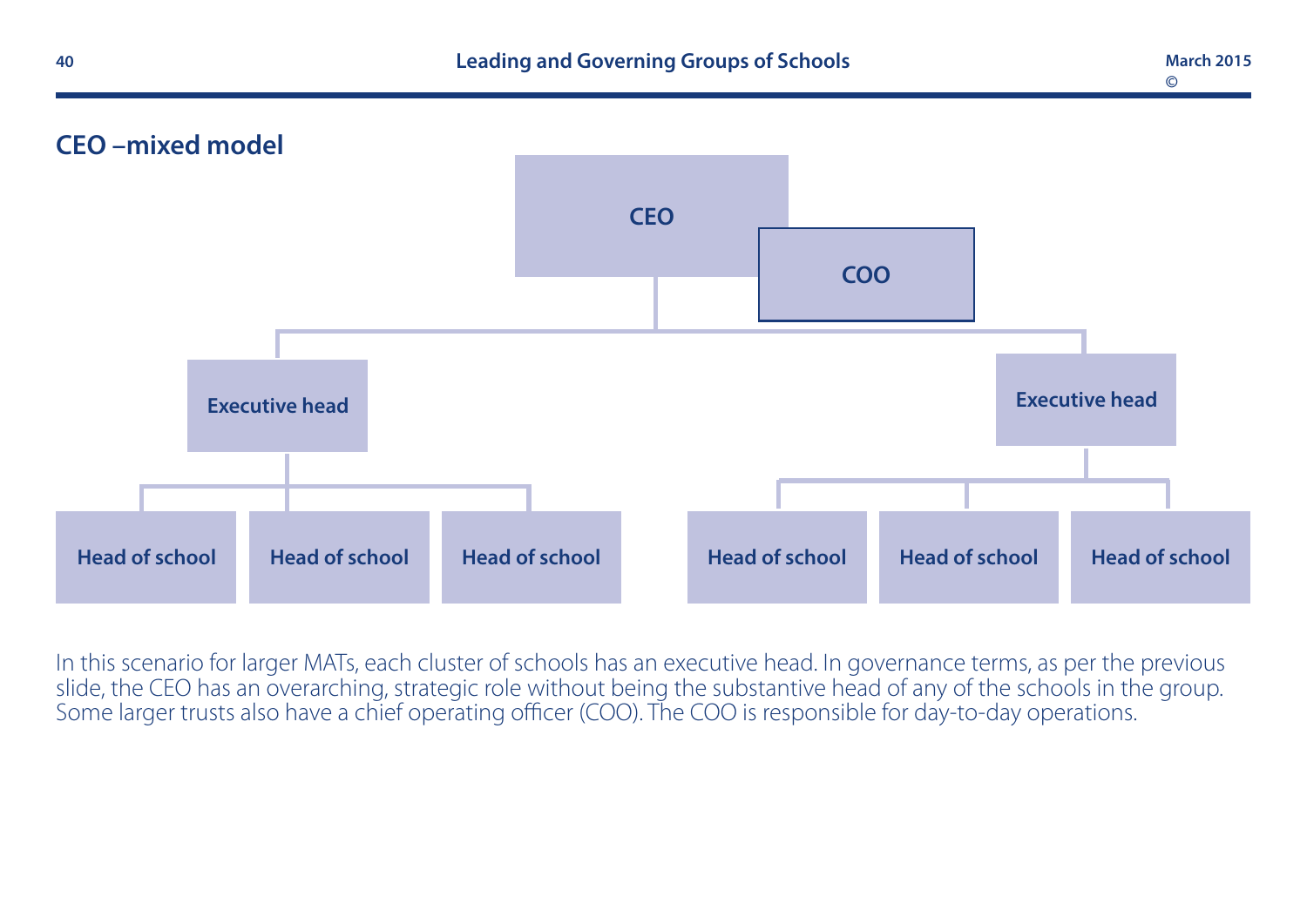## **Role of the executive head or CEO as the accounting officer**

- l Each academy trust must designate a named individual as its accounting officer. In MATs this should be the chief executive or executive principal. This role is separate from the chief financial officer or financial director.
- l The role of accounting officer includes specific responsibilities for financial matters. It includes a personal responsibility to Parliament, and to EFAs accounting officer, for the financial resources under the trust's control. Accounting officers must be able to assure Parliament, and the public, of high standards of probity in the management of public funds.
- $\bullet$  The accounting officer must take personal responsibility (which must not be delegated) for assuring the board that there is compliance with the handbook and the funding agreement.
- l The responsibilities of the accounting officer are set out in section 1.5.19 of the Academies Financial Handbook. **[www.gov.uk/government/uploads/system/uploads/attachment\\_data/fil e/363753/Academies\\_Financial\\_](https://www.gov.uk/government/publications/academies-financial-handbook) [Handbook2014.pdf](https://www.gov.uk/government/publications/academies-financial-handbook)**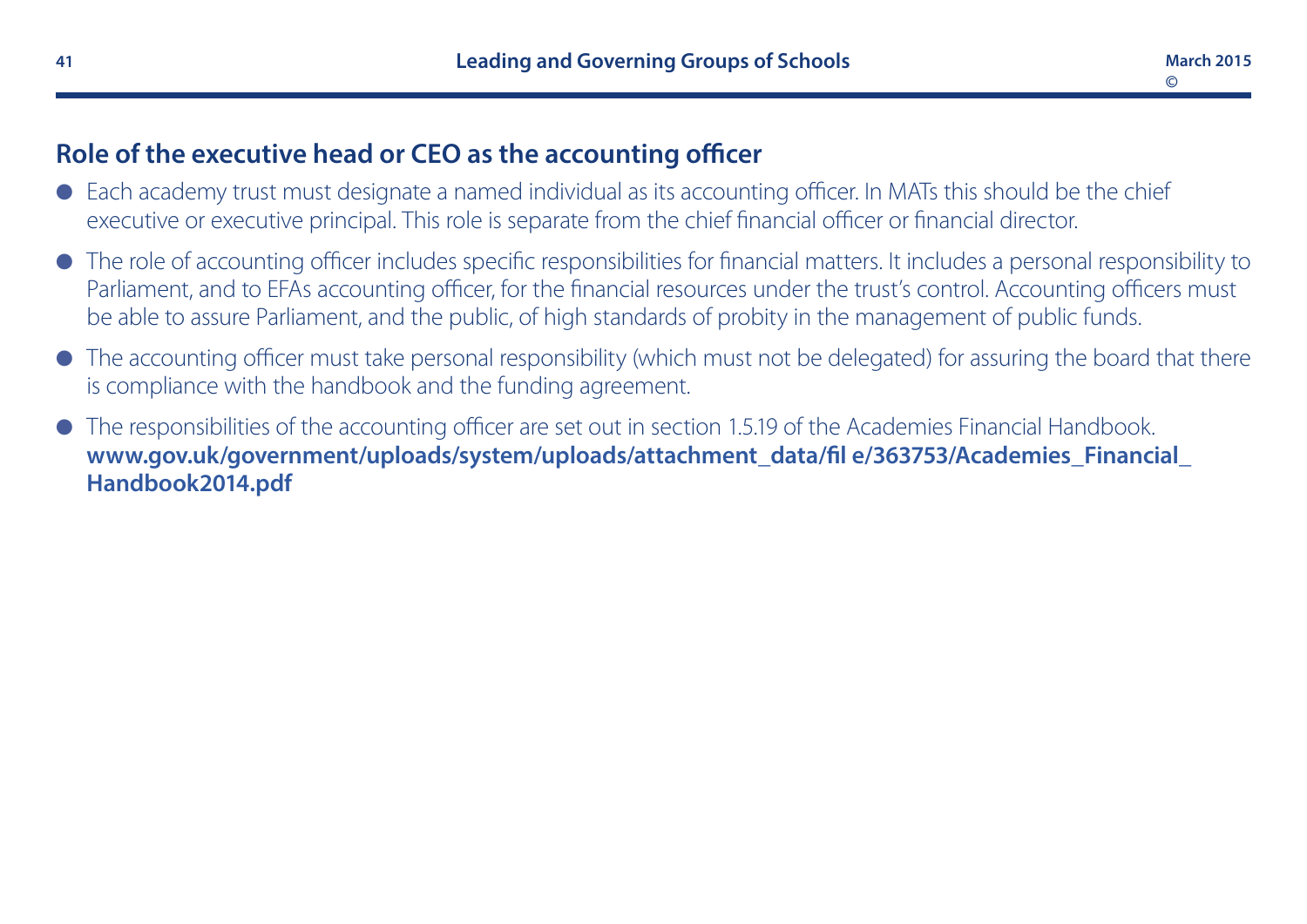# **Section five**

# **Key decisions**

This section starts with an exploration of vision and values. It includes advice for governing boards about setting the strategy. It prompts governing boards to consider their motivation, capability and capacity to grow. The guidance then outlines key decisions related to the business and growth model, professional and pedagogical decisions, people and leadership, governance and delegation. It concludes by offering just one approach to delegation, which should not be viewed as normative or prescriptive.





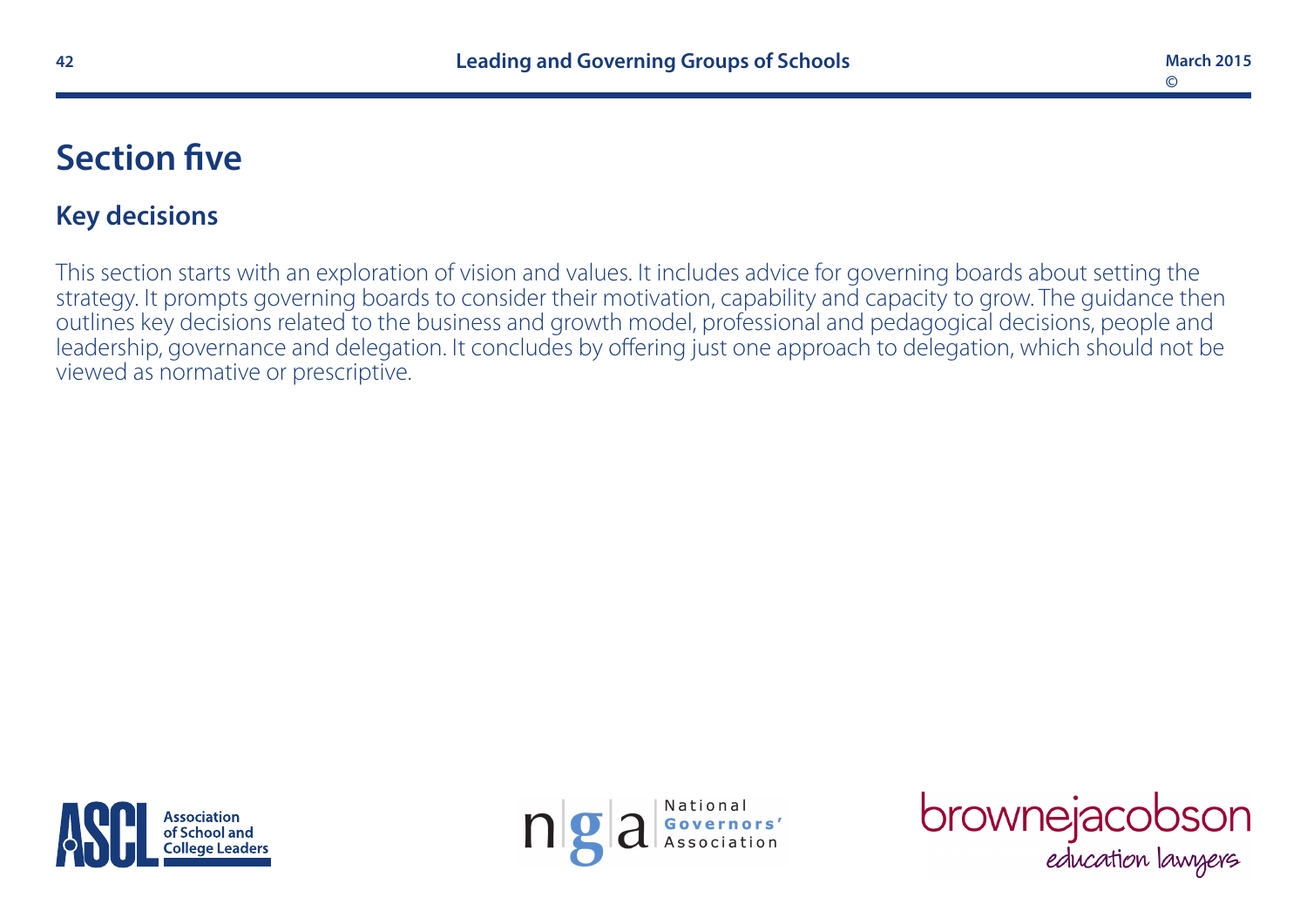# **Vision and values**

- Agreeing a shared vision, focused on achievements and outcomes for students, is a central tenet of effective MATs and federations. It is one of the first tasks that a governing board should undertake. Without a shared vision that is effectively communicated, there is evidence that the group will not be successful.
- l Your original school will have its own vision and values. When planning to grow either through a MAT or federation, revisit the vision, values and purpose. You will need to make sure these are suitable for an organisation with more than one school and that your vision and purpose can be communicated strongly throughout the organisation. There are serious pitfalls if this is not done.
- l Each school in the group may have separate identities and histories but a shared vision for the group is the 'thread' that connects them. For example, a MAT or federation may consider that transition between learning stages and progression between school phases could be strengthened across the group of schools. A shared vision and strategy focuses planning, serving to make explicit what that group's ambitions are for its students.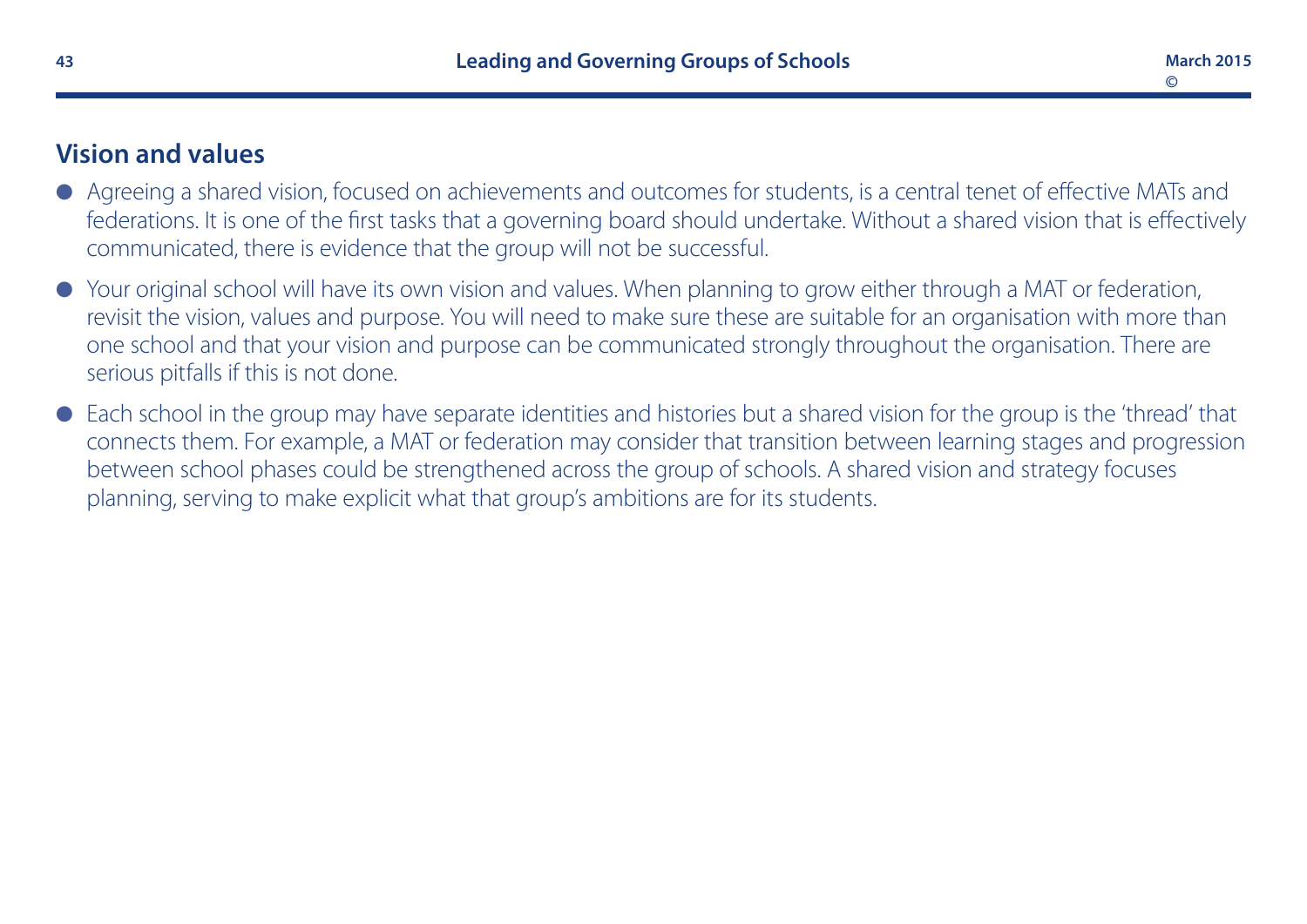# **Setting the strategy**

- $\bullet$  A strategy with priorities for achieving the vision and with key performance indicators against which the governing board can regularly monitor and review the strategy is fundamentally important. The strategic plan should drive the governing board's activities and agenda setting.
- See the Welcome Trust and NGA guidance: A Framework for Governance: A flexible guide to strategic planning. **[www.nga.org.uk/getattachment/1af9e9b3-e599-409a- 8b19-e067c671b0ce/FINAL-Framework-for-](http://www.nga.org.uk/getattachment/1af9e9b3-e599-409a-8b19-e067c671b0ce/FINAL-Framework-for-Governance.pdf.aspx)[Governance.pdf.aspx](http://www.nga.org.uk/getattachment/1af9e9b3-e599-409a-8b19-e067c671b0ce/FINAL-Framework-for-Governance.pdf.aspx)**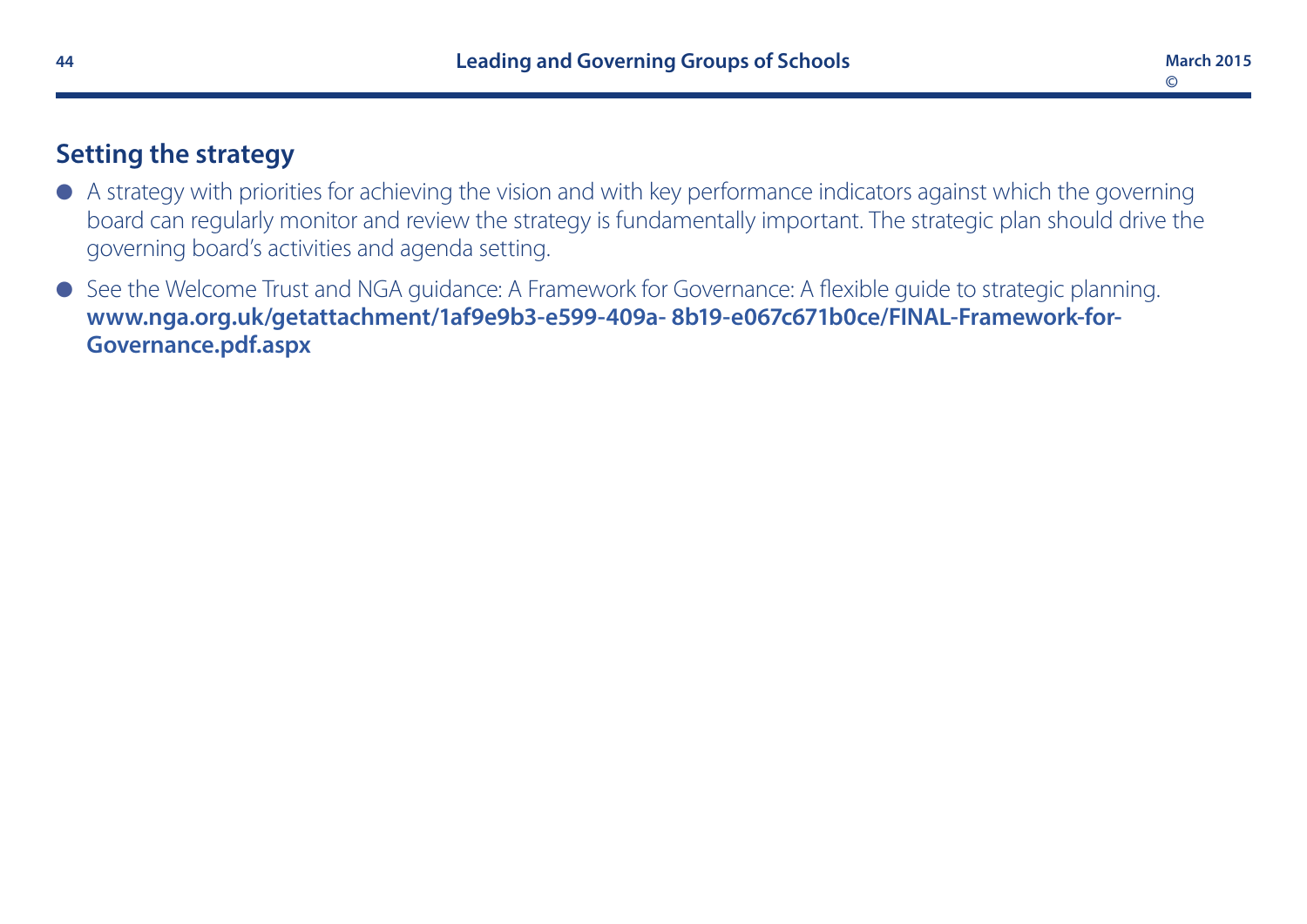# **Motivation, capability and capacity**

- l Leaders of high performing organisations tend to be strong, ambitious and determined with clear moral purpose.
- l Appetite to grow is healthy, but it is valuable and advisable to check your organisation's motivation, capability and capacity to grow. There is a need to make sure that the focus remains strongly on delivering great outcomes for the schools in your trust or federation.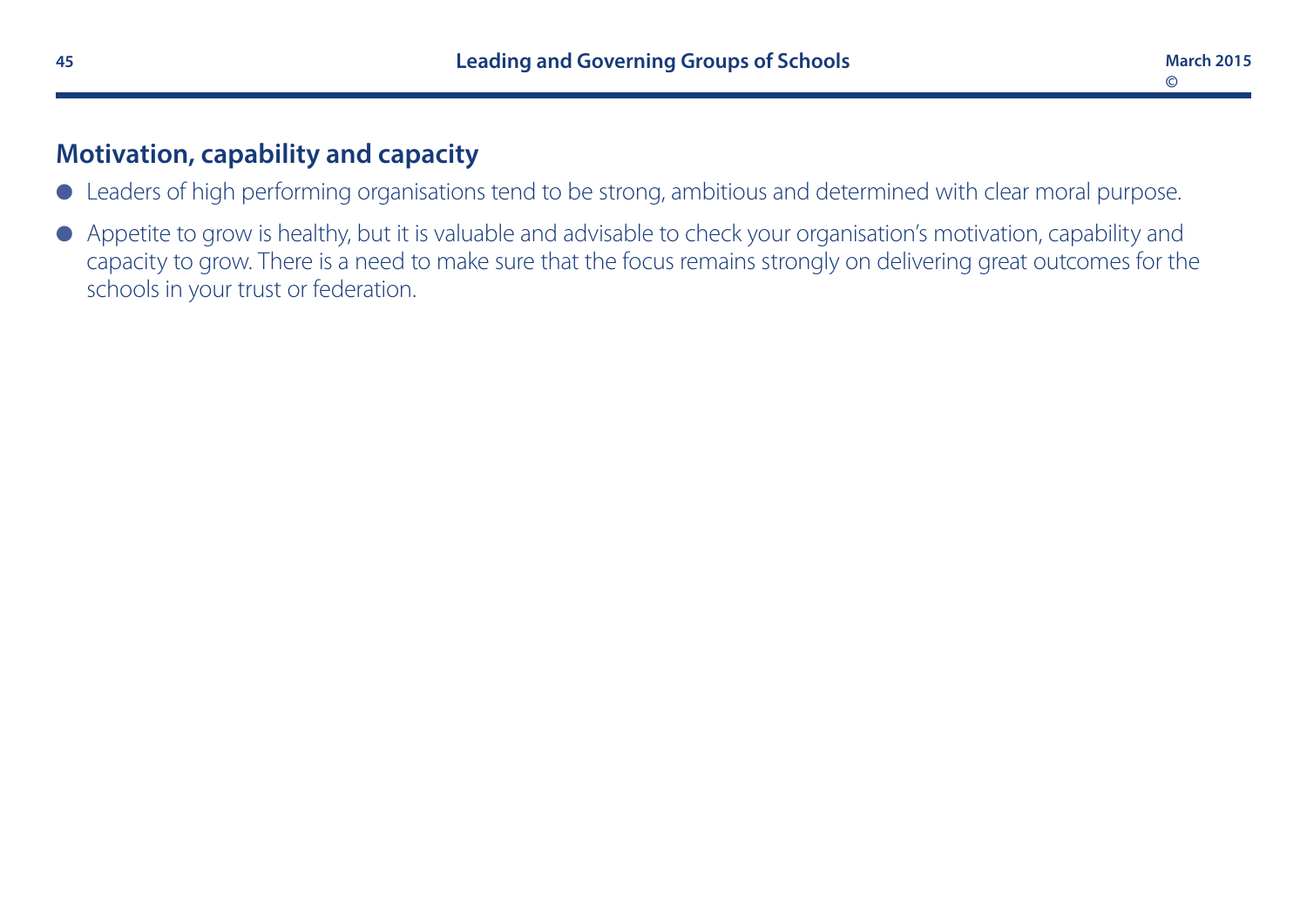# **Motivation, capability and capacity audit – 20 questions**

| <b>Motivation</b>                |                | Why do we want to do this?                                                                                                                  |
|----------------------------------|----------------|---------------------------------------------------------------------------------------------------------------------------------------------|
| $\overline{2}$<br>$\overline{4}$ |                | What do we wish to achieve by this process?                                                                                                 |
|                                  |                | What will be the benefits for students and our school?                                                                                      |
|                                  |                | How will we ensure we remain focused on achievement and what is best for students?                                                          |
|                                  | 5              | What impact will this have on staff?                                                                                                        |
| Leadership                       |                | How effective is our leadership?                                                                                                            |
|                                  | $\overline{2}$ | Do we have the right people and skills to lead more than one school? If not, how will we address gaps?                                      |
|                                  | 3              | How will we adjust roles and responsibilities in our leadership group to align to our business model for growth?                            |
| 4<br>5                           |                | Do we have enough middle leadership capacity to sustain and improve outcomes in this school, while we lead more than one school?            |
|                                  |                | How do we know we have reasonable expectations about what our leadership team (including middle leadership) can achieve?                    |
| Governance                       |                | How effective is governance?                                                                                                                |
|                                  | $\overline{2}$ | Do we have the right governance structure to lead and govern more than one school?                                                          |
|                                  | 3              | Do we have governors with the right skills to lead more than one school? If not, how will we address the gaps?                              |
|                                  | 4              | Does the governing board fully understand the new powers, responsibilities and accountabilities it will take on? How do we know?            |
|                                  | 5              | Do we and the leadership team have the time, capacity and capability to do this?                                                            |
| <b>Systems and</b><br>processes  |                | Do we have effective systems and processes?                                                                                                 |
|                                  | 2 <sup>1</sup> | How do our back office systems and processes need to change in order to lead and govern more than one school?                               |
|                                  |                | How do our professional systems and processes (for example, assessment) need to change in order to lead and govern more than one<br>school? |
|                                  | 4              | How effective is our current school improvement and quality assurance model?                                                                |
|                                  |                | Is it replicable and fit for purpose as we grow?                                                                                            |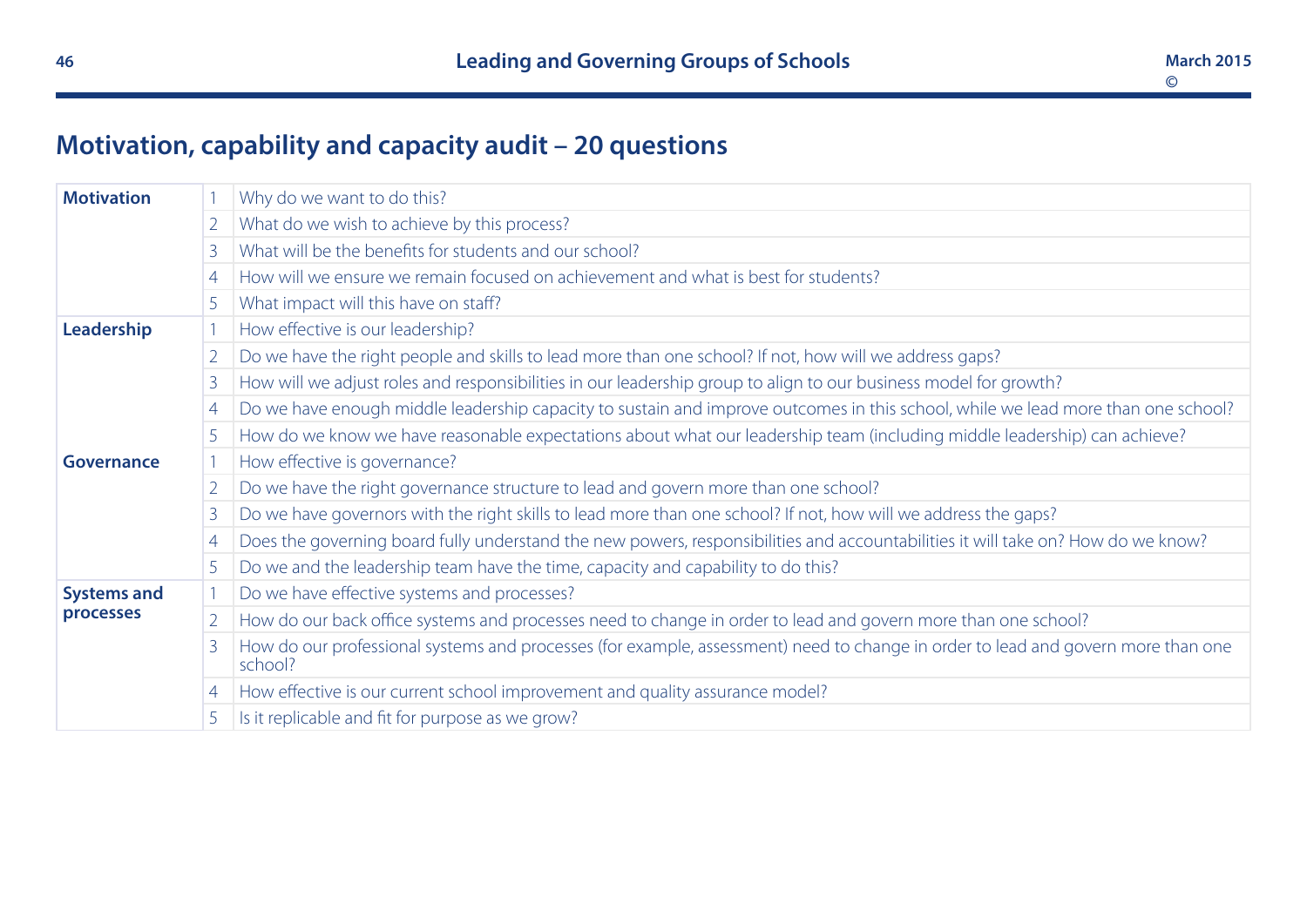# **Key decisions – business and growth model**

The evidence says:

- Grow carefully, understand your own capacity and the challenges and risks you take on.
- Be aware of key transition points, particularly the phase from five to ten schools.
- l Formulate your business model carefully and look at what others have done. There is no single formula for top-slice and central services.
- Strong financial planning is vital.
- Be proactive in finding ways to achieve efficiencies.
- It is advisable to have a mixed portfolio of schools a balance of sponsored and convertor projects (or for federations, stronger and weaker provision).
- l When planning growth, think in terms of geography, plan your development in terms of clusters and understand the risks of adding isolated schools to your group. (Source: DfE – What does a high performing academy sponsor look like?)

- $\bullet$  Have clear criteria for which schools will be able to join the group?
- l Insist on geographical proximity? Note that widely spread trusts can work provided there are workable clusters of geographically proximate schools.
- Develop a growth model that includes convertor and sponsor schools or stronger and weaker schools?
- Have central policies, resources and systems?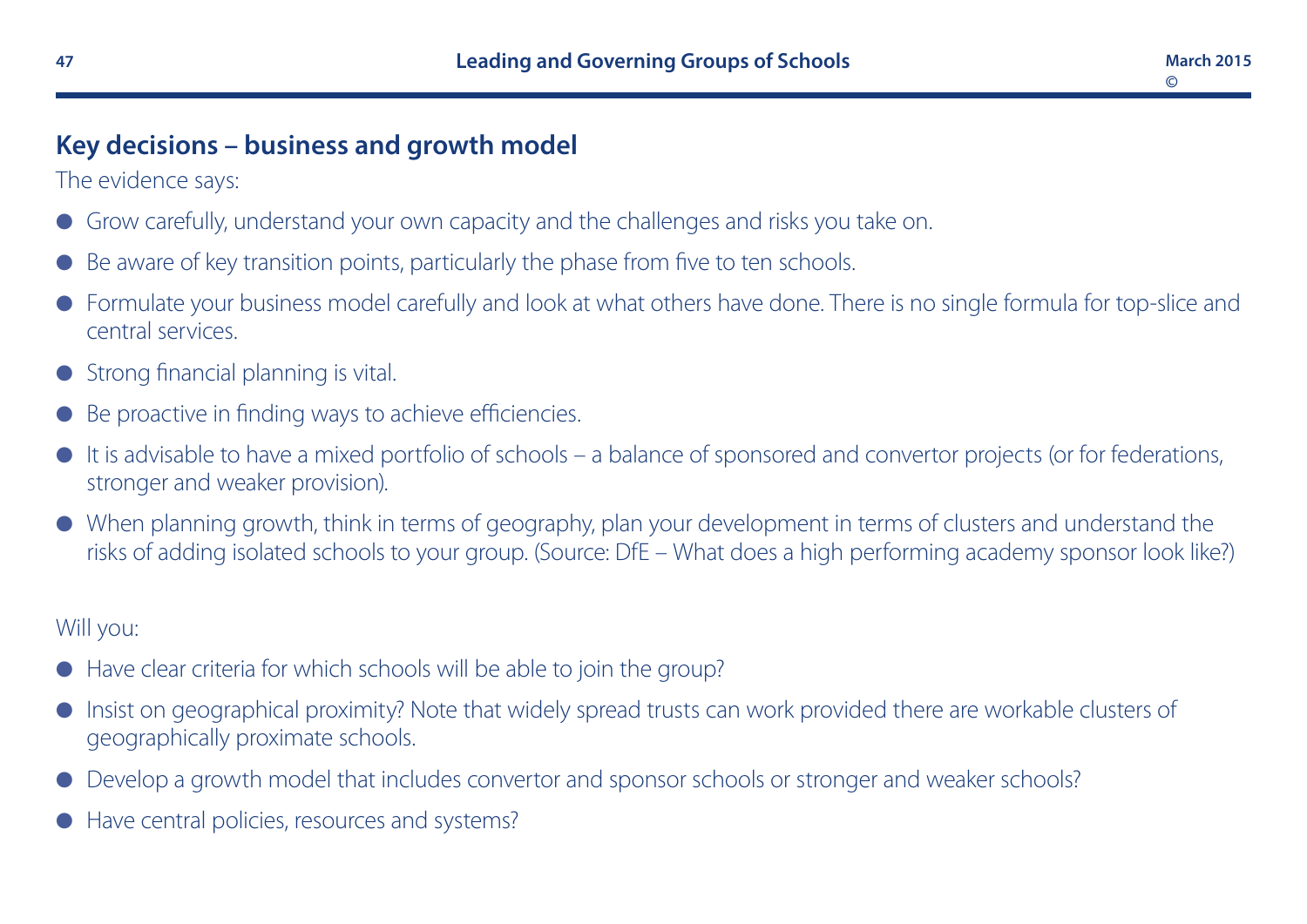# **Key decisions – professional and pedagogical**

The evidence says:

- There are different approaches to the level of prescription on curriculum and pedagogy. An earned autonomy model can be effective, but different organisations set the threshold in different places.
- The level of prescription in relation to teaching and learning is not always related to prescription in vision and purpose.
- Generally more successful organisations take firm control of schools where outcomes are not secure or declining.
- It is also generally the case that high performing organisations have strong partnerships with schools in the wider system (Source: DfE – What does a high performing academy sponsor look like?)

- Have a shared distinct teaching, learning and assessment model?
- Develop strong quality assurance arrangements?
- Have a model of earned autonomy? If so, where will you set the thresholds?
- Have a school improvement model that includes taking firm, interventionist action where schools are not secure?
- Have a protocol for how you develop strategic partnerships including with schools in the wider system?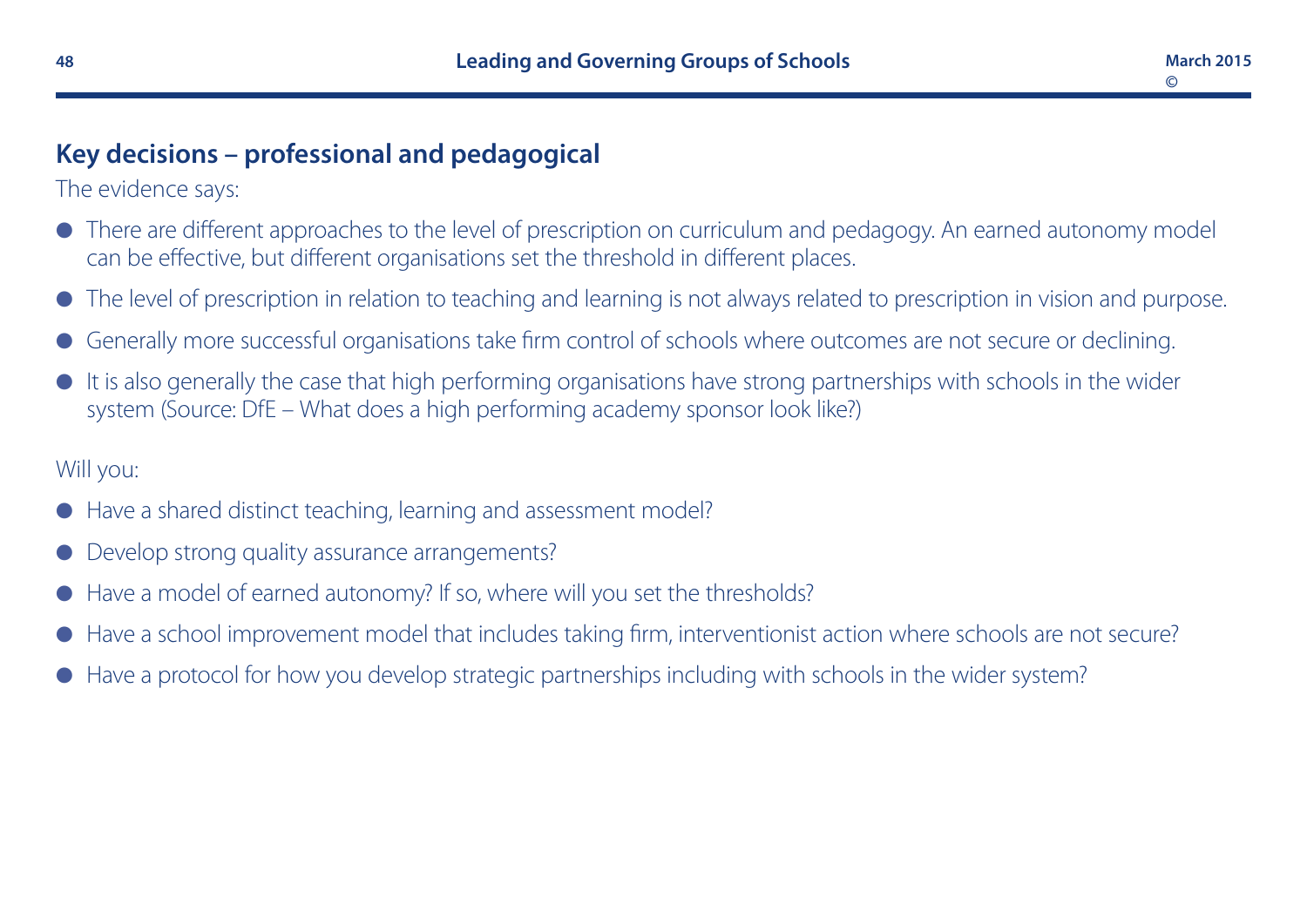# **Key decisions – people and leadership**

The evidence says:

- l Leaders of high performing organisations tend to be strong, ambitious and determined with clear moral purpose be focused on delivering great outcomes for the schools in your group.
- l Make sure your vision and purpose (see section one) is well understood throughout your organisation branding can be a tool, but it's collective ethos that counts.
- l Have individuals with a range of skills including strong commercial skills at board level the importance of these skills increases when the organisation grows beyond four or five schools. As you grow beyond five, a full time financial director will be essential – you may need to recruit externally.
- l Nurture leadership internally and make the most of cross-school professional learning and progression opportunities. (Source: DfE – What does a high performing academy sponsor look like?)

- Have a clear common vision and values how?
- Use branding to communicate vision or let schools retain their own brand?
- Employ a financial director at an early stage or buy in commercial expertise?
- Develop professional learning programmes, pathways and progression opportunities across your organisation?
- Deploy key leaders and staff across the group?
- Have shared terms and conditions and pay scales?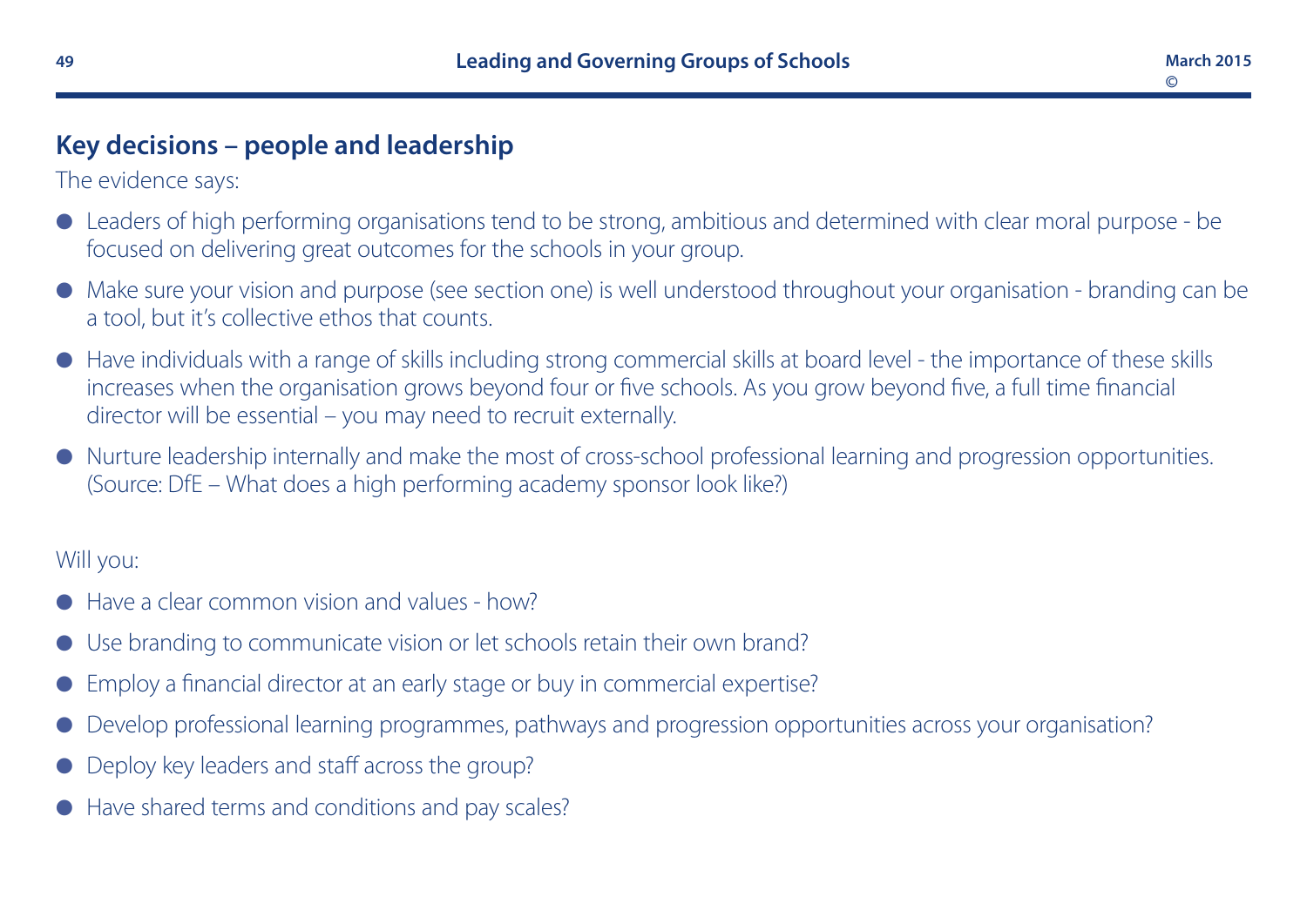# **Key decisions: governance and delegation**

The evidence says:

- It is vital that the trust has a clear governance structure, with a formal Scheme of Delegation which is understood at all levels of governance.
- Lean boards with a strong skill-set are more likely to be successful.
- It is effective to distinguish between the strategic and operational strategic direction exercised at board level with more operational accountability at LGB level. (Source: DfE – What does a high performing academy sponsor look like?)

- Ensure effective and clear corporate governance?
- Develop an approach to managing risk across the group?
- l Delegate responsibilities and functions to LGBs? Note that the level of delegation to schools in the group could be different, with good or better provision having high levels of delegation, and weaker provision having much lower levels of delegation. However, there has to be a point at which decisions are made in the interests of the group rather than the individual school. Be clear about what this point is.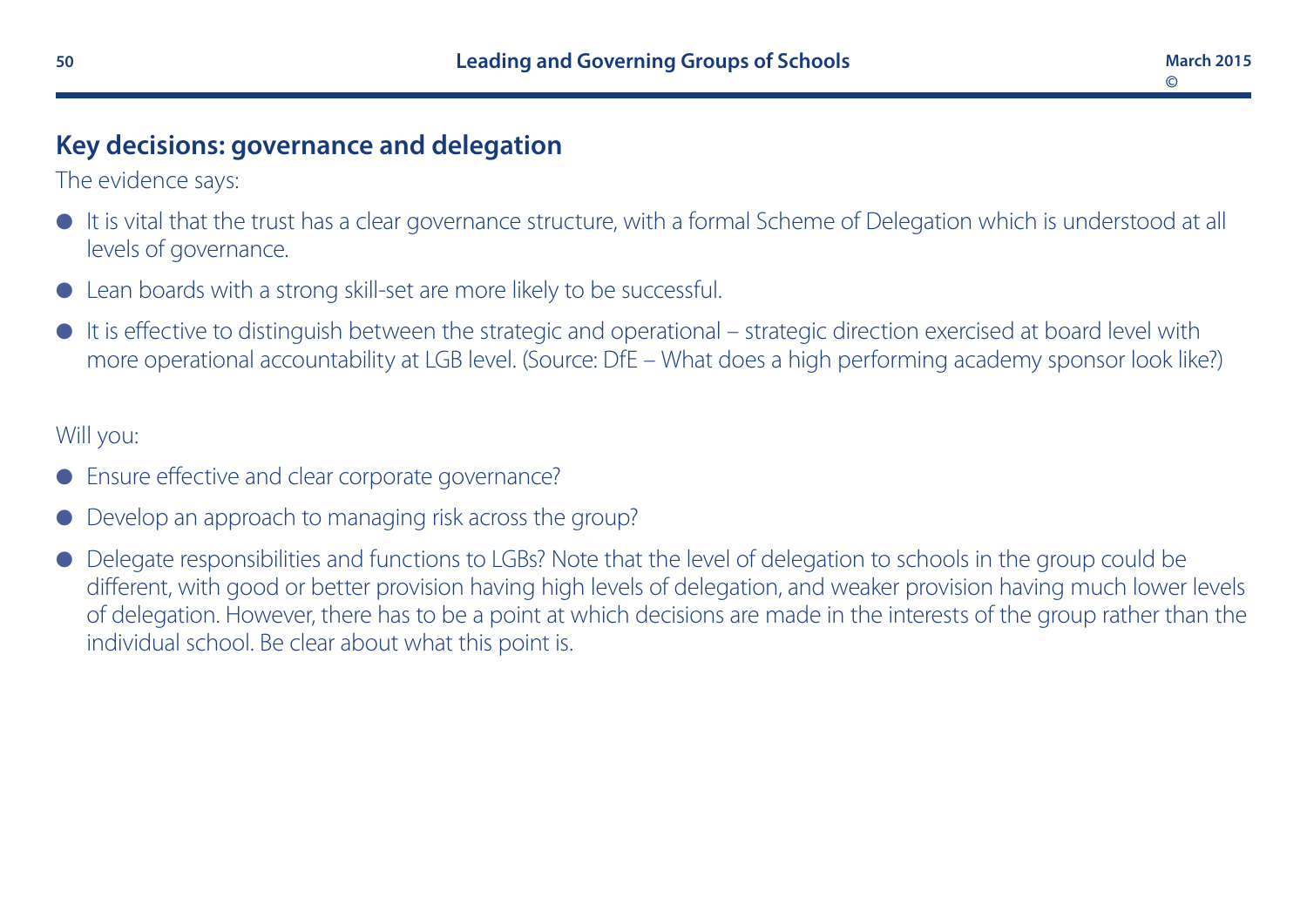# **Delegation – key questions**

Will the LGB:

- Have a role in determining the individual school's vision, ethos and direction?
- Recruit the headteacher?
- Performance manage the headteacher?
- Have delegated responsibility for the budget?

If the answer to all of these questions is no, then the NGA's view is that it is not a governing body or governing committee, but rather an advisory body.

There are very good reasons why a MAT or federated board may not delegate any or most of these functions. The performance management of the headteacher may well be a function delegated to the executive head, principal or CEO.

It is important to note that there is no one-size that fits all. MATs and federations in different stages may delegate differently. The Scheme of Delegation within a MAT or federation may be different in an 'earned autonomy' model.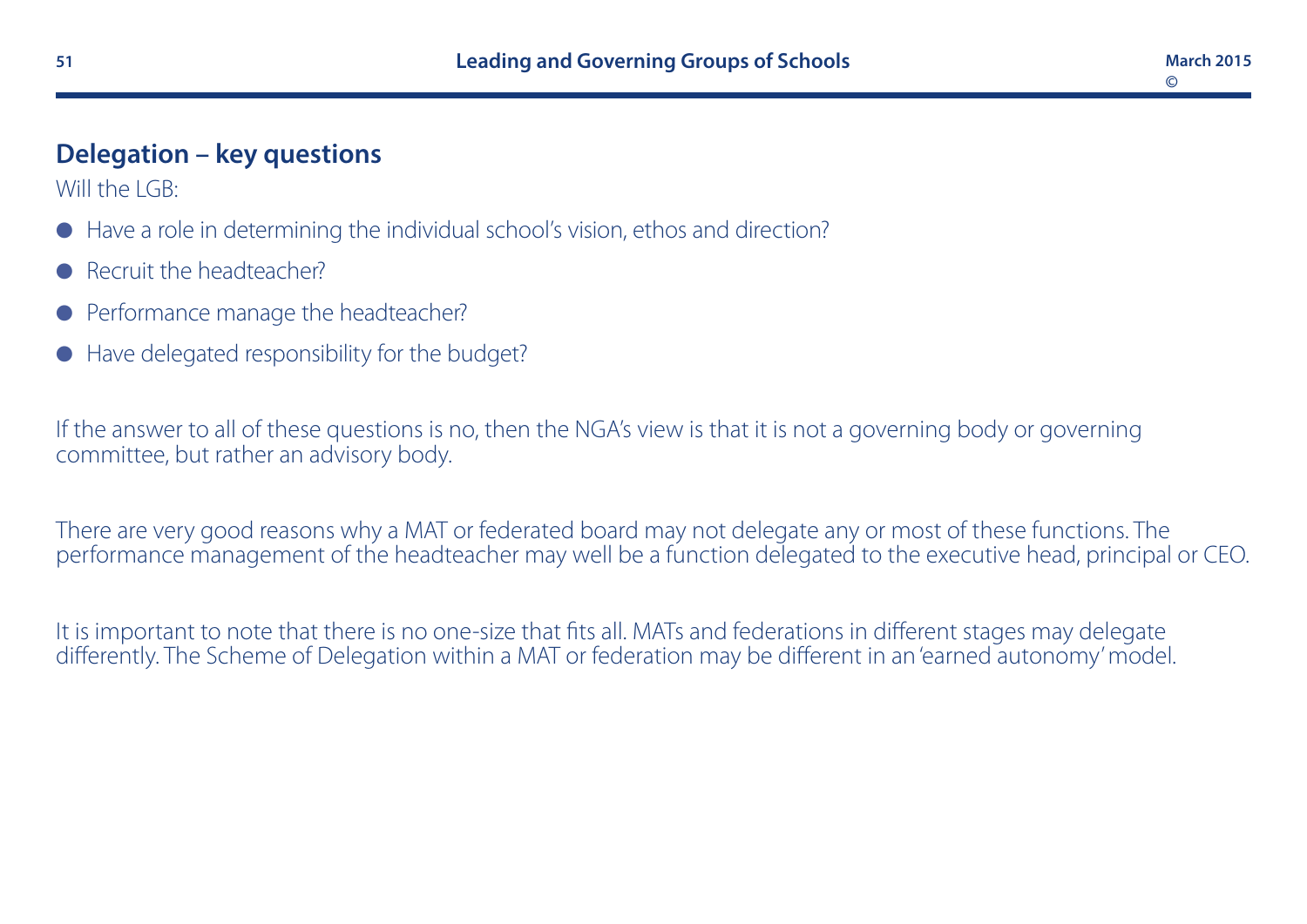# **Academies - an approach to delegation**

#### **Main board**

Strategic oversight, setting visions and policies for the group, governance, contractual relationships with third parties, powers of intervention.

#### **LGB**

Carrying out the main board's vision, policies and priorities, holding school leadership to account.

*This approach to delegation is neither normative nor prescriptive.*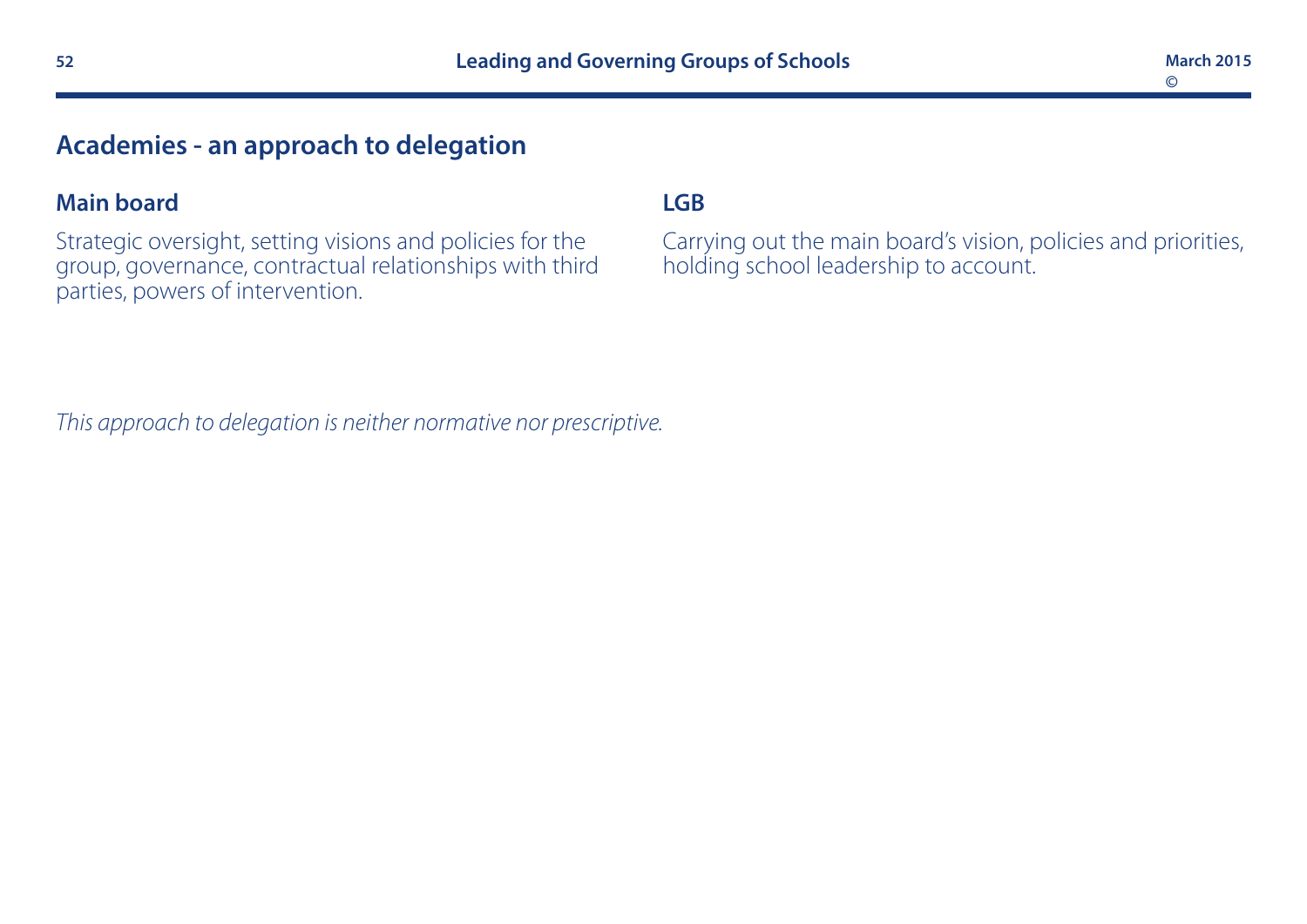# **An approach to delegation - finance**

#### **Main board**

- Overseeing the finances.
- Establishing a funding model for use across the trust.
- Agreeing each academy's budget.
- Compliance with the Academies Financial Handbook.
- Oversight of the finances of each academy in the group.
- Determination after consultation with each academy of the extent of services provided centrally and the allocation of cost.
- l Establishing process for local management and maintenance of assets and appropriate registers.

## **LGB**

- **e** Seeking value for money and ensuring resources are applied appropriately at academy level.
- **Monitoring and reviewing expenditure regularly.**
- l Maintaining proper accounting records and preparing expenditure and balance sheets.
- $\bullet$  Notifying the trust of any changes to fixed assets used by the academy.
- $\bullet$  Supporting the trust board in relation to the annual budgetary process.
- Observing proper levels of delegation.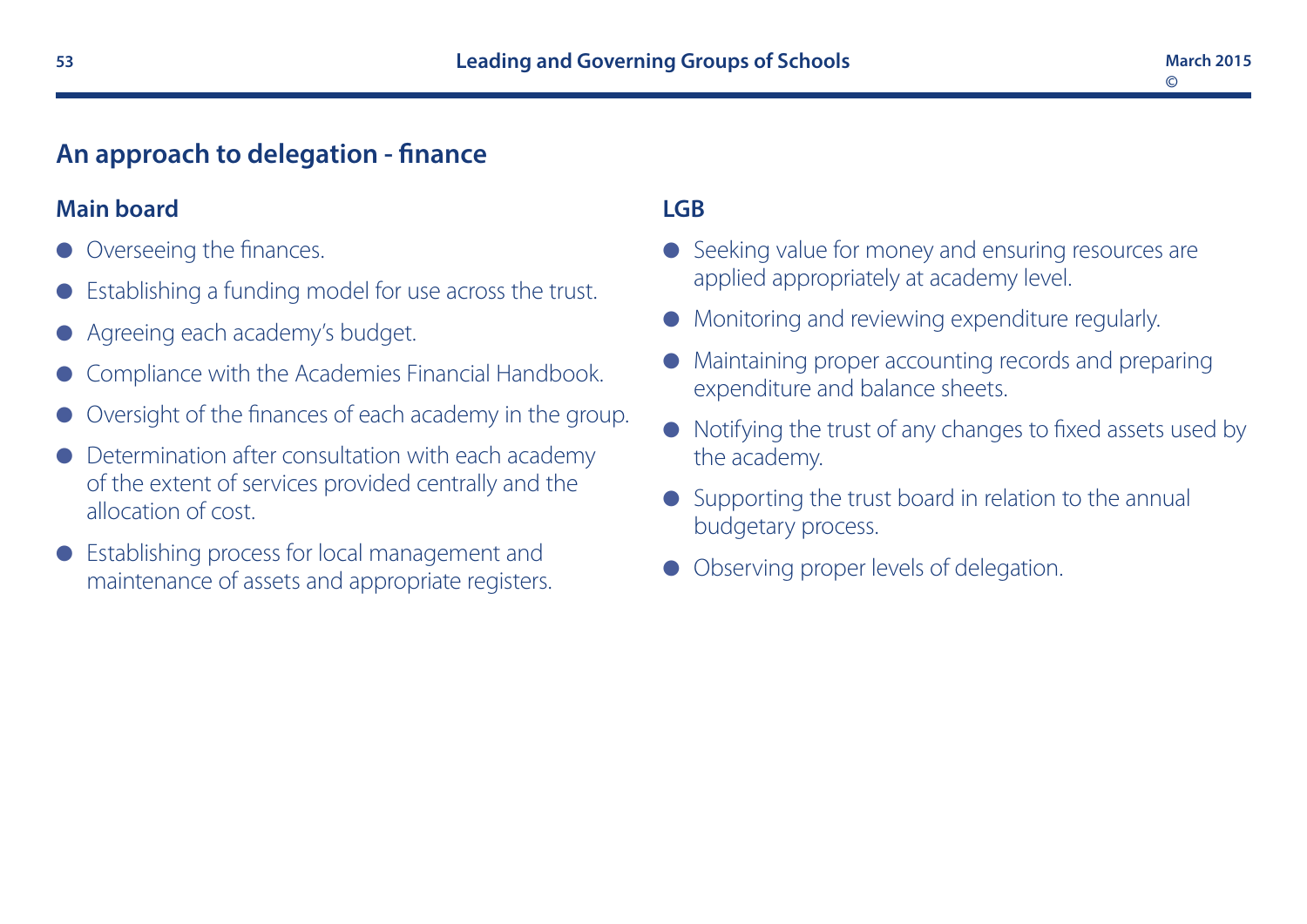# **An approach to delegation - accountability**

#### **Main board**

- Oversight of standards and outcomes across the trust.
- Performance management of the executive head or CEO.
- $\bullet$  Annual target setting for the trust in general and for individual academies.
- Oversight of key performance data on a trust and individual academy basis.

#### **LGB**

Holding the academy's senior team to account for academic performance, quality of care and provision – contribute to their performance management.

- Regularly reviewing performance and progress and monitoring data.
- l Oversight of the quality of teaching and learning across the academy with detailed knowledge of strengths and weakness
- **Power to withdraw delegated powers from a LGB and if** necessary, disband it.
- Ensuring the academy has appropriate support and intervention strategies in place to deliver high quality teaching and learning.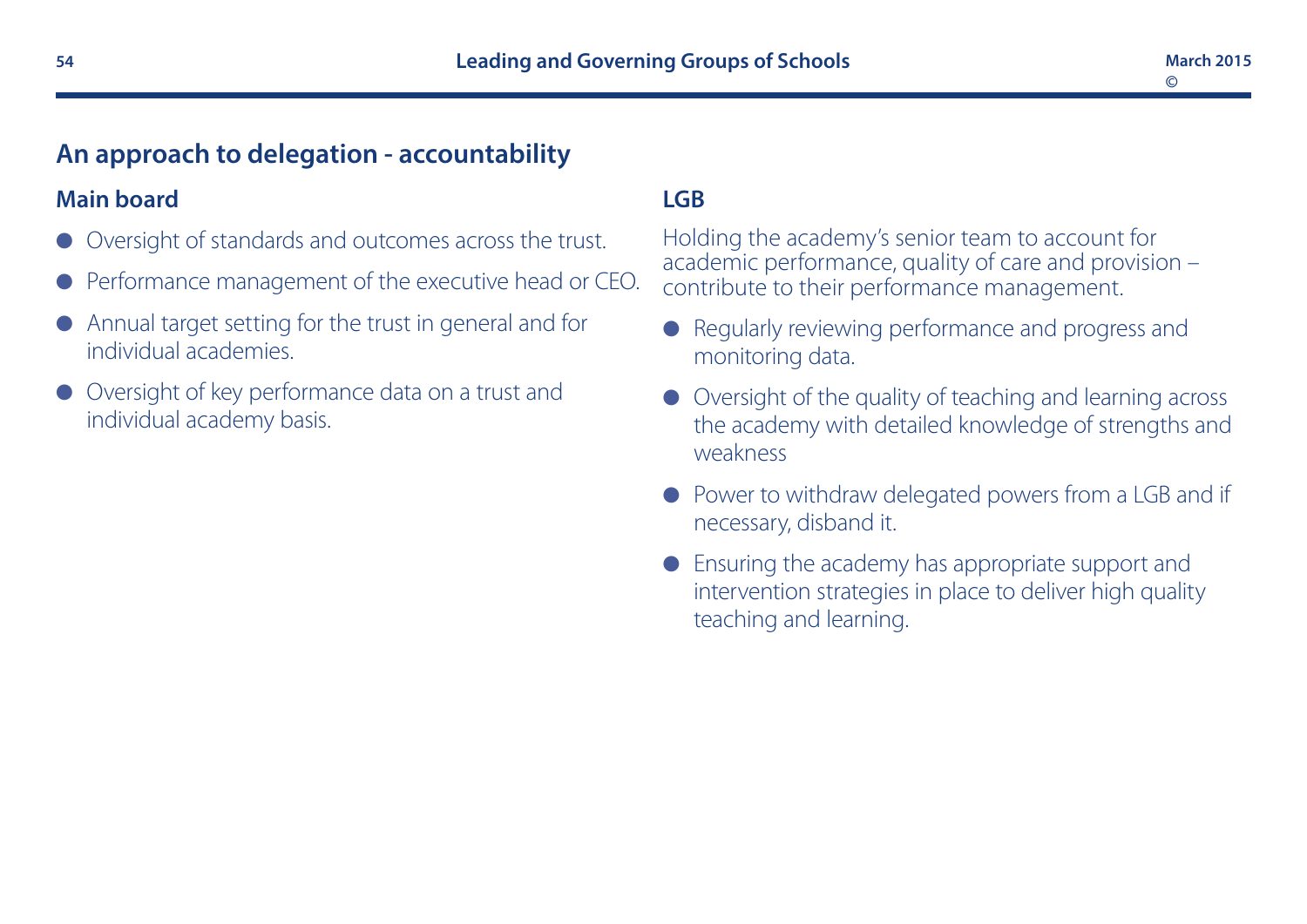# **Section six**

# **What to do and how to do it**

This is the 'how to' section. It offers guidance on how to convert your trust, and the actions you need to take to change your existing stand-alone trust into a MAT. It offers a definition of sponsorship and outlines how you become an approved sponsor. Crucially, it offers guidance on due diligence – the activities that are essential to undertake before signing a contract. You will want to ensure that you understand exactly what you are acquiring, that the transferor has the legal right to transfer such assets and you will wish to know the full extent of any liabilities for which you will become responsible.





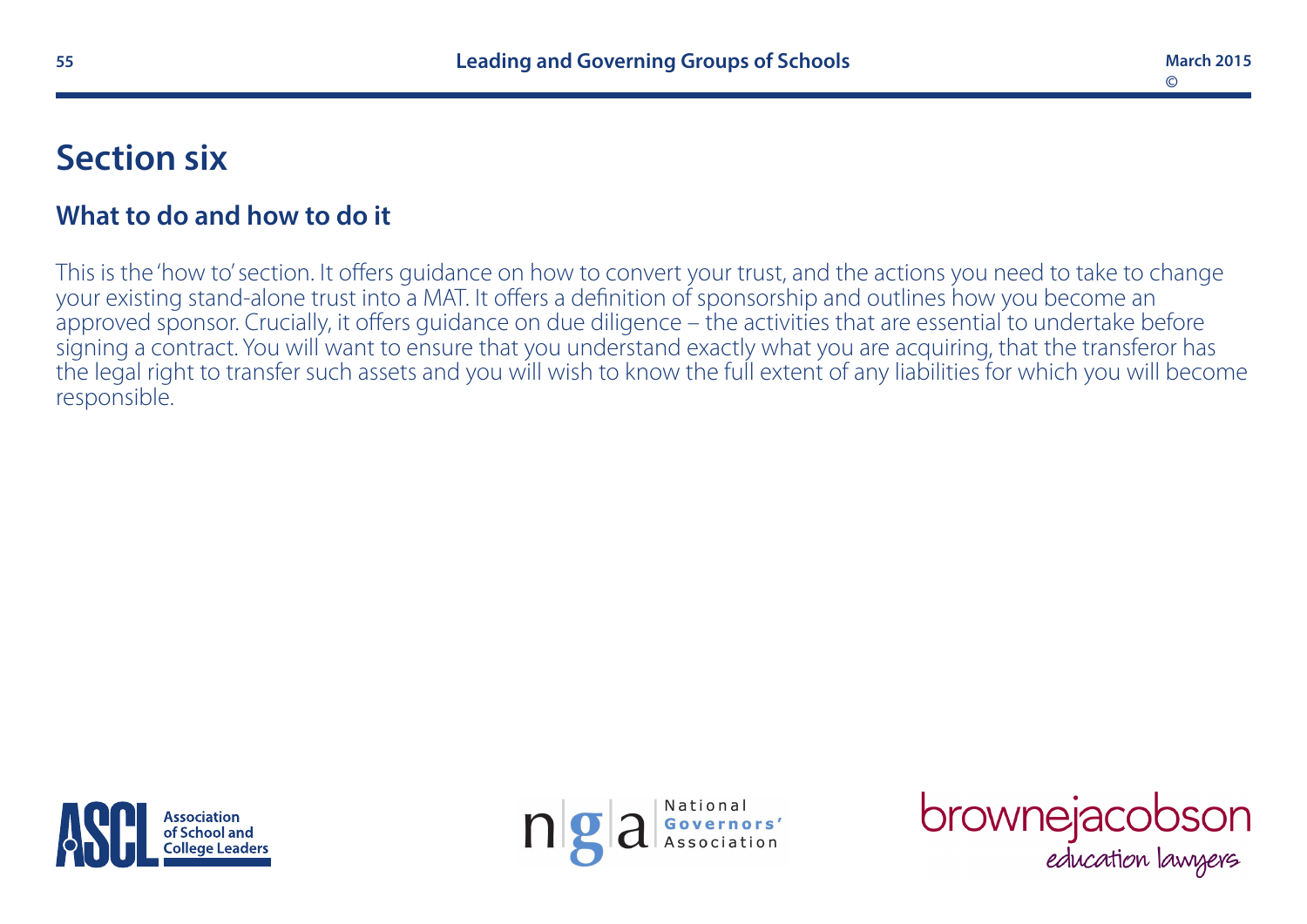# **How to convert your trust to a MAT**

- l The existing academy trust will need to obtain the permission of the Secretary of State for Education via the EFA.
- l The DfE guidance on making significant changes requires the academy trust to consult with key stakeholders, including the LA, for a minimum period of four weeks before submitting a business case to the EFA.
- The DfE require that consultation should be planned to maximise response, which will usually mean holding consultation during school term time. It is also good practice to hold meetings at the academy school, or at a venue close to it, to canvas the views of stakeholders.

The EFA will usually want the academy trust to prepare a business plan which sets out:

- l The details of the change, including any potential issues or risks relating to the proposals and evidence of demand.
- When is the change to be implemented and how.
- l The effect on other schools, academies and educational institutions within the LA and an overview of the responses to the consultation (see below).
- The degree of LA support and what the academy has done in response to any consultation responses from them.
- l Any indicative costings and an indication of how these might be met, including how the change will be sustained in terms of capacity and value for money.
- Any suggested changes to the admission arrangements.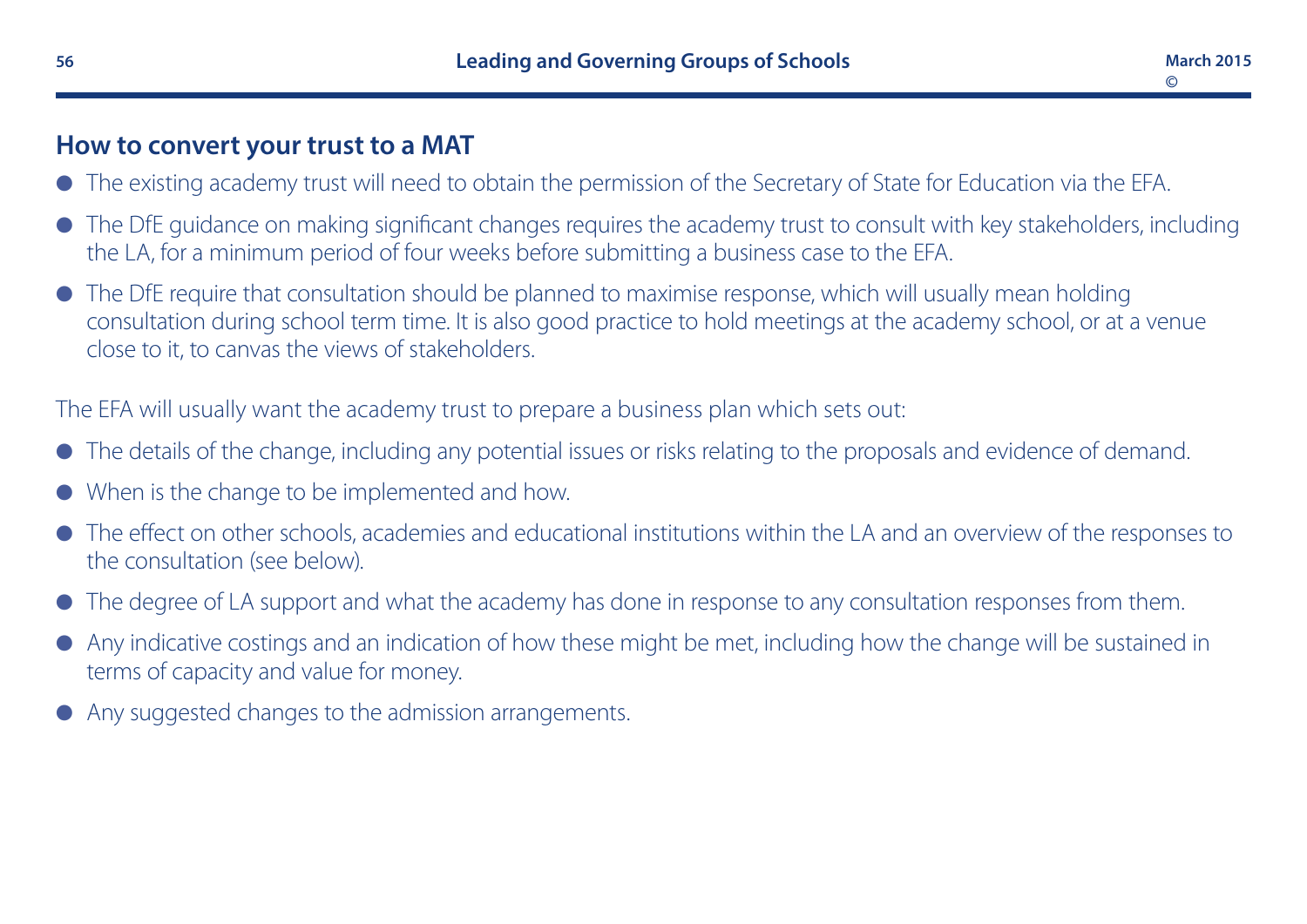# **Changing the existing academy trust**

There are four main changes which need to be undertaken by the existing academy trust:

- Convert your Articles of Association into MAT articles.
- l Enter into a deed of variation to adopt the MAT funding arrangements, converting your current funding agreement into a Master Funding Agreement and entering into a Supplemental Funding Agreement on behalf of each academy school.
- l Decide on the governance structure for your MAT this will include deciding whether any changes need to be made to the directors or members of the academy trust and establishing LGBs for each of the academy schools.
- l Decide on a management structure for the MAT.

The EFA will want to view and approve the draft replacement MAT articles. The members of the academy trust should then pass a resolution to adopt the replacement articles. A copy of the replacement articles and resolution should be sent to Companies House.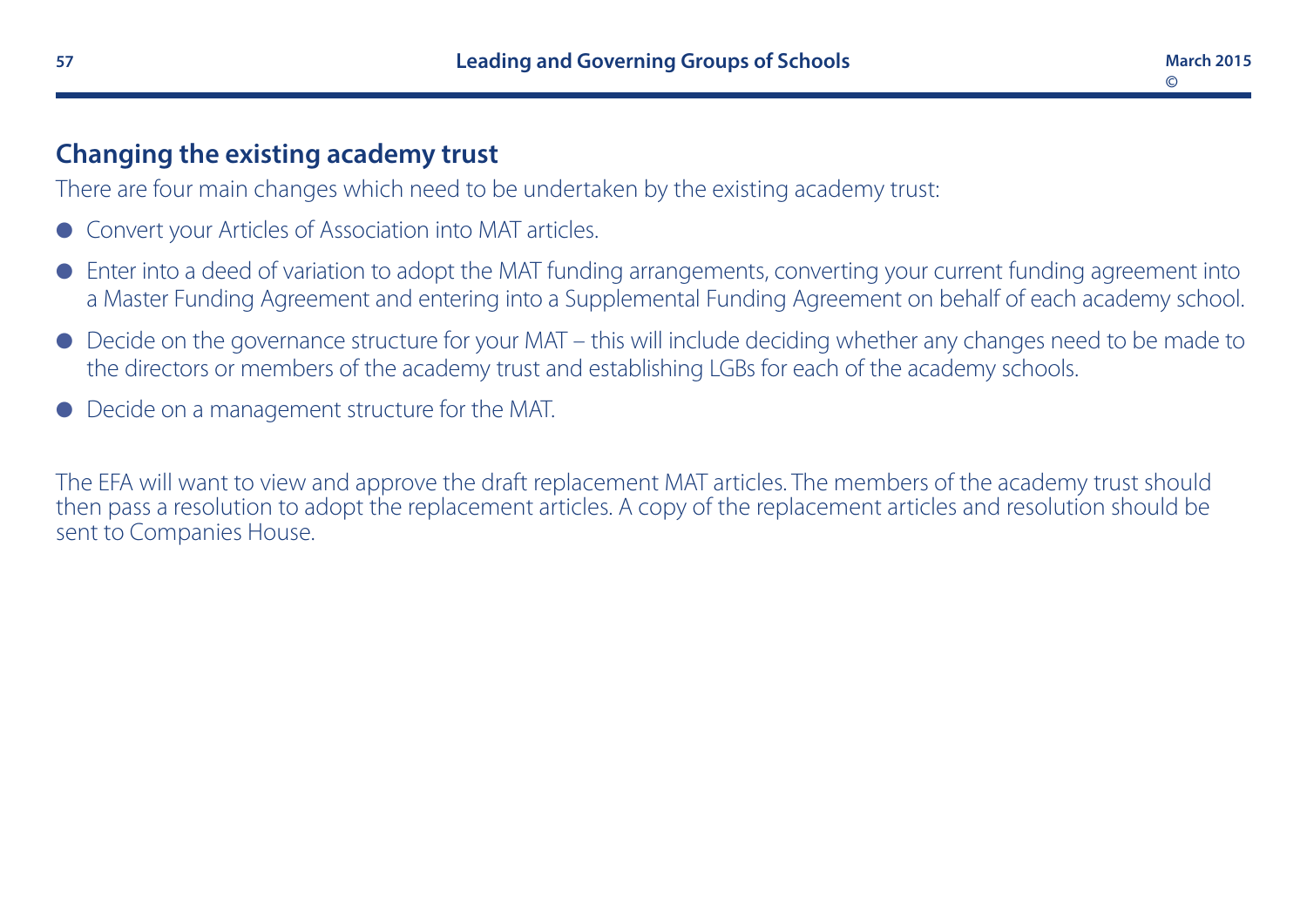# **Sponsorship**

- l Sponsorship can be defined as taking over responsibility for the governance and improvement of a school in an Ofsted category or in intervention.
- $\bullet$  To become a sponsor, you must complete the sponsor application form on the DfE website **[www.gov.uk/government/publications/academy-sponsor-application-form](http://www.gov.uk/government/publications/academy-sponsor-application-form)**
- l Once you have been approved by the DfE as a sponsor, you will be responsible for completing an Academy Action Plan (AAP) for any school you sponsor. This identifies what areas need to be improved at the sponsored school and a programme for addressing these. The AAP must be approved by the Secretary of State before the Academy Order is issued. The Regional School Commissioner approves the plan for any school to join your MAT on behalf of the Secretary of State.
- l The MAT will wish consider its Scheme of Delegation which sets out which powers of the board of directors will be delegated to the LGBs (if any). Where a LGB of a sponsored school exists, the governors on the local board are appointed by the trust.
- l You will also wish to have a robust school improvement model in place.
- l Voluntary schools will need to enter into a Church Supplemental Agreement with the Secretary of State and their diocese, which sets out the respective rights and responsibilities of the parties and the use of any church lands by the academy trust.
- Sponsor Capacity Funding (SCF) is available to increase the capacity of organisations planning to sponsor their first academy school **[www.gov.uk/government/uploads/system/uploads/attachment\\_data/file/279818/](https://www.gov.uk/government/uploads/system/uploads/attachment_data/file/279818/Sponsored_academies_funding_advice_for_sponsors_V3d.pdf) [Sponsored\\_a cademies\\_funding\\_advice\\_for\\_sponsors\\_V3d.pdf](https://www.gov.uk/government/uploads/system/uploads/attachment_data/file/279818/Sponsored_academies_funding_advice_for_sponsors_V3d.pdf)**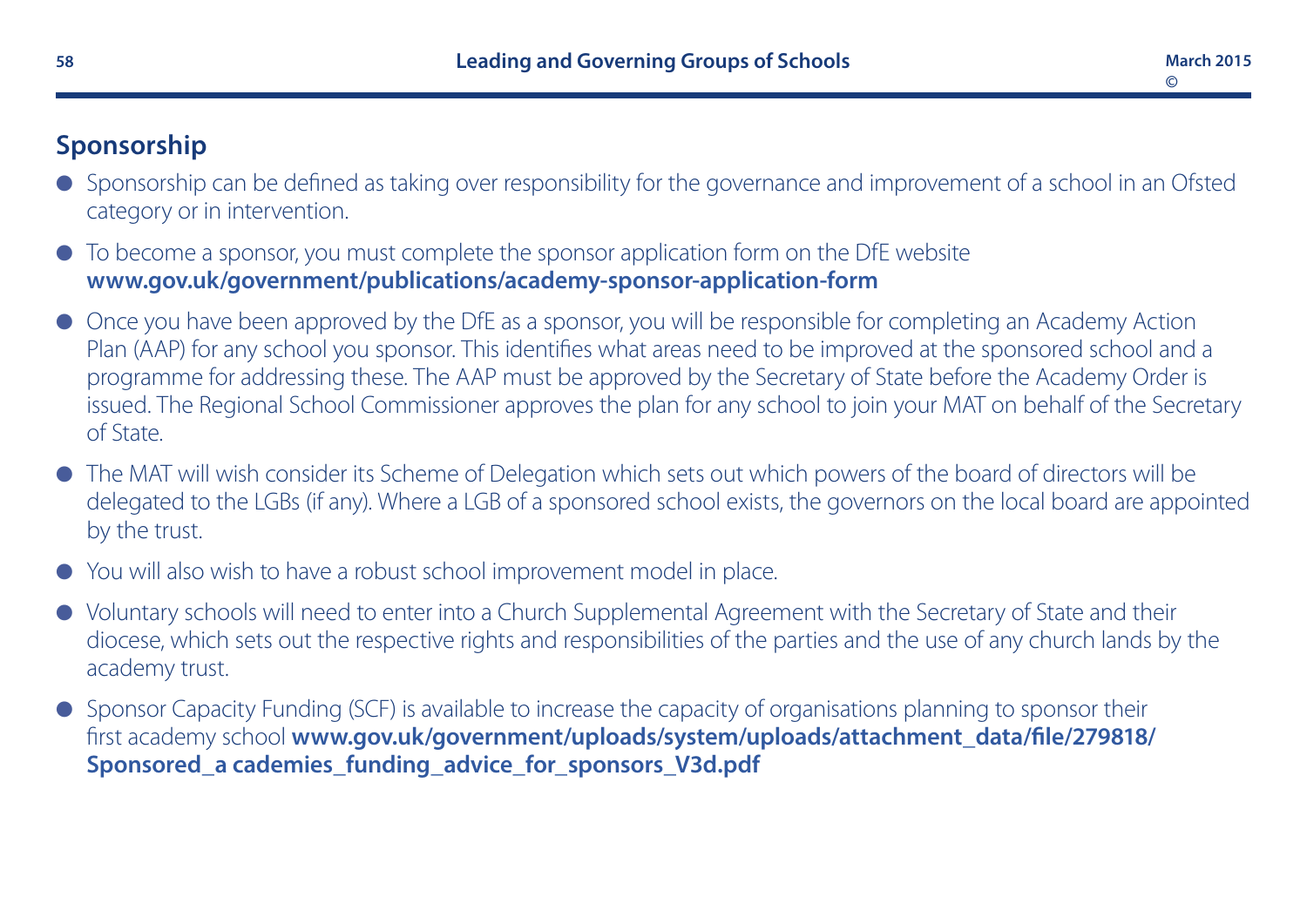# **Due diligence**

Due diligence is an investigation of an organisation prior to signing a contract. Before agreeing to sponsor a school or allow a school to convert into your MAT, it is essential to undertake due diligence activities. You will want to ensure that you understand exactly what you are acquiring, what the extent of the school improvement task is, that the transferor has the legal right to transfer such assets and the full extent of any liabilities for which you will become responsible.

It will be essential for the board to discuss and decide on an appropriate level of due diligence. It is clearly important that any due diligence undertaken is proportionate to the circumstances of the actual transaction.

There are two key purposes to undertaking due diligence:

- $\bullet$  The primary purpose is to obtain sufficient information about the organisation joining the trust in order to decide whether the transfer should go ahead.
- l Where appropriate, any information revealed can be used to provide a better negotiating position in respect of terms of the transfer.